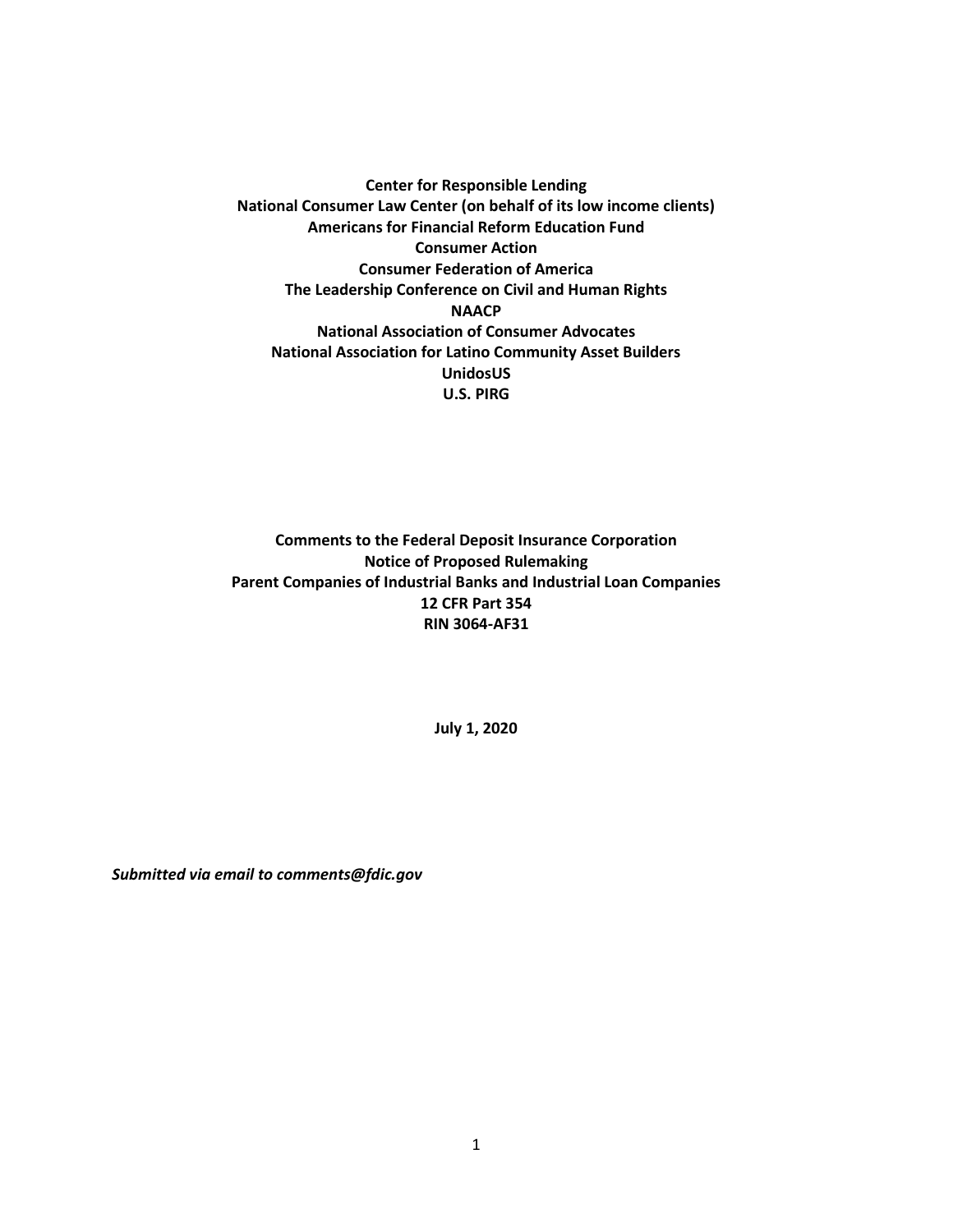The **Center for Responsible Lending (CRL)** is a nonprofit, non-partisan research and policy organization dedicated to protecting homeownership and family wealth by working to eliminate abusive financial practices. CRL is an affiliate of Self-Help, one of the nation's largest nonprofit community development financial institutions. Over 37 years, Self-Help has provided over \$7 billion in financing through 146,000 loans to homebuyers, small businesses, and nonprofits. It serves more than 145,000 mostly low-income members through 45 retail credit union locations in North Carolina, California, Florida, Greater Chicago, and Milwaukee.

Since 1969, the nonprofit **National Consumer Law Center® (NCLC®)** has used its expertise in consumer law and energy policy to work for consumer justice and economic security for low-income and other disadvantaged people, including older adults, in the United States. NCLC's expertise includes policy analysis and advocacy; consumer law and energy publications; litigation; expert witness services, and training and advice for advocates. NCLC works with nonprofit and legal services organizations, private attorneys, policymakers, and federal and state government and courts across the nation to stop exploitive practices, help financially stressed families build and retain wealth, and advance economic fairness.

**Americans for Financial Reform Education Fund (AFREF)** works in concert with a coalition of more than 200 consumer, investor, labor, civil rights, business, faith-based, and community groups to lay the foundation for a strong, stable, and ethical financial system. Through policy analysis, public education, and outreach, AFREF works for stronger consumer financial protections and against predatory practices.

**Consumer Action** has been a champion of underrepresented consumers since 1971. A national, nonprofit 501(c)3 organization, Consumer Action focuses on financial education that empowers low to moderate income and limited-English-speaking consumers to financially prosper. It also advocates for consumers in the media and before lawmakers and regulators to advance consumer rights and promote industry-wide change particularly in the fields of consumer protection, credit, banking, housing, privacy, insurance and utilities.

The **[Consumer Federation of America](file://///CFA-HQ-DC/common/CFA%20Gillis%20Folder/Press%20Releases/consumerfed.org)** is a nonprofit association of more than 250 national, state and local consumer groups that was founded in 1968 to advance the consumer interest through research, advocacy, and education. For over 50 years CFA has been at the forefront of consumer protection with a broad portfolio of issues including product safety, banking, telecommunications, investor protection, energy, housing, insurance, privacy and saving. CFA's non-profit members range from large organizations such as Consumer Reports and AARP, to small state and local advocacy groups and include unions, co-ops, and public power companies.

**The Leadership Conference on Civil and Human Rights** is a coalition charged by its diverse membership of more than 200 national organizations to promote and protect the civil and human rights of all persons in the United States. Through advocacy and outreach to targeted constituencies, The Leadership Conference works toward the goal of a more open and just society - an America as good as its ideals. The Leadership Conference is a  $501(c)(4)$  organization that engages in legislative advocacy. It was founded in 1950 and has coordinated national lobbying efforts on behalf of every major civil rights law since 1957.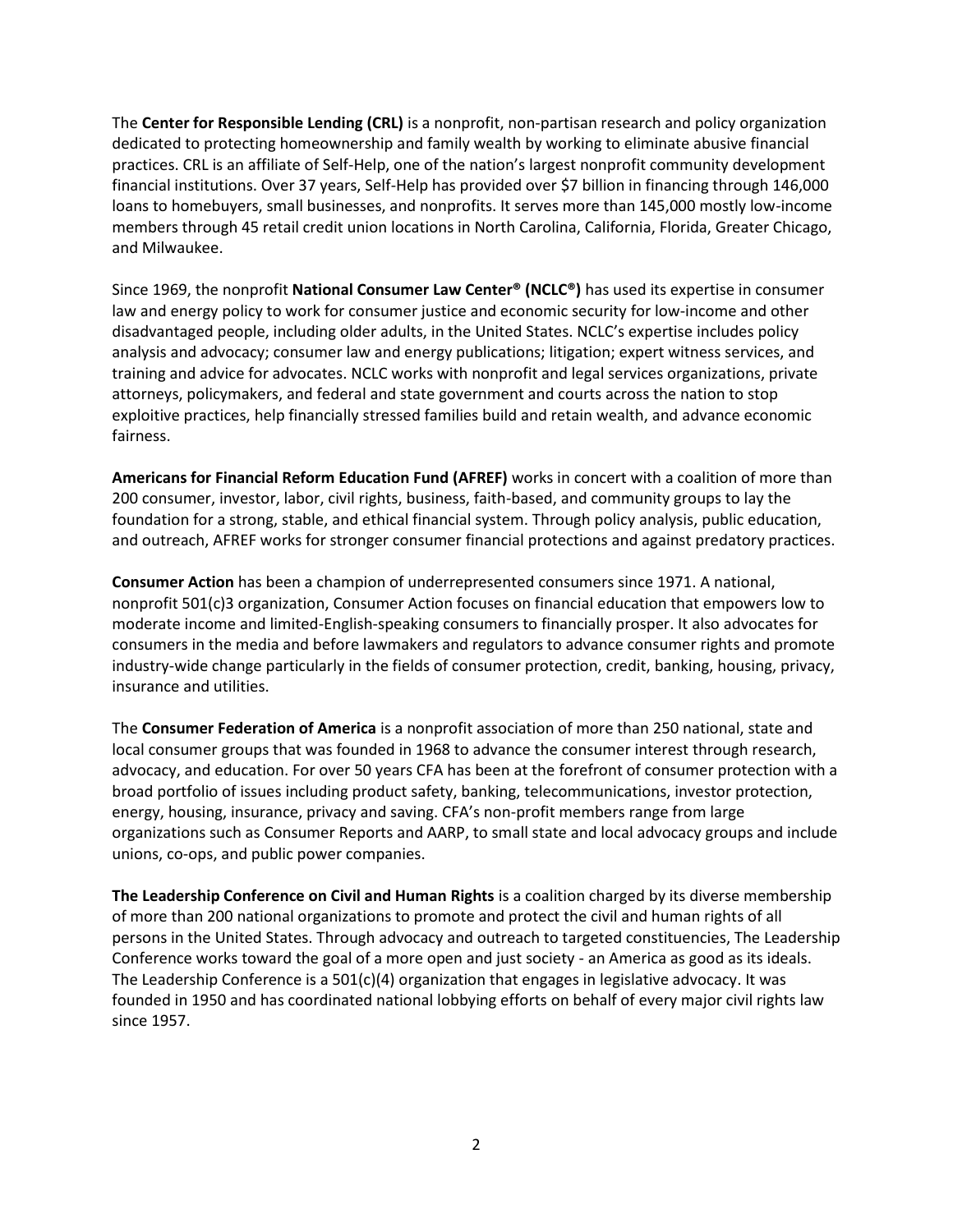Founded in 1909, the **National Association for the Advancement of Colored People (hereinafter NAACP**) is our nation's oldest, largest and most widely known grassroots civil rights organization. The principal objectives of NAACP are to ensure the political, educational, social and economic equality of all citizens; to achieve equality of rights and eliminate racial prejudice among the citizens of the United States; to remove all barriers of racial discrimination through democratic processes; to seek enactment and enforcement of federal, state and local laws securing civil rights; to inform the public of the adverse effects of racial discrimination and to seek its elimination; to educate persons as to their constitutional rights and to take all lawful action to secure the exercise thereof.

The **National Association of Consumer Advocates (NACA)** is a national nonprofit association of private and public sector attorneys, legal service attorneys, law professors and law students committed to representing consumers' interests. NACA's mission is to promote justice for all consumers by maintaining a forum for information-sharing among advocates across the country and to serve as a voice for its members in its work to curb unfair and abusive business practices, including predatory lending and other conduct that adversely affect consumers.

**National Association for Latino Community Asset Builders (NALCAB)** represents and serves a geographically and ethnically diverse group of more than 120 non-profit community development and asset-building organizations that are anchor institutions in our nation's Latino communities. Members of the NALCAB Network are real estate developers, business lenders, economic development corporations, credit unions, and consumer counseling agencies, operating in 40 states and DC.

**UnidosUS**, previously known as NCLR (National Council of La Raza), is the nation's largest Hispanic civil rights and advocacy organization. Through its unique combination of expert research, advocacy, programs, and an [Affiliate Network](https://www.unidosus.org/affiliates/) of nearly 300 community-based organizations across the United States and Puerto Rico, UnidosUS simultaneously challenges the social, economic, and political barriers at the national and local levels. For 50 years, UnidosUS has united communities and different groups seeking common ground through collaboration, and that share a desire to make our country stronger.

**U.S. PIRG**, the federation of state Public Interest Research Groups, is a consumer group that stands up to powerful interests whenever they threaten our health and safety, our financial security, or our right to fully participate in our democratic society. It is part of The Public Interest Network, which operates and supports organizations committed to a shared vision of a better world and a strategic approach to getting things done.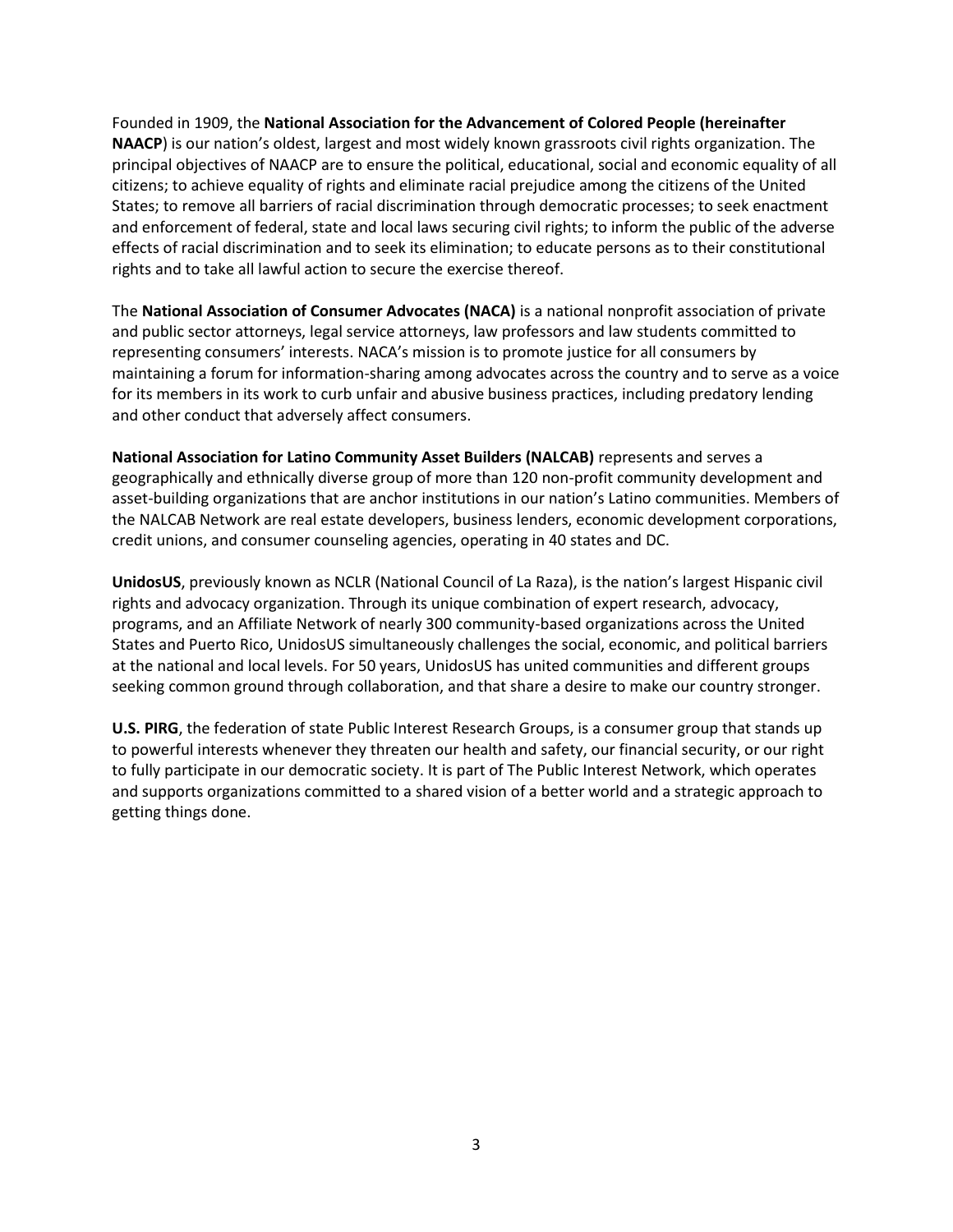# **TABLE OF CONTENTS**

| Ι.        |                                                                                                         |
|-----------|---------------------------------------------------------------------------------------------------------|
| I.        | Now is among the most inappropriate times imaginable to disrupt longstanding safeguards that            |
| П.        |                                                                                                         |
| Ш.        | The past financial crisis demonstrates that the FDIC's supervision of ILCs was not adequate,            |
| IV.       | The proposal, along with new ILC charters, would severely undermine the States' historical and          |
| V.        | Expansion of ILCs will erode consumer protections and expose consumers to severe harm, which            |
| А.        | High-cost lending is fundamentally different than responsible lending and inflicts severe harm on       |
| <b>B.</b> |                                                                                                         |
| C.        | Existing ILCs are already involved in rent-a-bank partnerships, including very high-cost schemes.<br>25 |
| D.        | The proposal fails to consider that proliferation of new ILCs will enable high-cost lending,            |
| Ε.        | Features of online loans pose heightened risk of unaffordability and other risks.  31                   |
|           | The originate-to-distribute model, which additional ILCs would proliferate, encourages riskier<br>1.    |
|           | High-cost lenders use electronic repayment as an abusive collection mechanism for<br>2.                 |
| F.        | The proposal fails to consider the safety and soundness risks of predatory lending, which the FDIC      |
| VI.       | The proposal gives inadequate consideration to Community Reinvestment Act concerns35                    |
|           | VII. Any final rule should not permit the FDIC staff to waive conditions imposed upon ILCs without      |
|           |                                                                                                         |
| IX.       |                                                                                                         |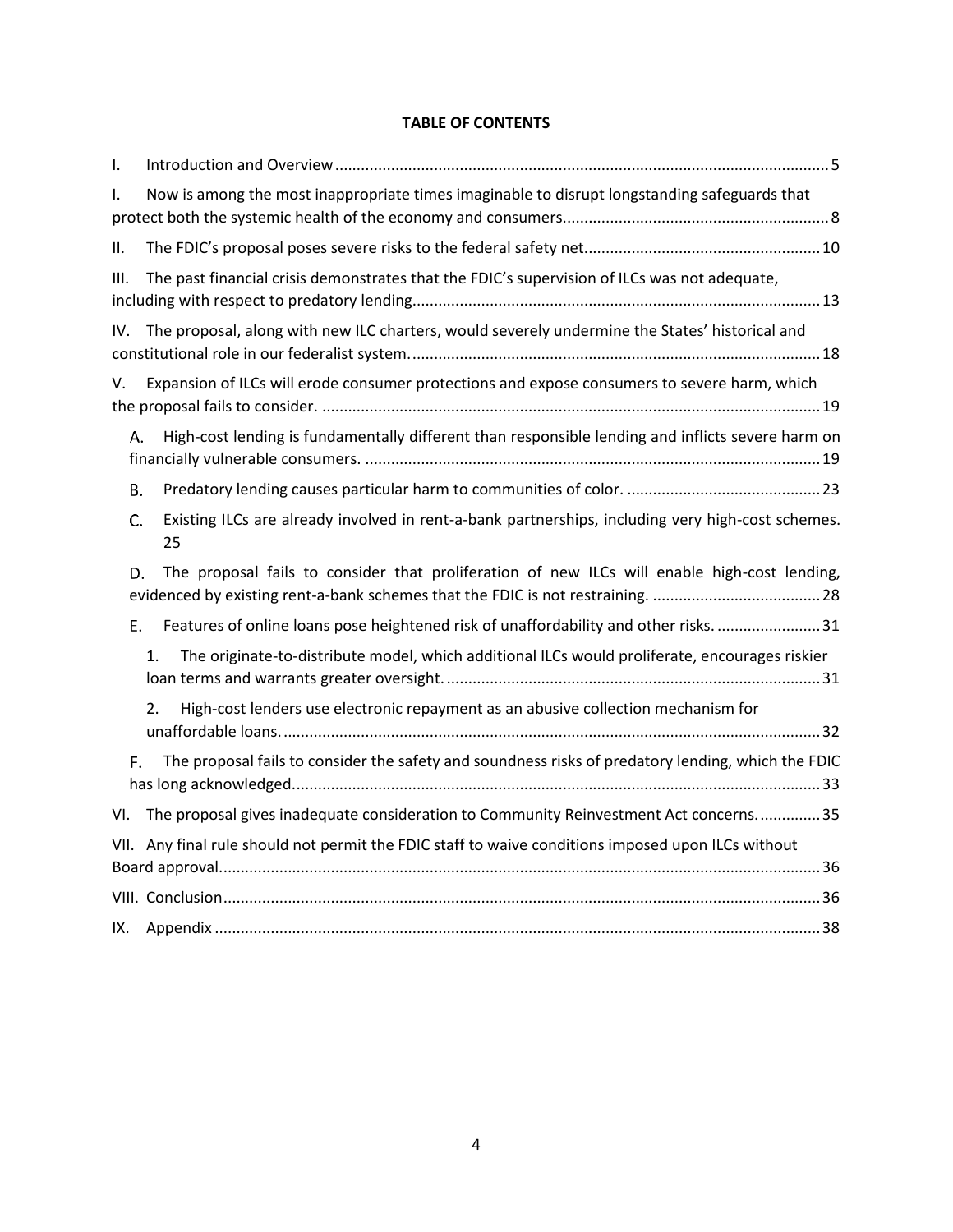July 1, 2020

The Honorable Jelena McWilliams Chairman Federal Deposit Insurance Corporation 1776 F Street, NW Washington, DC 20006 *Delivered electronically*

#### <span id="page-4-0"></span>**I. Introduction and Overview**

We, the consumer and civil rights groups named above, write to strongly oppose the Federal Deposit Insurance Corporation (FDIC)'s proposed rule on Parent Companies of Industrial Banks and Industrial Loan Companies (proposal or proposed rule)<sup>1</sup> as well as the agency's approval of new ILC charters. While these actions raise a number of concerns, our comments focus on the dramatic and inappropriate expansion of federal interest rate preemption the rule and additional ILC charters would precipitate.

We are in the midst of an unprecedented health crisis and a severe economic crisis, with both crises impacting communities of color more heavily than white communities. The future, on both the health and economic fronts, is profoundly uncertain.

We are, at the same time, at a pivotal moment in our nation's reckoning with its history of structural racism. Systemic racial barriers persist in virtually every sphere, and the banking and credit arenas are no exception. In fact, racist financial practices are among the most well-known and documented in the history of racial exclusion. As we reevaluate structural racism across our society, we should be critically scrutinizing the effects of financial practices, particularly as they impact Black households' efforts to achieve financial stability and advancement.

Thus, it is difficult to imagine a more uncertain or otherwise inappropriate time to disrupt longstanding safeguards that have played a fundamental role in protecting both our economy from systemic risk and consumers from predatory financial practices. Yet that is just what the proposal at issue would do. By permitting unprecedented blending of commercial and financial activities, and by making it easier than ever to make high-cost loans above states' interest rate limits, this proposal is a recipe for disaster. And no one will feel the misery worse than the millions of households, disproportionately households of color, who are targeted by the abusive lending the proposal will proliferate.

We deeply object to the attempts that banking regulators, online lenders, and others make to justify bank/non-bank partnerships, or preemption of state interest limits more broadly, with claims that these are a path to a more inclusive market, particularly for communities of color. We heard the same claims about predatory subprime mortgage lending until the foreclosure crisis ravaged neighborhoods of color and only widened the racial wealth gap. High-cost, usurious loans represent the worst of financial services. They have no place in America. The suggestion that high-cost lending offers a path toward upward mobility insults those of us who understand that our communities deserve better. High-interest

 $1$  84 Fed. Reg. 66845 (Dec. 6, 2019).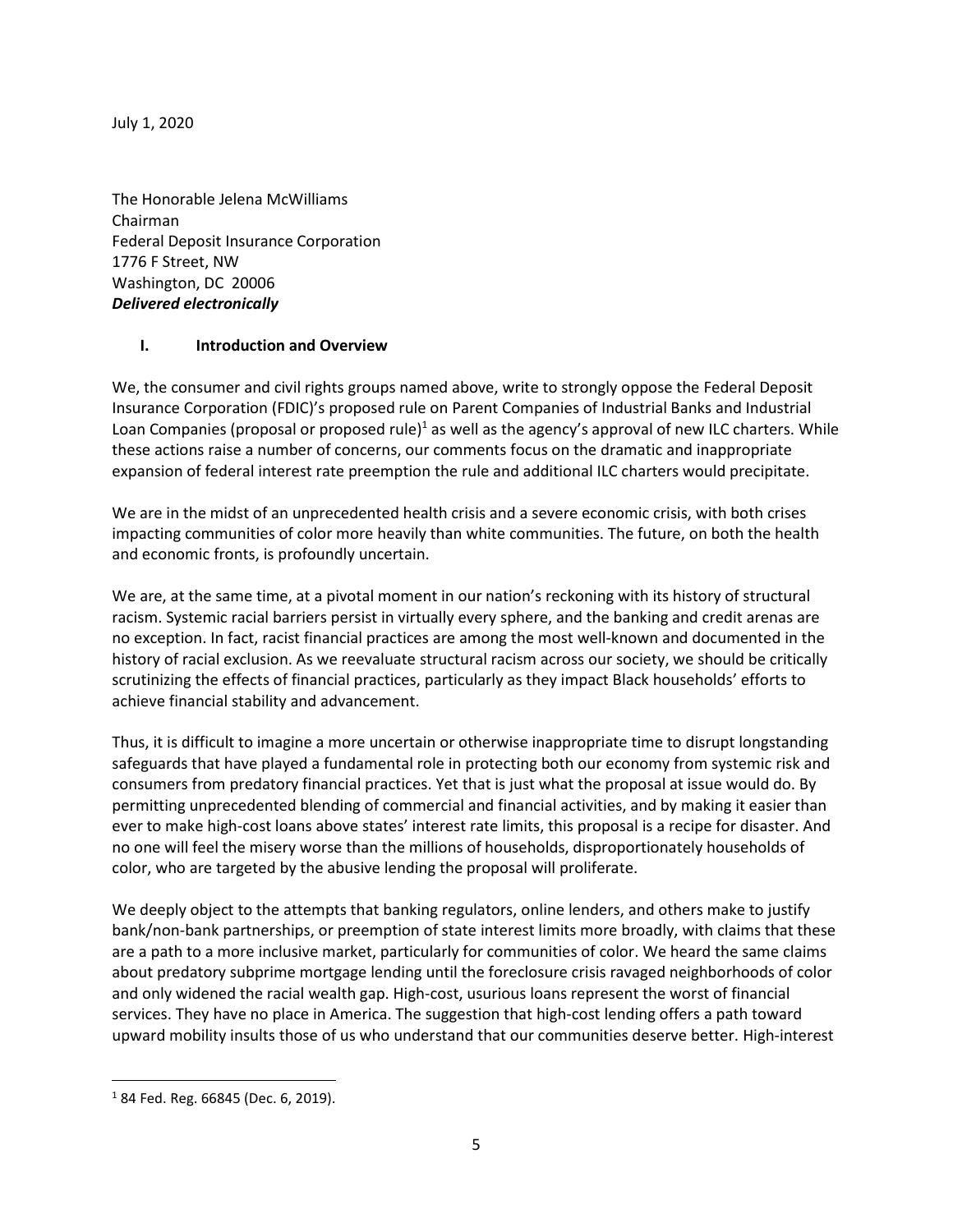loans will never "make poor people rich."<sup>2</sup> Nor do they help with the lack of income and assets caused by centuries of discrimination and growing inequality. Rather, predatory lending only makes poor people poorer. For years now, we have been registering our objection to the notion that credit at rates that exceed reasonable state interest rate limits is the answer. Adding the new label "fintech" to high-cost lending may attract investors and make it easier for banking regulators to justify their support, but it doesn't soften the blow high-cost loans land on struggling families.

This proposal comes amidst a number of attacks on state usury limits by federal banking regulators in recent years, as State-regulated lenders increasingly look to federal regulators to help them avoid state laws against high-cost loans and predatory lending.<sup>3</sup> These attacks include the proposed OCC "special purpose charter," which New York successfully challenged in Federal District Court and which the OCC is appealing to the Second Circuit; the so-called "valid-when-made" interest rate preemption rules issued by the FDIC and OCC (a theory recently rejected by a Colorado court); and a potential proposed "true lender" safe harbor, intended to protect sham bank partnerships from litigation and from states' efforts to stop schemes that flout their laws.<sup>4</sup> Importantly, these attacks are not on state usury limits as they apply to *banks*—the entities under the federal banking regulators' supervision. Rather, these efforts attempt to effectively exempt *non-banks* from state usury limits. But exemption from state law is a case those non-bank lenders should have to make to state legislatures across the land, rather than have the federal banking regulators exceed their authority to achieve for them.

The ILC charter is no different. By making it easier for predominantly online non-bank lenders to obtain bank charters, while avoiding the consolidated supervision of the Federal Reserve, the FDIC would pave the way for non-banks to benefit from federal preemption far more easily than they otherwise could. Indeed, a law firm representing payday lenders recently wrote of the ILC proposal: "The proposed rule, together with the FDIC's recent approvals of deposit insurance applications for NelNet Bank and Square Financial Services, Inc., suggest the ILC charter as a viable alternative to the OCC's fintech charter, which

<sup>2</sup> *See*, *e.g.*, Remarks of Acting Comptroller of the Currency Brian Brooks to the Online Lending Policy Institute, June 11, 2020, [https://www.youtube.com/watch?v=Ae\\_SoZeRbxM,](https://www.youtube.com/watch?v=Ae_SoZeRbxM) at 33:00 (stating "I want to make poor people rich" while addressing financial inclusion, in a conversation where he also states that his personal belief is that "price controls generally create shortages" and that "if we believe in market pricing for hamburgers, for jeans, for automobiles, I'm not sure why we don't believe in market rates for money; it's another commodity, and we want it to flow freely").

<sup>3</sup> *See*, *e.g.*, Jeremy T. Rosenblum, *FDIC seeks comment on small-dollar lending*, Ballard Spahr's Consumer Finance Monitor, Nov. 15, 2018, [https://www.consumerfinancemonitor.com/2018/11/15/fdic-seeks-comments-on-small](https://www.consumerfinancemonitor.com/2018/11/15/fdic-seeks-comments-on-small-dollar-lending/)[dollar-lending/](https://www.consumerfinancemonitor.com/2018/11/15/fdic-seeks-comments-on-small-dollar-lending/) (noting that the "most significant[]" outcome of the FDIC's 2018 Request for Information on Small Dollar Lending would be its explicit approval of non-bank/bank arrangements "despite 'true lender' and *Madden* arguments to the contrary"); Comments to FDIC on its Request for Information on Small Dollar Lending from the Online Lenders Alliance (Jan. 2019) ("The FDIC Should Address existing Legal Impediments to the Bank-Fintech Partnership Model in Order to Facilitate Small Dollar Lending").

<sup>4</sup> Remarks of Acting Comptroller of the Currency Brian Brooks to the Online Lending Policy Institute, June 11, 2020, [https://www.youtube.com/watch?v=Ae\\_SoZeRbxM,](https://www.youtube.com/watch?v=Ae_SoZeRbxM) at 19:30 (noting that the OCC will shortly be releasing a proposed rulemaking on true lender; that the rule needs to be a bright-line rule because otherwise, "there will just be litigation over this like you see in Colorado, and this cannot be open to interpretation"; and that he expects to partner with the FDIC on the rulemaking).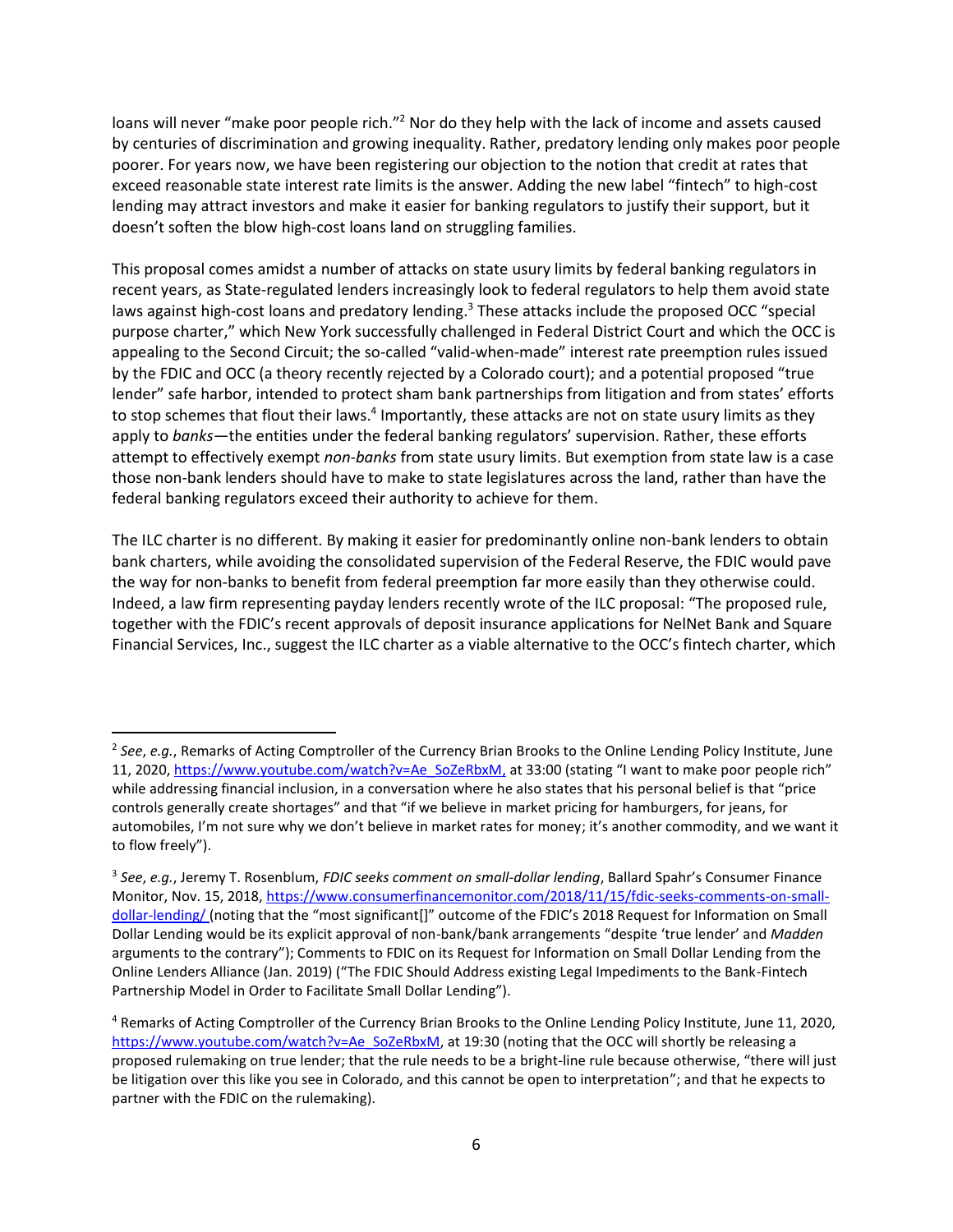has been stalled by litigation."<sup>5</sup> That is, the ILC charter is another way for the federal bank regulators to give non-bank companies bank privileges to which they are not entitled, without the full oversight required for traditional banks.

So we should be clear: Financial companies seeking interest rate preemption will seek ILC charters over traditional bank charters because they want the benefits of a bank charter without with the responsibilities stemming from consolidated Fed supervision. This should be the case in point showing that the FDIC lacks the authority and tools to supervise those companies as effectively as the Fed can. In this way, expansion of ILC charters exacerbates the risks of an uneven playing field that have been acknowledged by the FDIC, and cited by a range of parties, over the years.<sup>6</sup>

Yet federal interest rate preemption was never intended to extend to non-banks. States have had powers since the time of the American Revolution to protect their residents from high-cost lending. The ability to "export" a non-existent home state interest rate into other states came only in recent decades and only for banks.

A number of traditional FDIC-supervised banks are already facilitating evasion of state usury limits by non-banks through rent-a-bank schemes that the FDIC has not addressed. The loans these schemes peddle are among the most exorbitantly priced and irresponsible loans on the market. These include high-cost installment loans and lines of credit, typically directly accessing the borrower's checking account, and car title installment loans. Recent regulatory guidance in the small dollar loan space and the FDIC's rescission of previous guidances have increased the risk that balloon-payment payday and car title loans, which have not used rent-a-bank schemes since the mid-2000s, may return as well. (The FDIC has also indicated that it plans changes to its 2005 guidance addressing payday lending, which could exacerbate the risk that bank payday loans will return.)

Existing ILCs are also engaged in rent-a-bank arrangements. One ILC facilitates predatory consumer loans at rates up to 179.99% APR; another is facilitating small business loans at up to 99% APR; and another has been helping an online lender violate Colorado's state usury limit.

The proposal dramatically understates the impact it would have, suggesting that it "generally would codify the FDIC's current supervisory processes and policies with respect to industrial banks" and "include[] additional safeguards."<sup>7</sup> But, in reality, the proposal, along with the first two charter approvals in over a decade, marks a clear change in course by the agency. The agency does not explain or justify this change. And at the same time, the proposal wholly fails to consider the strong likelihood that it will cause a significant increase in predatory lending, either directly by companies that acquire ILCs or obtain

 $7$  85 Fed. Reg. at 17776.

<sup>5</sup> Ballard Spahr, March 25, 2020, [https://www.jdsupra.com/legalnews/fdic-issues-proposed-rule-for-approval-](https://www.jdsupra.com/legalnews/fdic-issues-proposed-rule-for-approval-86042/)[86042/.](https://www.jdsupra.com/legalnews/fdic-issues-proposed-rule-for-approval-86042/)

<sup>6</sup> *See, e.g*., Press Release, FDIC, *Moratorium on Certain Industrial Loan Company Applications and Notices*, 2006, <https://www.fdic.gov/news/news/press/2006/pr06073a.html> ("The FDIC has noted a recent increase in deposit insurance applications for, and change in control notices with respect to, ILCs that will be affiliated with commercial concerns or other companies that will not have a Federal consolidated supervisor. Some members of Congress, the Government Accountability Office, the FDIC's Office of Inspector General, and members of the public have expressed concerns regarding the lack of Federal consolidated supervision, the potential risks from mixing banking and commerce and the potential for an unlevel playing field.")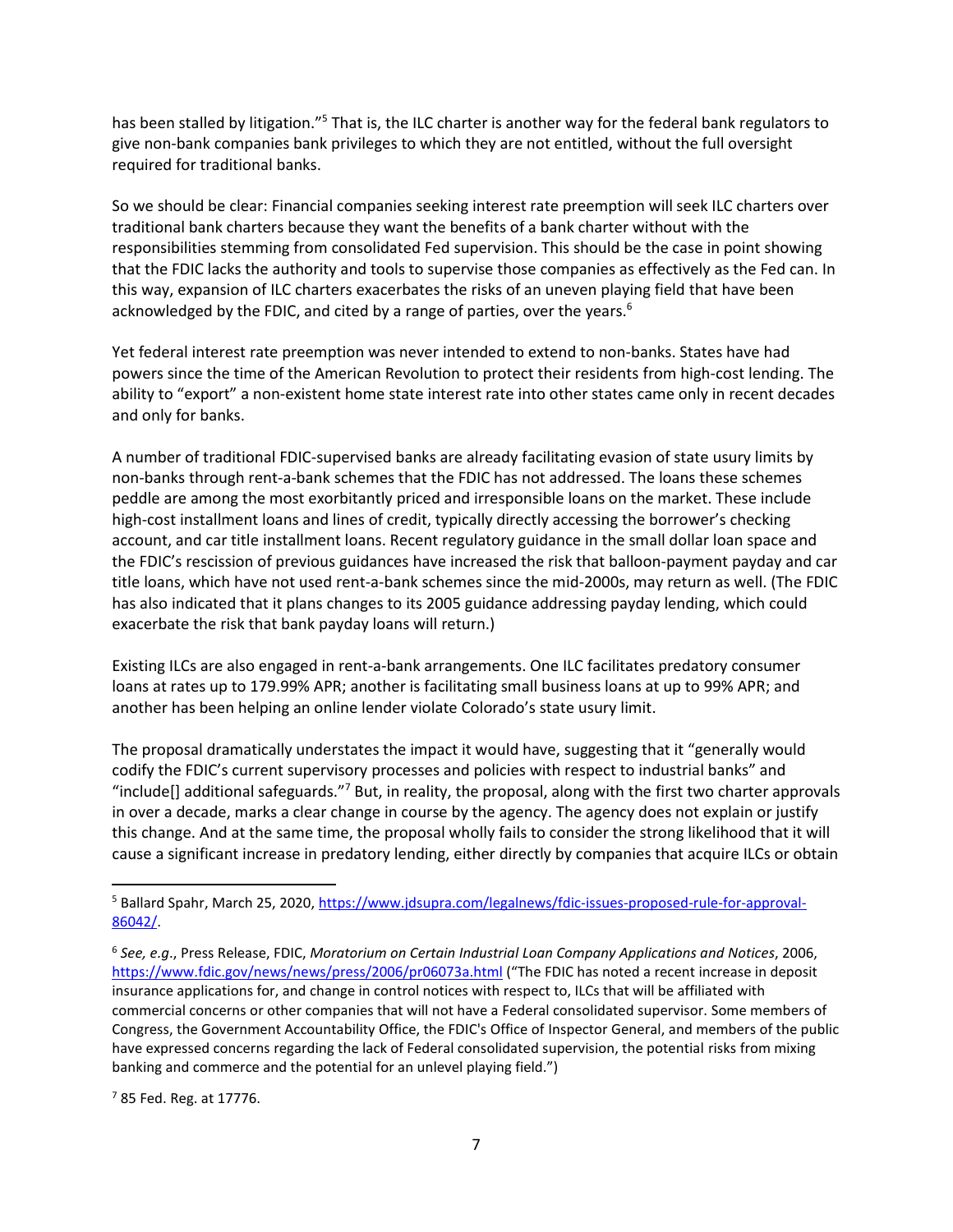ILC charters, or indirectly through increased rent-a-bank schemes with ILC banks. That risk is greater given the agency's recently finalized "federal interest rate authority rule," which will encourage predatory lenders to enter into rent-a-bank schemes with FDIC-supervised banks, including ILCs.

#### **Our comment makes the following points in turn:**

- $\triangleright$  Now is among the most inappropriate times imaginable to disrupt longstanding safeguards that protect both the systemic health of the economy and consumers.
- $\triangleright$  The FDIC's proposal poses severe risks to the federal safety net.
- $\triangleright$  The past financial crisis demonstrates that the FDIC's supervision of ILCs was not adequate, including with respect to predatory lending.
- $\triangleright$  The proposal, along with new ILC charters, would severely undermine the States' historical and constitutional role in our federalist system.
- $\triangleright$  Expansion of ILCs will erode consumer protections and expose consumers to severe harm, which the proposal fails to consider.
	- $\circ$  High-cost lending is fundamentally different than responsible lending and inflicts severe harm on financially vulnerable consumers.
	- o Predatory lending causes particular harm to communities of color.
	- o Existing ILCs are already involved in rent-a-bank partnerships, including very high-cost schemes.
	- o The FDIC fails to consider that proliferation of ILCs will enable high-cost lending, evidenced by existing rent-a-bank schemes that the FDIC is not restraining.
	- $\circ$  Features of online loans, including the originate-to-distribute model and heavy reliance on preauthorized electronic repayment, pose heightened risk of unaffordability and other risks.
	- $\circ$  The proposal fails to consider the safety and soundness risks of predatory lending, which the FDIC has long acknowledged.
- $\triangleright$  The proposal gives inadequate consideration to Community Reinvestment Act concerns.
- $\triangleright$  Any final rule should not permit the FDIC staff to waive conditions imposed upon ILCs without Board approval.
- <span id="page-7-0"></span>**I. Now is among the most inappropriate times imaginable to disrupt longstanding safeguards that protect both the systemic health of the economy and consumers.**

We are in the midst of an unprecedented health crisis and a severe economic crisis. In May 2020, unemployment hit 17.6% for Hispanic or Latino workers, 16.8% for Black workers, 15.0% for Asian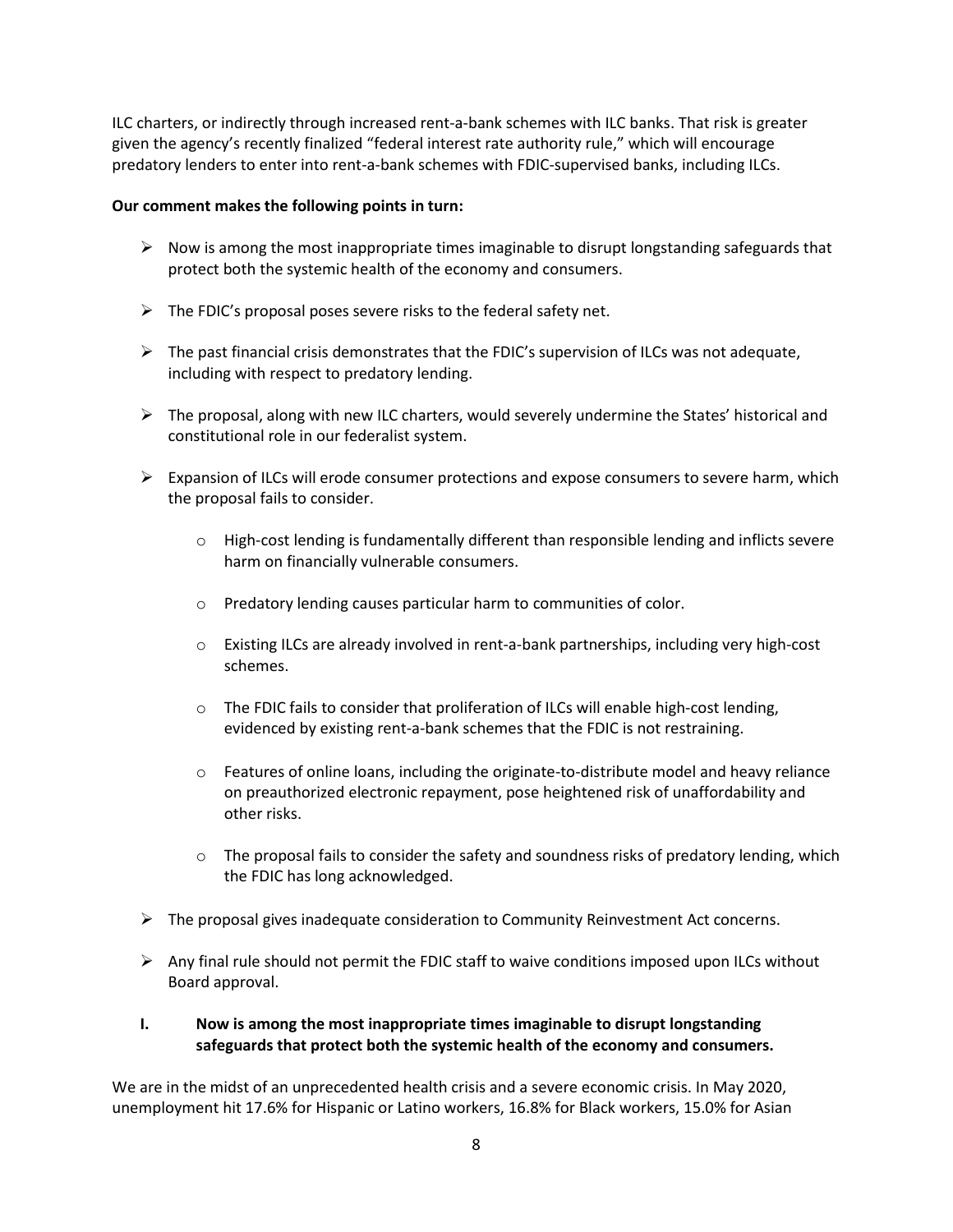workers and 12.4% for white workers,<sup>8</sup> representing a much steeper climb, and reaching a higher peak, than in the Great Recession.<sup>9</sup> Economic forecasts, domestic and global, are bleak.<sup>10</sup> With the trajectory of the pandemic unclear, there remains great uncertainty around how severe the economic fallout will be, and how long it will last.

The severe economic crisis has several implications for the risks posed by ILCs. In section III below, we discuss that, during the 2008 financial crisis, ILCs experienced great distress and caused severe drains on the federal safety net. The current crisis further demonstrates that commercial owners of ILCs can indeed be liabilities to ILCs, rather than strengths, in a crisis. Corporate bankruptcies rose 48% over the prior year this May, with experts predicting that they will continue to rise as federal relief tapers.<sup>11</sup> Large corporations are receiving equity aid from Treasury of over \$450 billion, which the Fed has leveraged into more than \$4 trillion.<sup>12</sup> The FDIC's proposal would usher in unprecedented blending of commercial and financial activities that poses severe systemic risks to the financial system.

The pandemic also has strained the FDIC's supervision of regular banks, which should be the agency's current focus. April's FDIC Office of the Inspector General (OIG) report underscores that this is the wrong time for the FDIC to loosen safeguards or take on a surge of supervisory authority. The report was based on evaluation in 2018 and early 2019, unrelated to the COVID pandemic. The report found, among other things, that the FDIC's Pandemic Influenza Plan "did not adequately address how the FDIC might need to adjust supervision, resolution, or closing activities in the event of a pandemic impacting [insured depository institutions]" and that the FDIC had not updated it in five years.<sup>13</sup> The need to adjust

<sup>8</sup> *See* Testimony of Ashley C. Harrington, Federal Advocacy Director and Senior Counsel, Center for Responsible Lending, Before the U.S. House Committee on Small Business, "Paycheck Protection Program: Loan Forgiveness and Other Challenges," June 17, 2020, at 3-4,

[https://www.responsiblelending.org/sites/default/files/nodes/files/research-publication/crl-testimony-harrington](https://www.responsiblelending.org/sites/default/files/nodes/files/research-publication/crl-testimony-harrington-house-smallbusiness-17jun2020.pdf)[house-smallbusiness-17jun2020.pdf](https://www.responsiblelending.org/sites/default/files/nodes/files/research-publication/crl-testimony-harrington-house-smallbusiness-17jun2020.pdf) (citing Bureau of Labor Statistics Current Population Survey, Table A-2 and A-3 and elaborating on the racially disproportionate economic impact of the COVID-19 crisis).

<sup>9</sup> *Id.*

<sup>10</sup> *See* Press Release, *Federal Reserve issues FOMC statement*, June 10, 2020,

<https://www.federalreserve.gov/newsevents/pressreleases/monetary20200610a.htm> (announcing that it is holding interest rates at near zero in light of the "considerable risks to the economic outlook over the medium term" posed by the public health crisis); World Economic Outlook Reports, International Monetary Fund, *World Economic Outlook Update, June 2020,* 

<https://www.imf.org/en/Publications/WEO/Issues/2020/06/24/WEOUpdateJune2020> (noting drop in global growth forecast versus April; that there is a "higher-than-usual degree of uncertainty around this forecast"; and that the "adverse impact on low-income households is particularly acute").

<sup>11</sup> Katy Stech Ferek, *U.S. Business Bankruptcies Rose 48% in May: Year-to-year jump in chapter 11 filings shows toll of coronavirus pandemic*, Wall Street Journal, June 4, 2020, [https://www.wsj.com/articles/u-s-business](https://www.wsj.com/articles/u-s-business-bankruptcies-rose-48-in-may-11591308842)[bankruptcies-rose-48-in-may-11591308842.](https://www.wsj.com/articles/u-s-business-bankruptcies-rose-48-in-may-11591308842) 

<sup>12</sup> Howard Schneider, *Fed's dilemma: Picking winners for \$4 trillion in credit*, Reuters, Apr. 3, 2020, [https://www.reuters.com/article/us-health-coronavirus-fed-credit/feds-dilemma-picking-winners-for-4-trillion-in](https://www.reuters.com/article/us-health-coronavirus-fed-credit/feds-dilemma-picking-winners-for-4-trillion-in-credit-idUSKBN21L0HR)[credit-idUSKBN21L0HR.](https://www.reuters.com/article/us-health-coronavirus-fed-credit/feds-dilemma-picking-winners-for-4-trillion-in-credit-idUSKBN21L0HR) 

<sup>13</sup> FDIC Office of Inspector General, *The FDIC's Readiness for Crises*, Evaluation Report, at 24 (April 2020), [https://www.fdicoig.gov FDIC /sites/default/files/publications/EVAL-20-004.pdf.](https://www.fdicoig.gov/sites/default/files/publications/EVAL-20-004.pdf)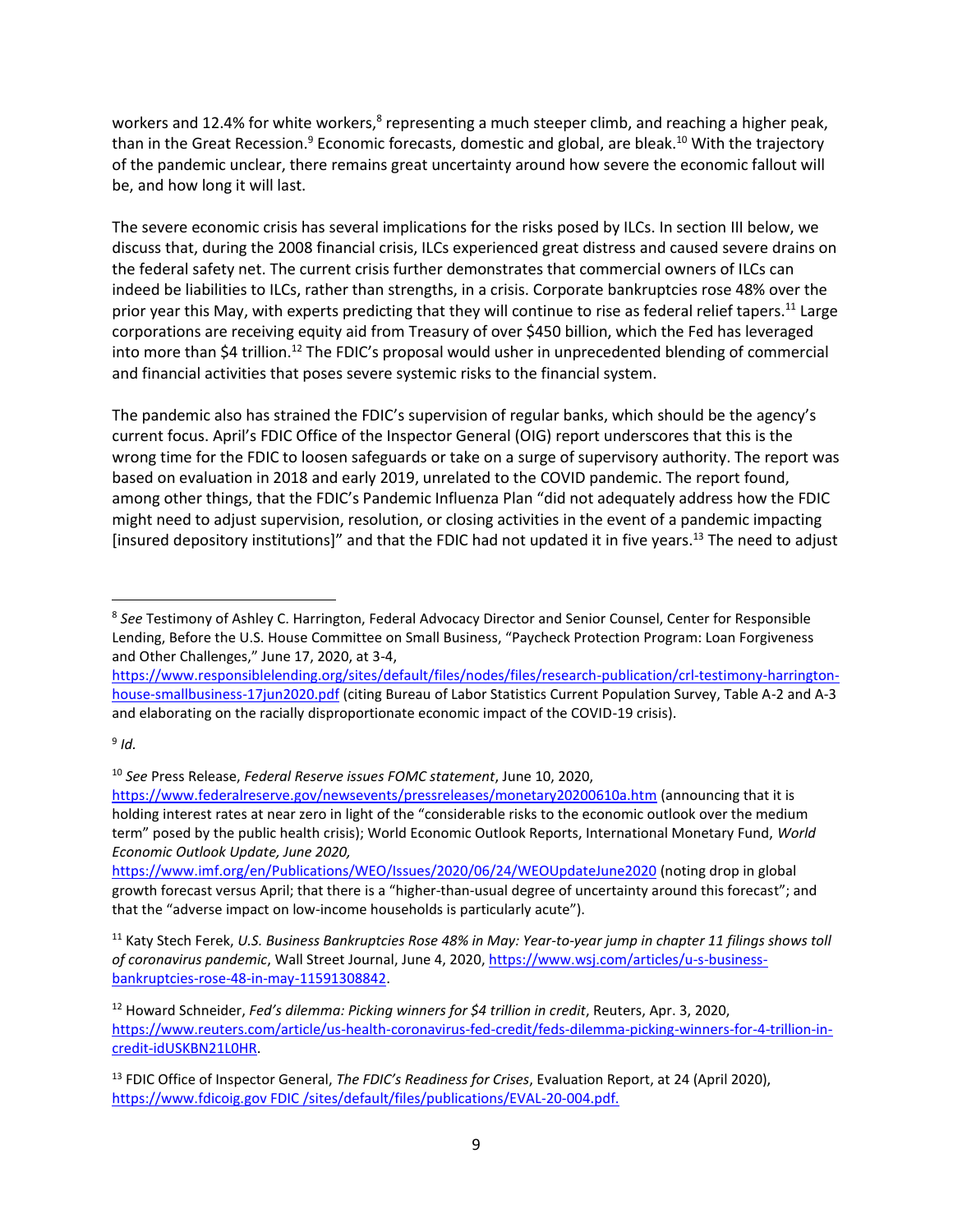supervision of traditional banks highlights the challenge to bringing on a new ILCs in the midst of this pandemic.

While we face a pandemic and an economic crisis, we are also grappling more deeply with structural racism, reevaluating the systems and power dynamics that fuel, perpetuate, and exacerbate racial disparities. As we discuss in section V.B below, high-cost lenders have long targeted Black and Latino communities. As we discuss in sections V.C and V.D, the FDIC is currently failing to address existing predatory rent-a-bank schemes from the traditional banks, as well as the ILCs, it supervises. The FDIC should be devoting attention to rooting out those schemes to protect consumers from predatory loans, rather than laying groundwork that will proliferate high-cost lending that, history tells us, disproportionately impacts Black and Latino households.

## <span id="page-9-0"></span>**II. The FDIC's proposal poses severe risks to the federal safety net.**

For years, federal regulators, lawmakers, banks, and others have raised concerns about the risks posed by lack of consolidated federal supervision for ILCs. While particular attention, at times, has been given to commercial ownership, versus financial ownership, of ILCs, concern about consolidated federal supervision has consistently been a substantial concern, independent of the degree to which owners engage in commercial activity. A 2005 GAO report, $^{14}$  a 2004 FDIC OIG report, $^{15}$  a 2016 joint regulator report to Congress and the Financial Stability Oversight Council,<sup>16</sup> and the FDIC's own notices in 2007<sup>17</sup> all make this concern clear.

<sup>&</sup>lt;sup>14</sup> As the proposal notes, a 2005 GAO report raised concerns about the FDIC's ability to protect industrial banks from risks as effectively as consolidated Fed supervision. 85 Fed. Reg. 17774 (citing U.S. Gov't Accountability Office, GAO-05-621, *Industrial Loan Corporations: Recent Asset Growth and Commercial Interest Highlight Differences in Regulatory Authority* (Sept. 2005)).

<sup>&</sup>lt;sup>15</sup> The 2007 FDIC proposed ILC rule acknowledged that the 2004 OIG report had raised concerns about lack of consolidated supervision and the possible limitations of the FDIC's authority. 72 Fed. Reg. 5291 (citing FDIC OIG Report No. 2004–048, *The Division of Supervision and Consumer Protection's Approach for Supervising Limited Charter Depository Institutions* (2004)[, https://www.fdicoig.gov/publications/reports04/04-048-Report.shtml.](https://www.fdicoig.gov/publications/reports04/04-048-Report.shtml) That 2004 report noted: "We concluded that ILCs may pose additional risks to the deposit insurance fund by virtue of the fact that these depository institutions' parent holding companies are not always subject to the scope of consolidated supervision, consolidated capital requirements, or enforcement actions imposed on parent organizations subject to the BHCA. Further, the banking organizations that are being created as a result of ILC charter powers allow some mixing of banking and commerce, which is otherwise prohibited for most depository institutions owned by commercial firms." It went on to note that the agency "has established controls to *help mitigate* these added risks" (emphasis added)). *See* section III for discussion of how these risks were not sufficiently mitigated.

<sup>16</sup> *See* Board of Governors of the Fed. Res. Sys., Fed Deposit Ins. Corp., and Office of the Comptroller of the Currency, *Report to the Congress and the Financial Stability Oversight Council Pursuant to Section 620 of the Dodd-Frank Act* (Sept. 2016), https://www.federalreserve.gov/newsevents/pressreleases/files/bcreg20160908a1.pdf, at 33-34 (Fed citing risks from lack of consolidated supervision of ILCs), 52 (FDIC acknowledging that "[c]onsolidated federal supervision of companies that own FDIC-insured institutions is an important part of the prudential regulatory framework for banking organizations" from which "a small number of companies" are exempt) [hereinafter "2016 Joint Report to Congress and FSOC"].

 $17$  The 2007 proposal acknowledges the risk of lack of consolidated supervision as a stand-alone risk while also noting that the agency believes it can "deal with" the difficulty in identifying problems in the controlling company that may affect the bank, at least for financially-owned ILCs, through the conditions laid out in that proposal. FDIC,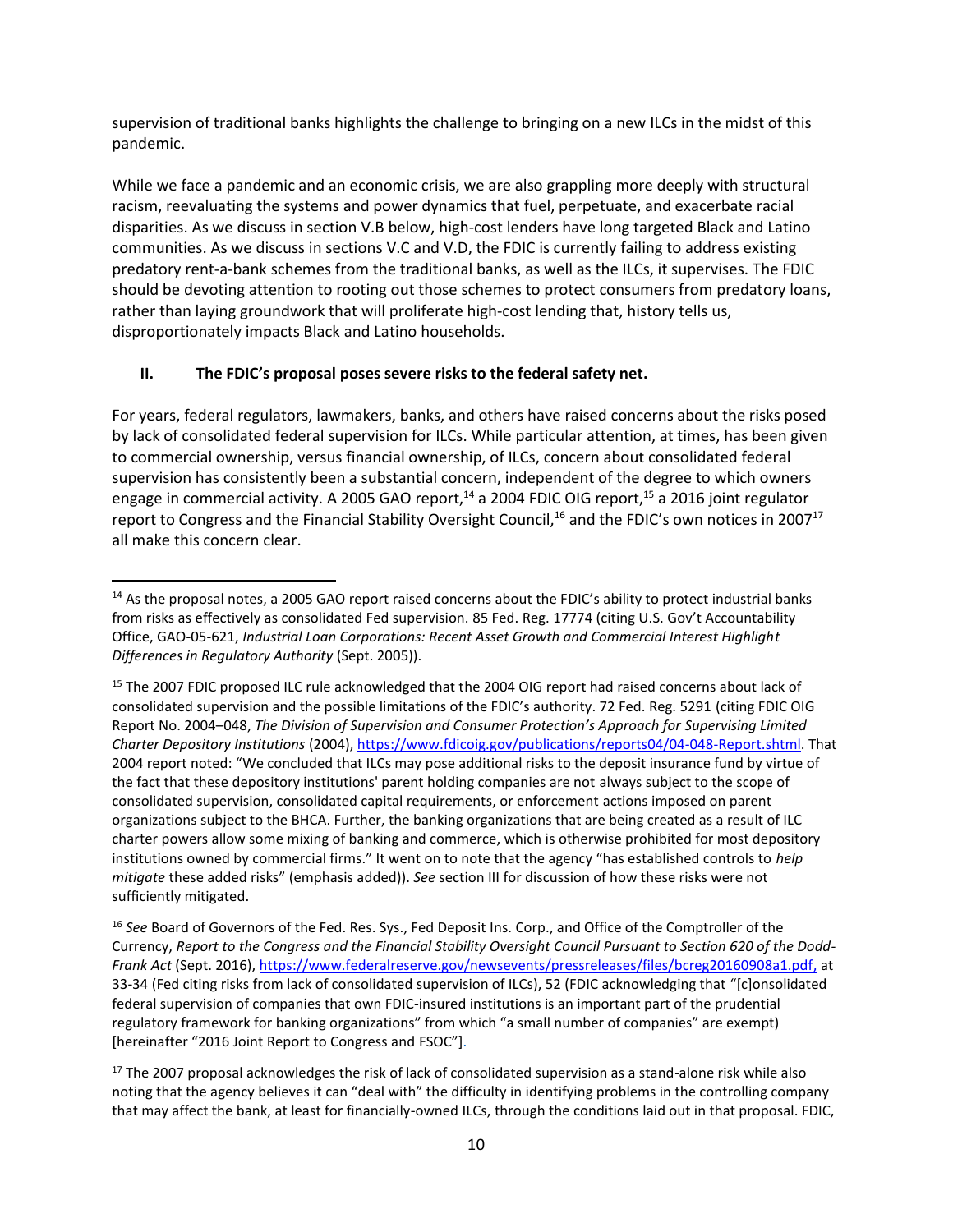The FDIC's proposal suggests that the conditions it would require sufficiently compensate for its lack of consolidated supervision. But they do not. The proposal states that the proposed conditions largely formalize existing practices, including historic FDIC requirements that ILC holding companies have capital and liquidity maintenance agreements and "prudential conditions."<sup>18</sup> Yet whatever agreements and conditions the FDIC has imposed in the past have been clearly inadequate, as discussed in the next section. In one particularly striking example discussed below, in 2013, the FDIC sued the management of an ILC—predatory credit card issuer Advanta—that had failed during the 2008 crisis, alleging that Advanta had implemented "massive" interest rate increases on consumers (which led customers to flee and Advanta to fail) to prop up the parent company's crumbling stock price during the financial crisis.<sup>19</sup>

As law professor Arthur Wilmarth explains in his comments to this docket, even if the FDIC could require all the conditions it proposes for ILC owners, the supervision those conditions establish falls well short of the Fed's consolidated supervision. Professor Wilmarth notes that under the proposed conditions, "the FDIC could not conduct unlimited, full-scope examinations" of ILC owners and their nonbank subsidiaries; "impose consolidated capital or consolidated liquidity requirements on ILC owners"; nor "require large owners to conduct stress tests or prepare resolution plans pursuant to [the enhanced supervision and prudential standards under the Dodd-Frank Act for non-bank financial companies supervised by the Fed]."<sup>20</sup> The Fed describes lack of consolidated supervision as "problematic" because "risks that cross legal entities and that are managed on a consolidated basis cannot be monitored properly through supervision directed at any one, or even several, of the legal entity subdivisions" and notes that "financial distress in one part of a business organization can spread, sometimes rapidly, to other parts of the organization."<sup>21</sup>

As Professor Wilmarth discusses at length in his comments, the FDIC's proposal, by not distinguishing between commercial and financial ownership of ILCs, represents a change in course that the FDIC has not explained or justified.<sup>22</sup> As his comments demonstrate, and as discussed more briefly in the following section, commercial nonbank parents of ILCs inherently pose excessive risk that cannot be supervised away. Permitting further acquisition of ILCs by commercial firms runs counter to Congressional intent to separate banking and commerce and poses grave systemic risks to our nation's economy.

Even with respect to financially-owned ILCs, however, the proposal plows ahead without adequately grappling with the demonstrated risks posed by lack of consolidated supervision. Critically, even the

<sup>22</sup> *See id.* at 3-6.

Proposed Rule, Industrial Bank Subsidiaries of Financial Companies, 72 Fed. Reg. 5217, 5222 (Feb. 5, 2007). *See also* FDIC, Moratorium on Certain Industrial Bank Applications and Notices, Limited Extension of Moratorium, 72 Fed. Reg. 5290, 5291 (Feb. 5, 2007).

<sup>18</sup> 85 Fed. Reg. at 17781.

<sup>19</sup> Kevin Koeninger, *FDIC Sues Advanta Bank Execs for \$219 Million*, Courthouse News Service, June 19, 2013, [https://www.courthousenews.com/fdic-sues-advanta-bank-execs-for-219-million/.](https://www.courthousenews.com/fdic-sues-advanta-bank-execs-for-219-million/)

<sup>&</sup>lt;sup>20</sup> Comments of Arthur E. Wilmarth, Jr., Professor of Law, George Washington University Law School, to this docket, at 18[, https://www.fdic.gov/regulations/laws/federal/2020/2020-parent-companies-of-industrial-banks-](https://www.fdic.gov/regulations/laws/federal/2020/2020-parent-companies-of-industrial-banks-3064-af31-c-002.pdf)[3064-af31-c-002.pdf](https://www.fdic.gov/regulations/laws/federal/2020/2020-parent-companies-of-industrial-banks-3064-af31-c-002.pdf) [hereinafter "Wilmarth comments"].

<sup>&</sup>lt;sup>21</sup> *Id.* at 18 (citing 2016 Joint Report to Congress and FSOC at 33-34).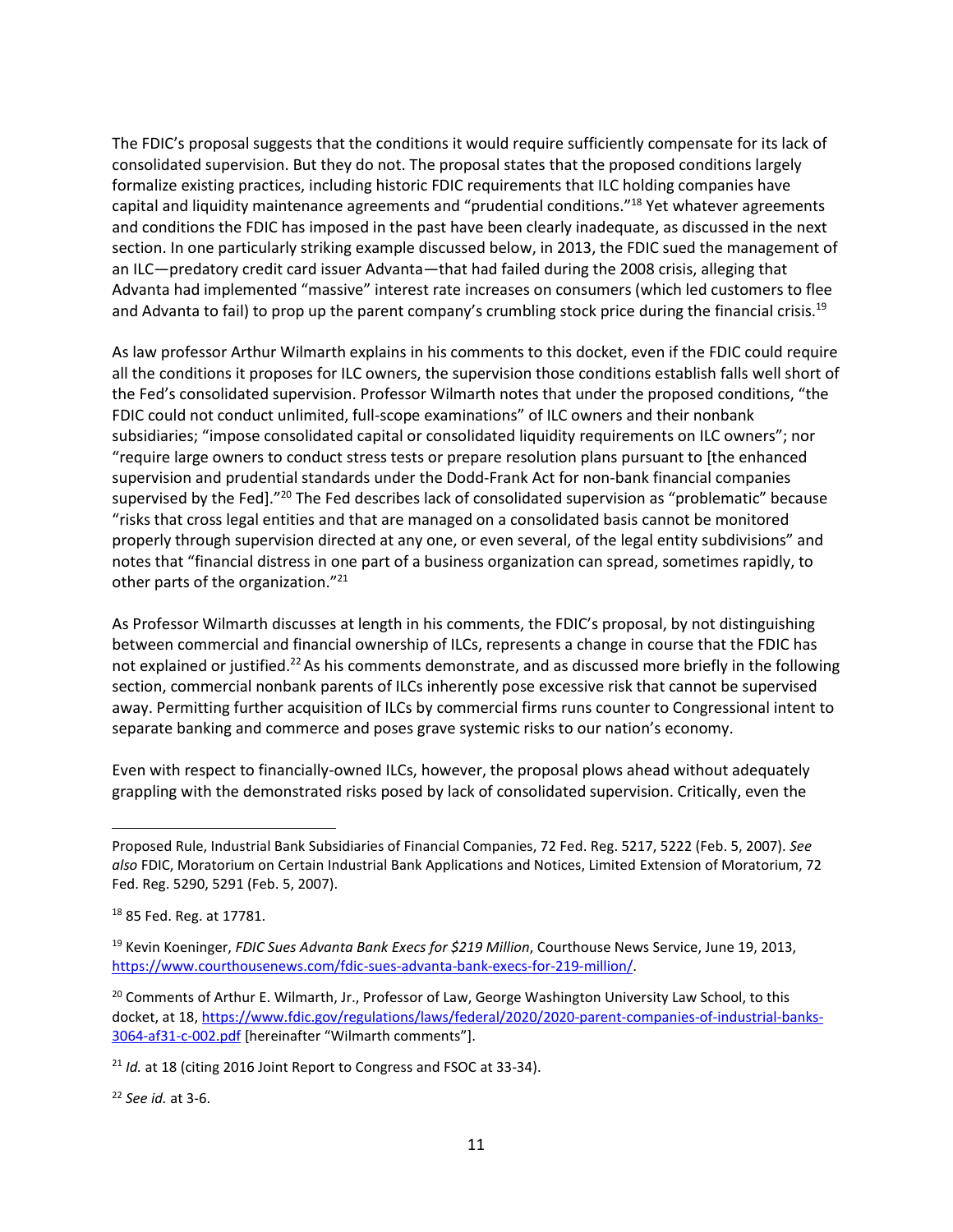*financial* activities of Fed-supervised bank holding companies (BHCs) are permitted *only* if the BHC is well capitalized and well managed and all of its subsidiaries are well capitalized and well managed.<sup>23</sup>

In 2007, the FDIC acknowledged that financial companies without consolidated supervision "present some of the same issues that industrial banks owned by commercial companies do.<sup>"24</sup> The FDIC stated, however, that it believed that "those issues can be controlled or minimized in such cases."<sup>25</sup> The agency offered little rationale for this conclusion, however. It noted that "some such companies are subject to well-established regulatory authorities, e.g., by state insurance commissions or the [SEC]" and that those companies engage only in financial activities, not commercial activities.<sup>26</sup> The agency explained, with seemingly less than total confidence, that its 2007 proposed rule "*could be* helpful to identify and avoid or control, on a consolidated basis, the safety and soundness risks and the risks to the DIF" stemming from financial company ownership of ILCs.<sup>27</sup>

Of course, many prospective ILC owners will not be supervised by the SEC or a state insurance commission. And importantly, the vast majority of technology companies expressing interest in federal charters today differ sharply from the "small, community-focused institutions" that the FDIC noted were already a shrinking share of applications back in 2007, when it justified an extended moratorium for commercially-owned ILCs.<sup>28</sup> At that time, the FDIC noted that the "business plans" for ILCs owned by commercial firms "differ substantially from the consumer lending focus of the original industrial banks."<sup>29</sup> The vast majority of companies seeking ILC charters today are not "small, community-focused institutions" and, as the current proposal notes, some "operate unique business models, some of which are focused on innovative technologies and strategies."<sup>30</sup> This will often be the case, regardless of whether those companies are commercial or financial in nature. Thus, the reasons cited in 2007 for the moratorium on commercially owned ILCs support not only the discontinuation of new commercially owned ILCs, but financially owned ILCs as well.

Indeed, the market fully expects that financial companies seeking interest rate preemption will seek ILC charters over traditional bank charters for the primary purpose of avoiding consolidated Fed supervision. This should be the case in point that the FDIC lacks the authority and tools to supervise those companies with the rigor the Fed can apply.

<sup>25</sup> *Id.*

<sup>29</sup> 72 Fed. Reg. 5291.

<sup>30</sup> 85 Fed. Reg. 17776.

<sup>&</sup>lt;sup>23</sup> 2016 Joint Report to Congress and FSOC at 33-34.

<sup>24</sup> 72 Fed. Reg. 5292.

<sup>26</sup> 72 Fed Reg 5292-93.

 $27$  72 Fed. Reg. 5293 (emphasis added).

 $28$  72 Fed. Reg. 5291 (noting that a growing number of applications were from companies that "would be affiliated with commercial companies *or other entities* that would not be subject to Federal Consolidated Bank Supervision" (emphasis added)).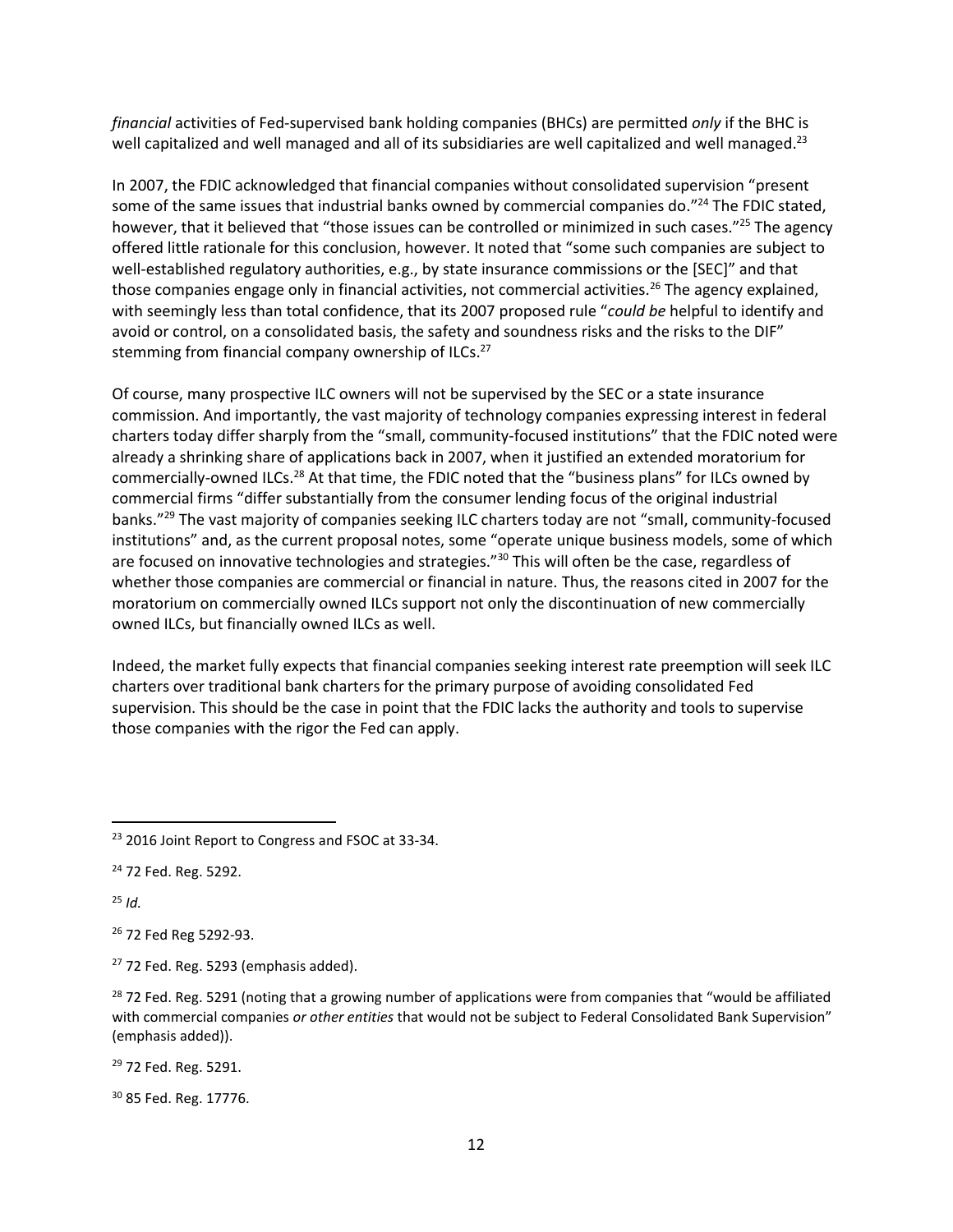#### <span id="page-12-0"></span>**III. The past financial crisis demonstrates that the FDIC's supervision of ILCs was not adequate, including with respect to predatory lending.**

In its 2007 proposed rule—a rule similar to this one, but applicable only to financially-owned ILCs, and never finalized—the FDIC noted the following:

> "[T]he financial viability of industrial banks that are owned by companies not subject to consolidated oversight is largely untested in times of economic stress or a downturn in the economy. There is almost no track record that indicates how such ownership structures might perform under stress and, specifically, whether such ownership would tend to cause or exacerbate any risks to the subsidiary industrial banks or the Deposit Insurance Fund."<sup>31</sup>

But the couple of years following the 2007 proposed rule would provide a clear track record, and it is not a good one. Yet the current proposal does not grapple with the financial distress ILC owners and some ILCs experienced during the financial crisis, or their drain on the safety net. Instead, it states that the 2008 financial crisis "demonstrated that the FDIC's supervisory approach with respect to industrial banks was effective."<sup>32</sup> The FDIC states that only two small industrial banks failed and others converted to commercial banks or BHCs for "financial and strategic reasons."<sup>33</sup>

But Professor Wilmarth's comments document thoroughly the financial distress ILC owners experienced during the financial crisis—a fact unacknowledged by the FDIC's proposal. At least six very large corporate owners of ILCs either "received huge bailouts" to prevent failure (General Motors Acceptance Corp. (GMAC), Merrill Lynch, Goldman Sachs, and Morgan Stanley); had "very serious liquidity problems" and "received extensive financial assistance from federal agencies" (GE Capital); or failed, wiping out \$2.3 billion of TARP funding (CIT group).<sup>34</sup> The hundreds of billions of dollars in assistance that the federal government extended to these ILC owners is discussed in detail in Professor Wilmarth's comment.<sup>35</sup>

Another ILC owner, Fremont General, discussed in detail below, collapsed in 2008.<sup>36</sup> In a 2016 joint report to Congress and the FSOC, the Fed noted, and the FDIC acknowledged, the poor performance of a number of ILC owners during the crisis.<sup>37</sup>

<sup>33</sup> *Id.*

<sup>35</sup> *Id.* at 7-10.

<sup>36</sup> *Id.*

<sup>37</sup> Id. at 7 (citing 2016 Joint Report to Congress and FSOC at 34 (note 116) (Fed's statement that "companies that failed or required assistance at the outset of the 2008 financial crisis included a number of companies that owned and controlled ILCs") and 52 (FDIC's acknowledgment that some "parent companies or affiliates [of ILCs] failed or experienced severe stress" during the financial crisis)).

<sup>&</sup>lt;sup>31</sup> 72 Fed. Reg. 5222.

<sup>32</sup> 85 Fed. Reg. 17776.

<sup>&</sup>lt;sup>34</sup> Wilmarth comments at 7.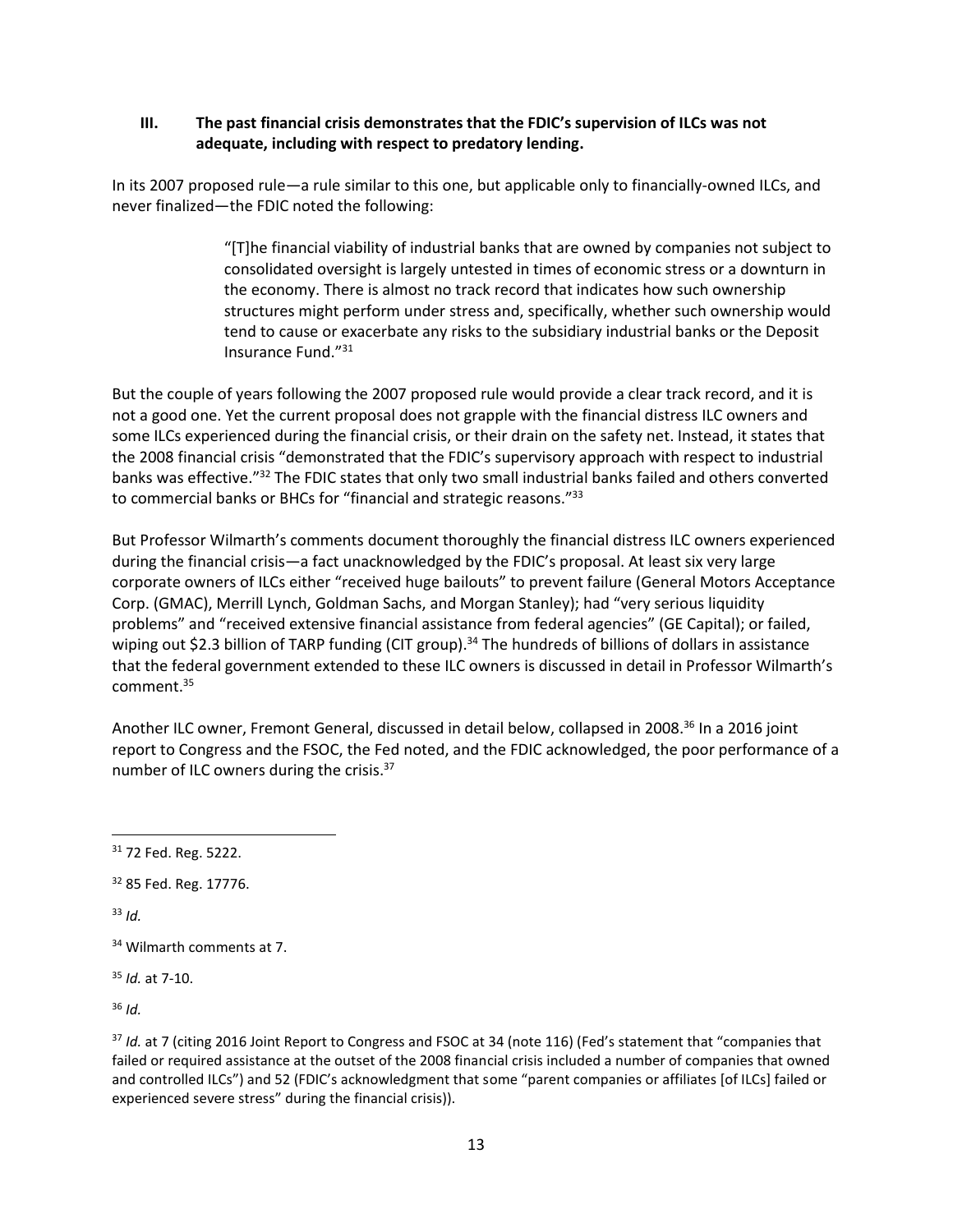Importantly, ILC owners and ILCs have a history of engaging in predatory lending, which led to systemic economic consequences, drains on the safety net, and severe harm to consumers—which their supervisory framework did not prevent. All the entities below were engaged in predatory subprime lending; these bullets are drawn from Professor Wilmarth's comments:<sup>38</sup>

- Long before the crisis, two ILCs engaged in subprime lending, Pacific Thrift and Loan and Southern Pacific Bank, failed in 1998 and 2003, respectively, resulting in significant drains on the Deposit Insurance Fund.
- General Motors Acceptance Corp. (GMAC), which owned a large Utah ILC with \$33 billion in assets and \$17 billion in deposits, suffered steep losses in 2007-2008 resulting from its subprime mortgage lending business, as well as its auto lending business. It was converted into a bank holding company to avoid failure and received over \$40 billion through various forms of financial assistance.
- GE Capital, the large owner of an ILC, held \$700 billion in assets in 2008. To address its severe liquidity problems, the Fed purchased \$16 billion of its commercial paper and the FDIC guaranteed over \$70 billion of a debt issuance. In 2019, GE Capital paid the Department of Justice a fine of \$1.5 billion related to its subprime lending leading up to the crisis;<sup>39</sup> its WMC mortgage unit was ranked fourth on the U.S. Treasury Department's list of worst subprime originators.<sup>40</sup>
- CIT Group, also holder of a Utah ILC, was engaged in subprime mortgage lending. It also underwent an emergency conversion to a BHC, received TARP funding of \$2.3 billion, and then failed nonetheless in 2009.

## *Fremont Investment and Loan*

Perhaps the ILC most well-known for its involvement in predatory lending was Fremont Investment and Loan. Fremont was one of the nation's largest and most notorious predatory subprime mortgage lenders, "known at the time within the financial industry for issuing poor quality loans and RMBS securities."<sup>41</sup> In November 2008, after the OCC analyzed the ten metropolitan areas with the highest foreclosure rates and identified the ten lenders in those areas with the most foreclosed loans, Fremont

<sup>38</sup> *See* Wilmarth comments at 7-9.

<sup>39</sup> Press Release, U.S. Dept. of Treasury, *General Electric Agrees to Pay \$1.5 Billion Penalty for Alleged Misrepresentations Concerning Subprime Loans Included in Residential Mortgage-Backed Securities*, Apr. 12, 2019, [https://www.justice.gov/opa/pr/general-electric-agrees-pay-15-billion-penalty-alleged-misrepresentations](https://www.justice.gov/opa/pr/general-electric-agrees-pay-15-billion-penalty-alleged-misrepresentations-concerning-subprime)[concerning-subprime.](https://www.justice.gov/opa/pr/general-electric-agrees-pay-15-billion-penalty-alleged-misrepresentations-concerning-subprime)

<sup>40</sup> OCC, *Worst Ten in the Worst Ten*[, https://www.occ.gov/news-issuances/news-releases/2009/nr-occ-2009-](https://www.occ.gov/news-issuances/news-releases/2009/nr-occ-2009-112b.pdf) [112b.pdf.](https://www.occ.gov/news-issuances/news-releases/2009/nr-occ-2009-112b.pdf)

<sup>41</sup> *Wall Street and the Financial Crisis: Anatomy of Financial Collapse, Majority and Minority Staff Report, U.S. Senate Permanent Subcommittee on Investigations* at 331 (Apr. 13, 2011), available at <https://fraser.stlouisfed.org/title/wall-street-financial-crisis-anatomy-a-financial-collapse-5094> [hereinafter Senate Committee Report]; *see also id.* at 338, 361.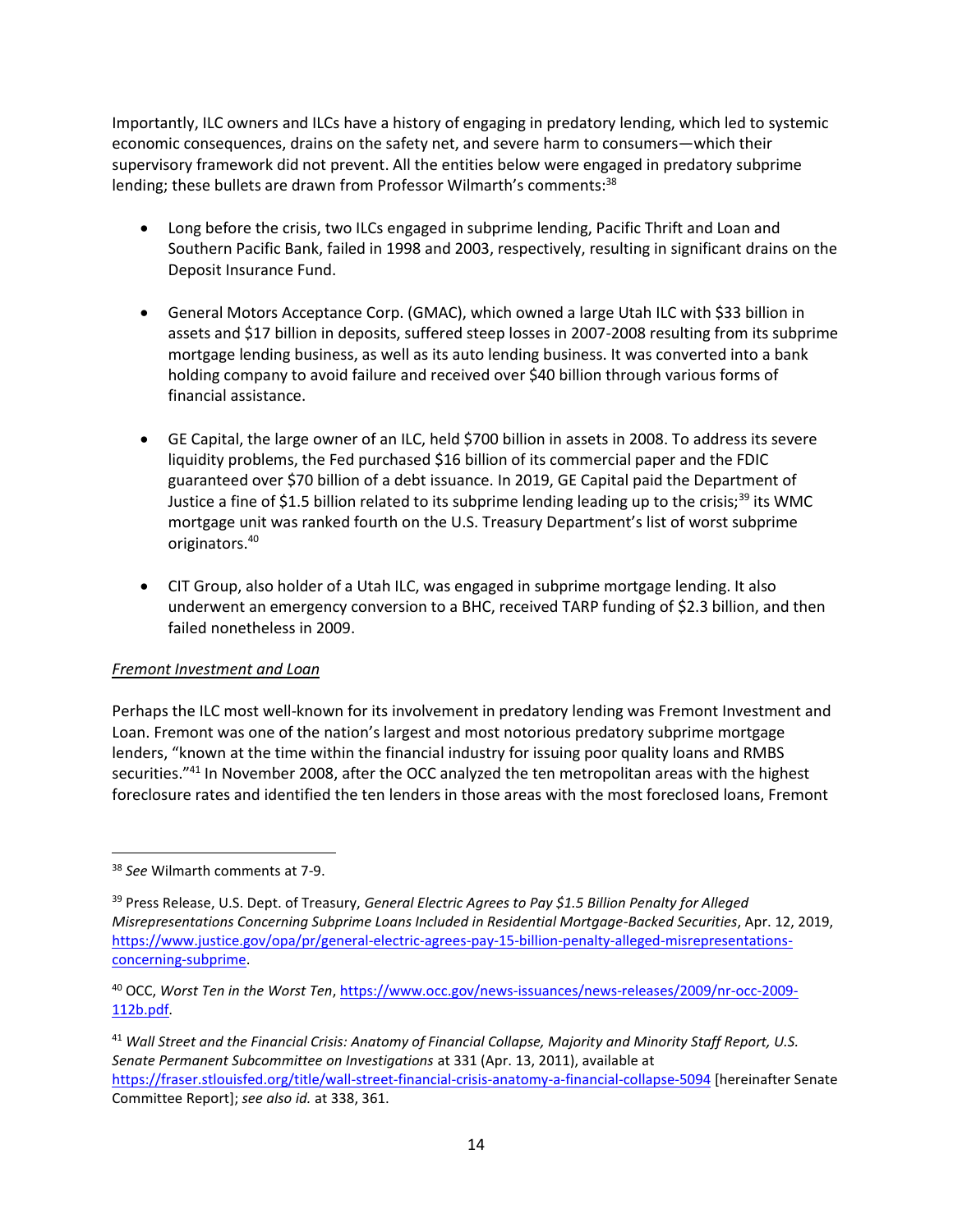was among the "Worst Ten in the Worst Ten," with the fifth-highest number of foreclosures in the Worst 10 Metro Areas.<sup>42</sup>

From 2005-2007, Fremont made \$61.7 billion in high interest loans, the seventh largest subprime lender in the country during that period.<sup>43</sup> In November 2006, Fremont made history: its rise in early payment defaults prompted Moody's to downgrade, or put on watch for future downgrades, securities that Moody's had rated that very same year-something Moody's had never done before.<sup>44</sup>

By late 2006, Fremont was experiencing steep losses, registering a \$202 million net operating loss in the fourth quarter.<sup>45</sup> In March 2007, the FDIC issued a cease and desist order against Fremont that required it to cease making subprime loans. The order raised a number of issues, including unsafe and unsound banking practices, "a large volume of poor quality loans," excessive risk, and inadequate capital.<sup>46</sup> It also noted that Fremont was making exploding adjustable rate mortgages with teaser rates; approving borrowers without consideration of income; and approving loans with loan-to-value ratios exceeding 100%.<sup>47</sup>

But the FDIC's action came after Fremont had pumped thousands of toxic mortgages into the market, despite numerous warnings from lawmakers, policy groups, and other regulators, that a subprime foreclosure crisis was afoot.<sup>48</sup> In July 2007, when Moody's downgraded 399 subprime mortgage-backed securities that had been issued in 2006, and put 32 additional securities on watch, all totaling \$5.2 billion,<sup>49</sup> Fremont had the worst ratio of securities downgraded compared to securities issued in 2006.<sup>50</sup>

<sup>42</sup> Senate Committee Report at 331 (Apr. 13, 2011), [https://www.occ.gov/news-issuances/news-releases/2009/nr](https://www.occ.gov/news-issuances/news-releases/2009/nr-occ-2009-112b.pdf)[occ-2009-112b.pdf](https://www.occ.gov/news-issuances/news-releases/2009/nr-occ-2009-112b.pdf) (citing OCC, *Worst Ten in the Worst Ten*, [https://www.occ.gov/news-issuances/news](https://www.occ.gov/news-issuances/news-releases/2009/nr-occ-2009-112b.pdf)[releases/2009/nr-occ-2009-112b.pdf\)](https://www.occ.gov/news-issuances/news-releases/2009/nr-occ-2009-112b.pdf).

<sup>43</sup> The Center for Public Integrity, *Who's Behind the Financial Meltdown? The Top 25 Subprime Lenders and Their Wall Street Backers* at 14 (2009)*,* [https://cloudfront-files-](https://cloudfront-files-1.publicintegrity.org/documents/pdfs/The%20Financial%20Meltdown.pdf)[1.publicintegrity.org/documents/pdfs/The%20Financial%20Meltdown.pdf.](https://cloudfront-files-1.publicintegrity.org/documents/pdfs/The%20Financial%20Meltdown.pdf)

<sup>44</sup> The Financial Crisis Inquiry Commission, *The Financial Crisis Inquiry Report: Final Report of the National Commission on the Causes of the Financial and Economic Crisis in the United States* at 221 (Jan. 2011), <https://www.govinfo.gov/content/pkg/GPO-FCIC/pdf/GPO-FCIC.pdf> [hereinafter *Financial Crisis Inquiry Report*].

<sup>45</sup> Housing Justice, *Foreclosures Involving Fremont Investment Loans*, March 2, 2018, [https://thjf.org/2018/03/02/foreclosures-involving-fremont-investment-loans/.](https://thjf.org/2018/03/02/foreclosures-involving-fremont-investment-loans/)

<sup>46</sup> Senate Committee Report at 238 (referencing and quoting Press Release, *FDIC Issues Cease and Desist Order Against Fremont Investment & Loan, Brea, California, and its Parents*, March 7, 2007, [https://www.fdic.gov/news/news/press/2007/pr07022.html\)](https://www.fdic.gov/news/news/press/2007/pr07022.html).

<sup>48</sup> See The Center for Public Integrity, *Who's Behind the Financial Meltdown? The Top 25 Subprime Lenders and Their Wall Street Backers* at 32-37 (2009)*,* [https://cloudfront-files-](https://cloudfront-files-1.publicintegrity.org/documents/pdfs/The%20Financial%20Meltdown.pdf)[1.publicintegrity.org/documents/pdfs/The%20Financial%20Meltdown.pdf.](https://cloudfront-files-1.publicintegrity.org/documents/pdfs/The%20Financial%20Meltdown.pdf)

<sup>&</sup>lt;sup>49</sup> Senate Committee Report at 264 (citing Moody's Investors Service, "Moody's Downgrades Subprime First-lien RMBS-Global Credit Research Announcement," July 10, 2007).

<sup>50</sup> *Id*. at 124, *see also id.* at 237-239 for further discussion of Fremont.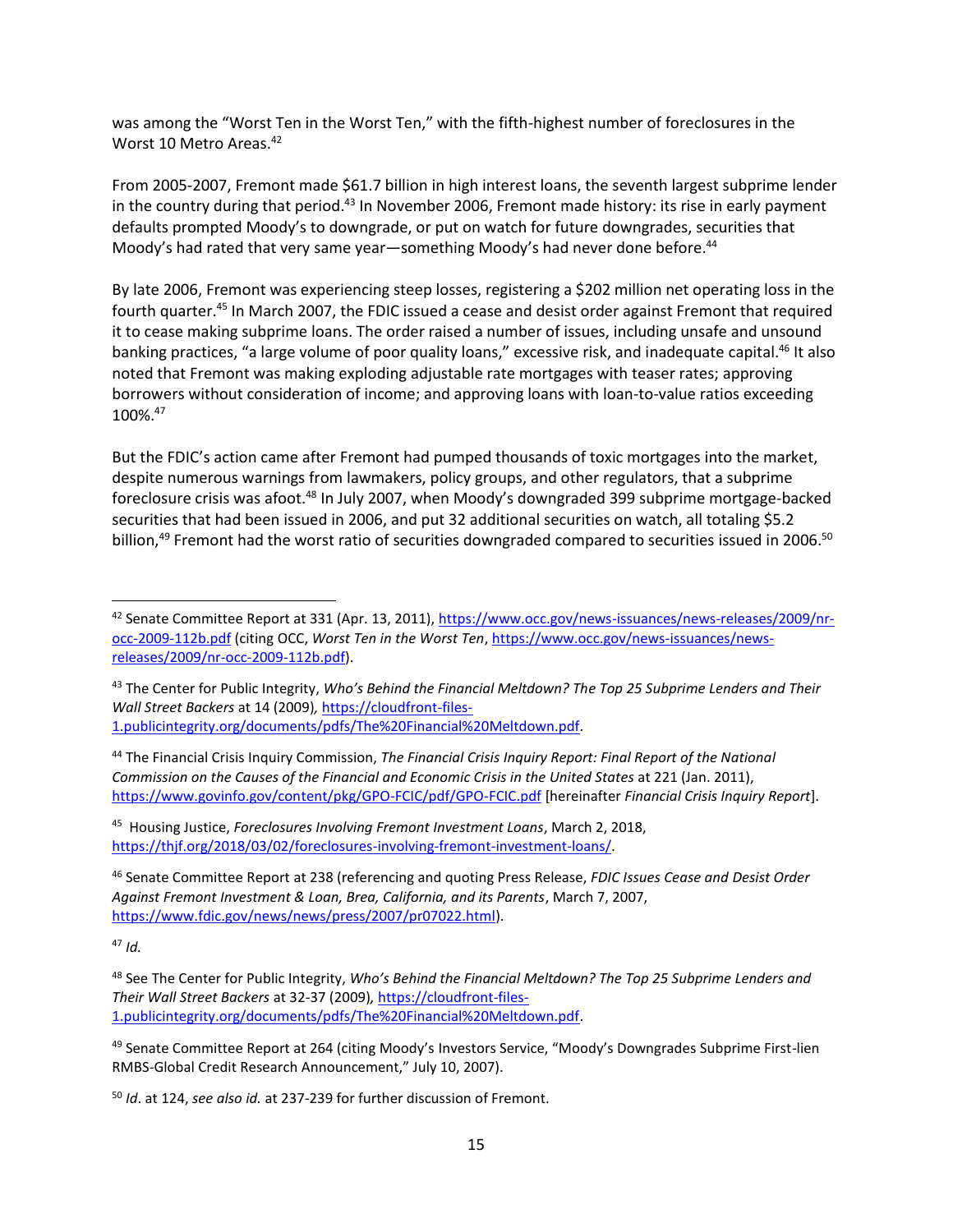Fremont makes a number of unflattering appearances in the Financial Crisis Inquiry Commission (FCIC) Report. One former risk manager for Fremont told the FCIC that Fremont had a "three strikes, you're out rule," describing the practice whereby, if a loan securitizer rejected a loan for, among other reasons, not meeting underwriting guidelines, Fremont would try a different pool until the loan was kicked out three times.<sup>51</sup> When an appraiser began studying the mortgage market after foreclosures began rising in his home of Bakersfield, California, he called Fremont to report findings of what he believed were fraudulent mortgages. He was told by a quality assurance officer: "Don't put your nose where it doesn't belong."<sup>52</sup>

Fremont was subject to other litigation as well. In October 2007, the State of Massachusetts filed suit against Fremont for engaging in "unfair and deceptive conduct on a broad scale" in connection with predatory mortgage lending,<sup>53</sup> including selling "exceedingly risky loan products that Fremont knew or should have known were designed to fail."<sup>54</sup> The suit also addressed Fremont's selling practices, which employed yield-spread premiums that incentivized high-cost loans, and led to "rampant abuse of statedincome loans and misleading borrowers about the loans offered and their ability to refinance to lower cost products."<sup>55</sup> The suit resulted in a \$10 million settlement and injunctive relief aimed at stemming the tide of foreclosures Fremont's loans were causing in Massachusetts.<sup>56</sup>

In March 2008, Fremont reported that it had received default notices on \$3.15 billion in mortgages it had sold to investors.<sup>57</sup> Later that month, the FDIC again filed an enforcement action against Fremont addressing inadequate capitalization, ordering the company to adequately capitalize the bank within 60 days or sell it.<sup>58</sup> The parent sold the bank's branches, deposits, and other assets, to CapitalSource, Inc., another California ILC, and filed for bankruptcy.

<sup>52</sup> *Id.* at 15.

<sup>51</sup> Financial Crisis Inquiry Report at 168.

<sup>53</sup> Martha Neil, *MA Sues Lender, Seeks Foreclosure Role*, ABA Journal, Oct. 5, 2007, [https://www.abajournal.com/news/article/ma\\_sues\\_lender\\_seeks\\_foreclosure\\_role.](https://www.abajournal.com/news/article/ma_sues_lender_seeks_foreclosure_role)

<sup>54</sup> Scott Van Voorhis, *AG Coakley sues big subprime lender Fremont*, Boston Herald, Oct. 5, 2007, updated Nov. 7, 2018,<https://www.bostonherald.com/2007/10/05/ag-coakley-sues-big-subprime-lender-fremont/> (quoting complaint or Mass. AG press release).

<sup>56</sup> *Commonwealth of Massachusetts v. Fremont Investment & Loan*, Civil Action No. 07-4373-BLS1, Final Judgment by Consent, Apr. 17, 2009[, https://www.mass.gov/files/documents/2016/08/up/2009-06-09-fremont-consent](https://www.mass.gov/files/documents/2016/08/up/2009-06-09-fremont-consent-judgment.pdf?_ga=2.82870418.560611157.1592319793-586388755.1592319793)[judgment.pdf?\\_ga=2.82870418.560611157.1592319793-586388755.1592319793.](https://www.mass.gov/files/documents/2016/08/up/2009-06-09-fremont-consent-judgment.pdf?_ga=2.82870418.560611157.1592319793-586388755.1592319793)

<sup>57</sup> Senate Committee Report at 238, *see also* n. 941.

<sup>58</sup> *Id.* at 238 (citing *In re Fremont Investment & Loan, Supervisory Prompt Corrective Action Directive*, Docket No. FDIC-08-069 PCAS (March 26, 2008)).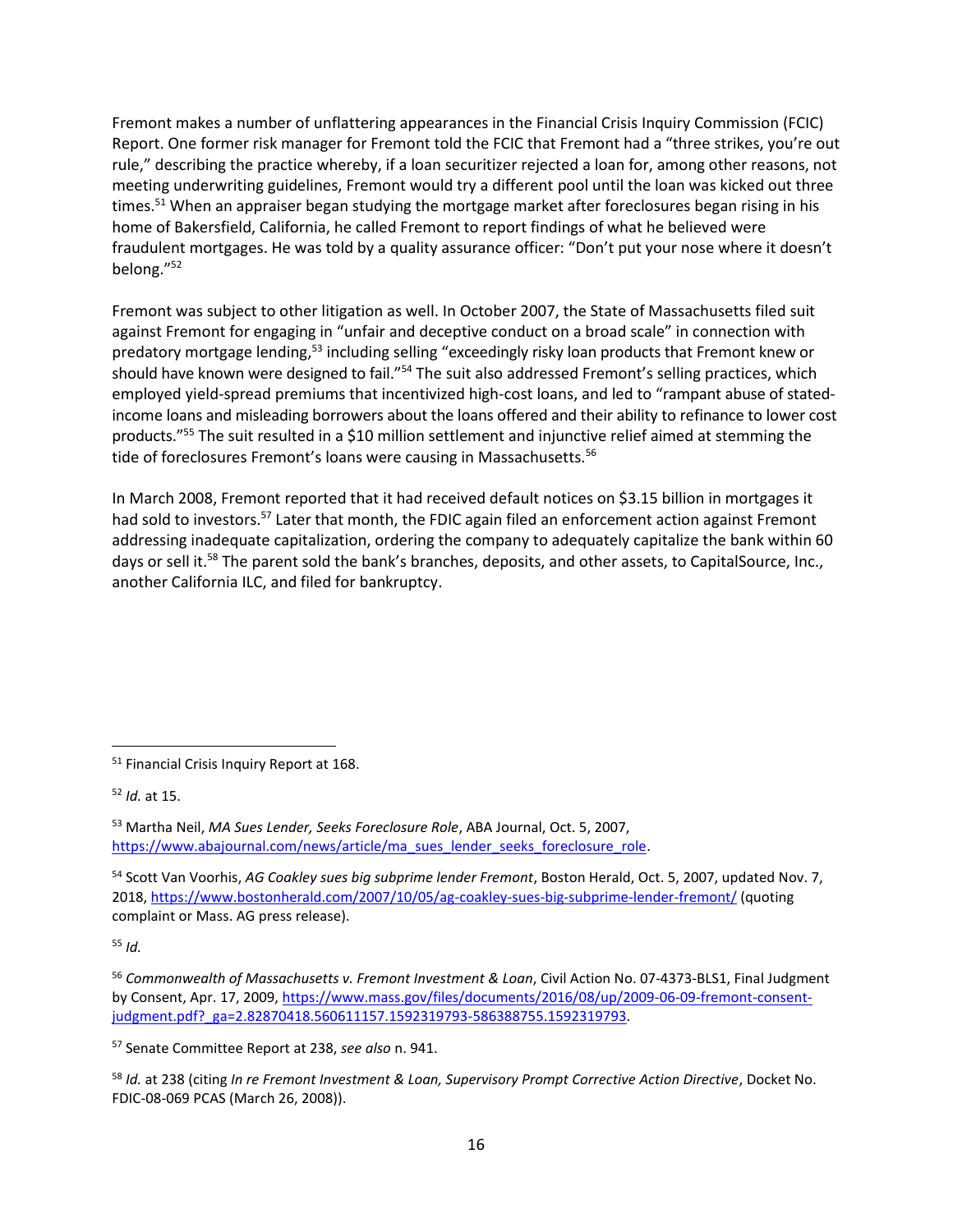#### *Advanta*

Another ILC engaged in predatory lending, credit card issuer Advanta, filed for bankruptcy in March 2010 with \$1.5 billion in deposits.<sup>59</sup> The FDIC estimated that this failure would inflict more than \$600 million in losses on the Deposit Insurance Fund because there were no buyers.<sup>60</sup>

Advanta was effectively a monoline small business credit card issuer that securitized its receivables.<sup>61</sup> In 2009, the FDIC settled with Advanta related to alleged unfair and deceptive practices, including a "cash bank reward" program that falsely advertised the rates of cash back cardholders could receive, as well as unfair implementation of interest rate increases that caused substantial injury to borrowers.<sup>62</sup>

Following Advanta's failure, the FDIC Inspector General noted that Advanta had "failed to develop adequate contingency plans for responding to an early amortization of the bank's securitization."<sup>63</sup> It concluded:

"In hindsight, earlier and greater supervisory emphasis or concern could have been expressed regarding the failure of the bank's capital allocation model and contingency funding plans to incorporate more extreme stress scenarios. Such action would have helped ensure adequate capitalization and liquidity to support an unwinding of the securitizations through early amortization, a significant risk associated with Advanta's monoline business strategy."<sup>64</sup>

In 2013, the FDIC sued Advanta's management for \$219 million in an effort to claw back losses to the Deposit Insurance Fund. The suit alleged that the ILC had raised interest rates to prop up the parent company, Advanta Corp's, crumbling stock price during the financial crisis—a clear example of the risks of a lack of consolidated supervision.<sup>65</sup> These rate increases—from 7.99% or 14.99% to up to 37%—, the FDIC alleged, drove off 400,000 customers and led to the ILC's failure.<sup>66</sup> Moreover, over 40% of the ILC's

<sup>63</sup> FDIC Office of Inspector General, *Semiannual Report to the Congress, October 1, 2010 - March 31, 2011,* [https://www.fdicoig.gov/publications/fdic-office-inspector-generals-semiannual-report-congress-10.](https://www.fdicoig.gov/publications/fdic-office-inspector-generals-semiannual-report-congress-10)

<sup>59</sup> Press Release, *FDIC Approves the Payout of the Insured Deposits of Advanta Bank Corp., Draper, Utah*, March 19, 2010, [https://www.fdic.gov/news/news/press/2010/pr10058.html.](https://www.fdic.gov/news/news/press/2010/pr10058.html)

*<sup>60</sup> Id.*; FDIC, *Failed Bank Information for Advanta Bank Corp., Draper, UT,* <https://www.fdic.gov/bank/individual/failed/advanta-ut.html> (noting no acquiring institution could be located).

<sup>61</sup> FDIC Office of Inspector General, *Semiannual Report to the Congress, October 1, 2010 - March 31, 2011,*  [https://www.fdicoig.gov/publications/fdic-office-inspector-generals-semiannual-report-congress-10.](https://www.fdicoig.gov/publications/fdic-office-inspector-generals-semiannual-report-congress-10)

<sup>62</sup> Press Release, *FDIC Announces Settlement With Advanta Bank Corporation for Deceptive and Unfair Practices*, July 1, 2009[, https://www.fdic.gov/news/news/press/2009/pr09109.html.](https://www.fdic.gov/news/news/press/2009/pr09109.html)

<sup>65</sup> Kevin Koeninger, *FDIC Sues Advanta Bank Execs for \$219 Million*, Courthouse News Service, June 19, 2013, [https://www.courthousenews.com/fdic-sues-advanta-bank-execs-for-219-million/.](https://www.courthousenews.com/fdic-sues-advanta-bank-execs-for-219-million/)

<sup>66</sup> Stewart Bishop, *FDIC Nears Accord in \$219M Suit Against Ex-Advanta Execs*, Mullin Hoard Brown LLP, Aug. 11, 2014, [https://mullinhoard.com/fdic-nears-accord-219m-suit-ex-advanta-execs/.](https://mullinhoard.com/fdic-nears-accord-219m-suit-ex-advanta-execs/)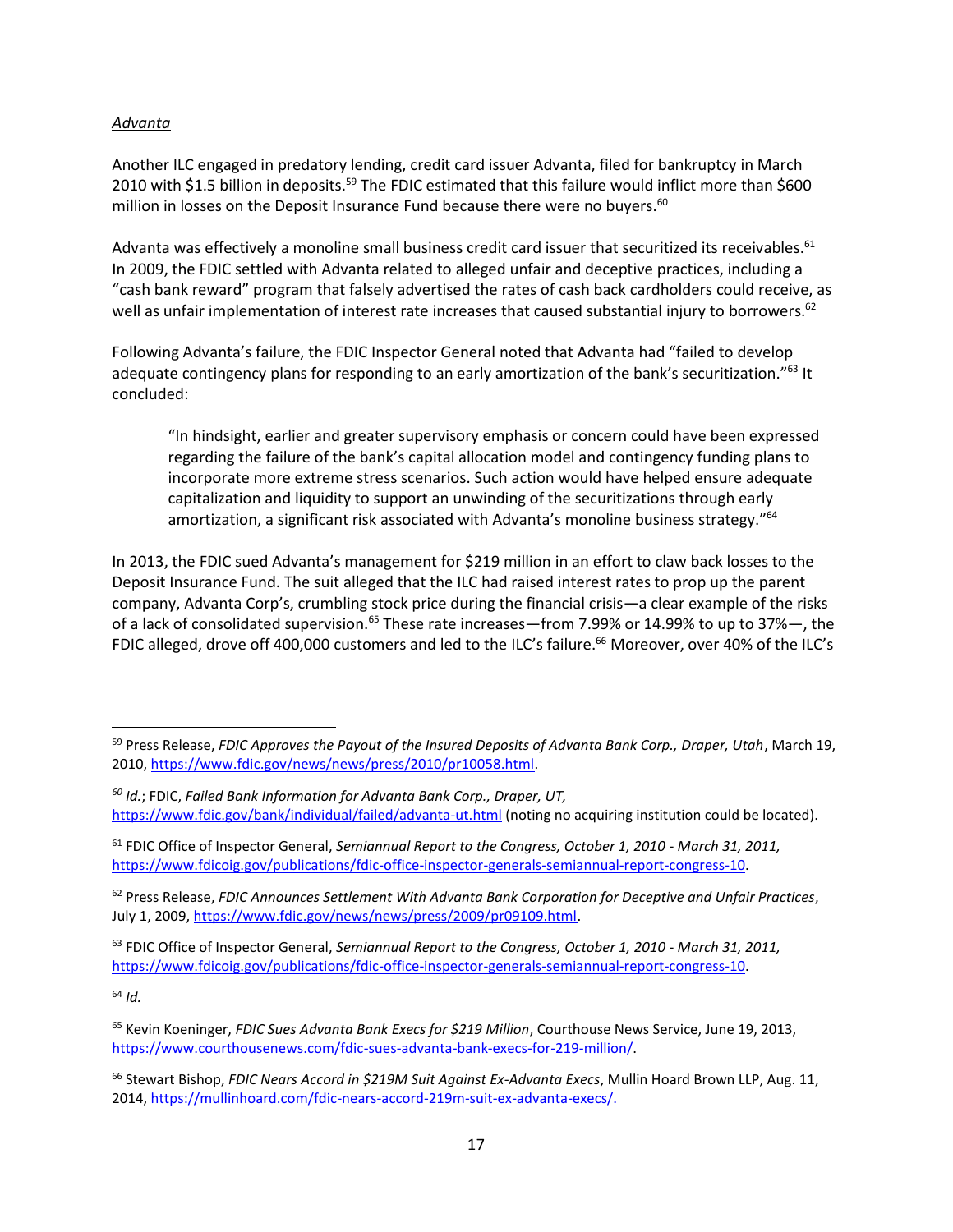remaining customers defaulted on their accounts. Management, the FDIC alleged, disregarded more than 35,000 complaints from disgruntled customers.<sup>67</sup>

In other litigation involving Advanta, bank leadership and their auditor, KPMG, paid \$3.55 million to settle a putative securities class action alleging that they concealed unfavorable financials from investors.<sup>68</sup>

Thus, ILCs have demonstrated disproportionate involvement in predatory lending, which has inflicted a drain on the safety net and harmed consumers, and which the FDIC's supervision did not prevent.

In section V.C. below, we discuss ILCs currently engaged in high-cost lending.

## <span id="page-17-0"></span>**IV. The proposal, along with new ILC charters, would severely undermine the States' historical and constitutional role in our federalist system.**

By making it easier for an entity to gain banking privileges, including preemption, without the consolidated supervision required of other bank owners, the proposed rule threatens to deprive states of their historic power to protect their residents.

States have a long-standing, well-recognized interest in determining the policies best suited to prevailing conditions and priorities within state borders. As compared with the federal government, states are more familiar, accessible, and accountable to their constituencies and can more nimbly develop policies to address the problems they face.<sup>69</sup> With good reason, the Constitution preserves the rights and role of States within our federalist republic.

Interest rate limits are the simplest and most effective protection against predatory lending.<sup>70</sup> Since the time of the American Revolution, states have set interest rate caps to protect their residents from predatory lending.<sup>71</sup> In more recent years, a handful of states eliminated their rate caps, others carved out limited exceptions for short-term payday loans (some since reversed), and a combination of federal and state laws exempt most banks from interest rate limits.<sup>72</sup> But the vast majority of states retain interest rate caps for non-bank installment loans and lines of credit.<sup>73</sup>

<sup>67</sup> *Id.*

<sup>69</sup> *See Gregory v. Ashcroft*, 501 U.S. 452, 458 (1991) (stating that federalism "assures a decentralized government that will be more sensitive to the diverse needs of a heterogenous society" and "allows for more innovation and experimentation in government").

<sup>70</sup> *See* NCLC, *Misaligned Incentives: Why High-Rate Installment Lenders Want Borrowers Who Will Default* (July 2016),<https://www.nclc.org/issues/misaligned-incentives.html>*.*

<sup>71</sup> James M. Ackerman, *Interest Rates and the Law: A History of Usury*, 1981 Ariz. St. L.J. 61 (1981).

<sup>72</sup> *See generally* NCLC, Consumer Credit Regulation (2d ed. 2015), updated at [www.nclc.org/library.](http://www.nclc.org/library)

<sup>73</sup> *Id.*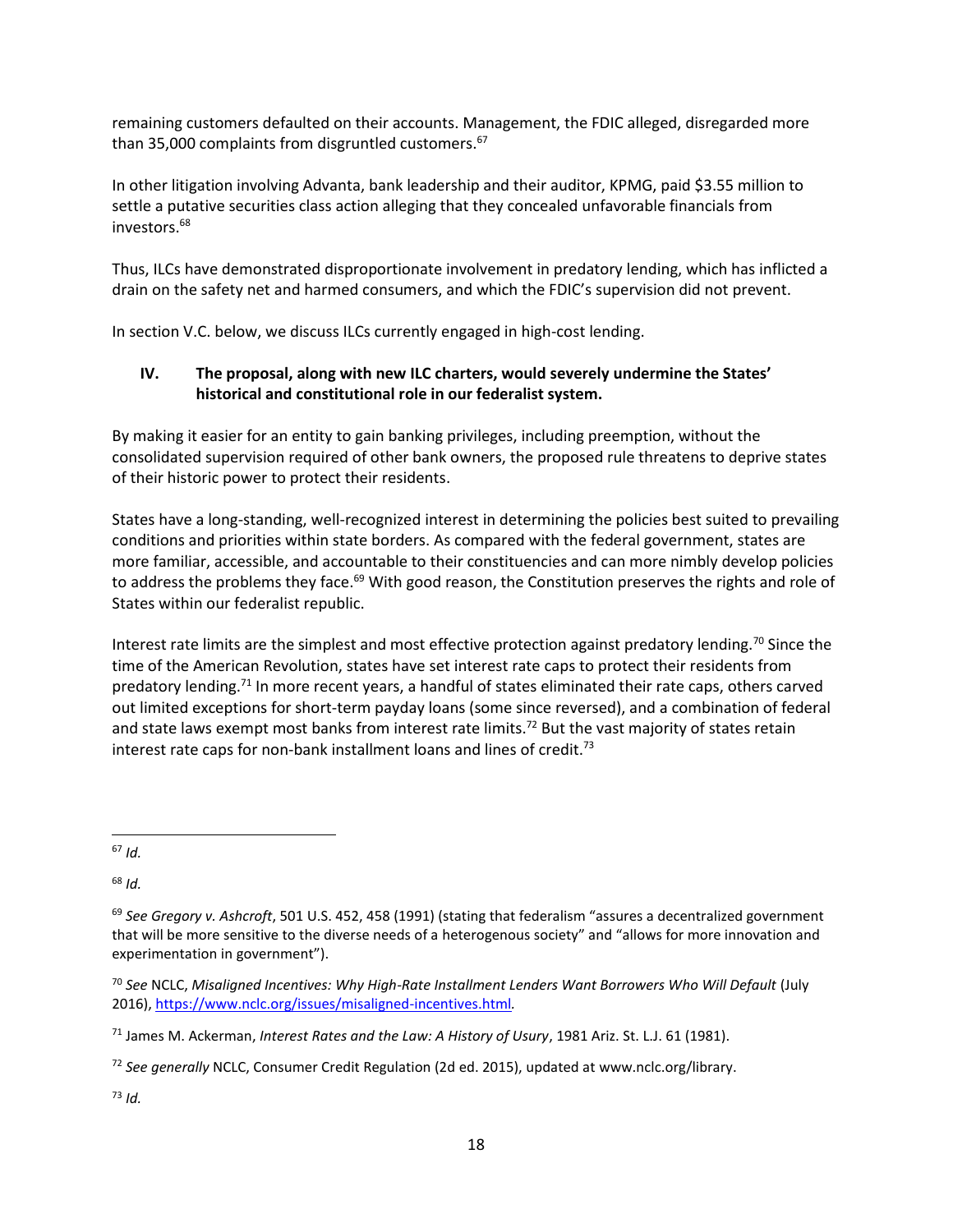At least 45 states and the District of Columbia (DC) impose interest rate caps on some consumer loans. Among those that cap rates, the median annual rate including all fees is 38.5% for a \$500, six-month loan; 31% for a \$2000, two-year loan; and 25% for a \$10,000, five-year loan.<sup>74</sup> While payday and other high-cost lenders are pushing hard at the state level to make high-cost longer-term loans legal in more states, the large majority of state legislatures have rejected these efforts. In addition, sixteen states plus DC have interest rate caps that prevent short-term payday loans, a number that has grown by several over the last decade. The proliferation of ILCs would severely weaken the protection that consumers receive from state interest rate caps.

Broad preemption of state consumer protection laws via the ILC charter is also inconsistent with the original intent of ILCs and the type of activity in which they were engaged when they were exempted from consolidated supervision. As the proposal notes, ILCs began in the early 1900s to make small loans to industrial workers.<sup>75</sup> They did not have access to deposit insurance until 1982.<sup>76</sup> At the time of their exemption from the definition of "bank" in the Bank Holding Company Act in 1987, they were still small, locally-focused institutions.<sup>77</sup> The notion that a behemoth like Rakuten would have federal preemption privileges without the responsibility borne of consolidated supervision was very likely never foreseen when ILCs were carved out from more rigorous supervision. Indeed, when the FDIC imposed its moratorium in 2006, it noted that the ILC industry was evolving "in ways that may not have been anticipated at the time [the exemption] was enacted in 1987."<sup>78</sup>

Since 2006, Congress has only narrowed preemption, including federal interest rate preemption. After federal preemption played a major role in creating the financial crisis of 2008, Congress amended the National Bank Act to limit the OCC's ability to preempt state consumer protection laws and to make clear that the preemption national banks enjoy does not extend to bank affiliates, subsidiaries, or agents. Expansion of federal preemption through ILCs is clearly inconsistent with Congress's aim to construe preemption very narrowly by prohibiting it even for subsidiaries and affiliates of national banks.

## <span id="page-18-0"></span>**V. Expansion of ILCs will erode consumer protections and expose consumers to severe harm, which the proposal fails to consider.**

# **High-cost lending is fundamentally different than responsible lending and inflicts severe harm on financially vulnerable consumers.**

<span id="page-18-1"></span>In recent years, the harms of high-cost lending have been more comprehensively and thoroughly documented than ever before.<sup>79</sup> High-cost lending is a debt trap by design, exploiting the financially

<sup>74</sup> *See* NCLC, State Rate Caps for \$500 and \$2,000 Loans (Feb. 2020)[, http://bit.ly/state-loan-caps;](http://bit.ly/state-loan-caps) NCLC, *A Larger and Longer Debt Trap? Analysis Of States' APR Caps For A \$10,000 5-year Installment Loan* (Oct. 2018), overview <http://bit.ly/2QOp6AG> and full report, http://bit.ly/instloan18.

<sup>75</sup> 85 Fed. Reg. at 17772.

<sup>76</sup> Wilmarth comments at 3-4.

<sup>78</sup> *Id.* (citing 71 Fed. Reg. at 43482).

<sup>79</sup> *See* CFPB, Rule Addressing Payday, Vehicle Title, and Certain High-Cost Installment Loans, Final Rule, 82 Fed. Reg. 54472 (Nov. 17, 2017) (CFPB Payday Rule) and Docket No. CFPB-2016-0025 associated with that rule; *see* CRL and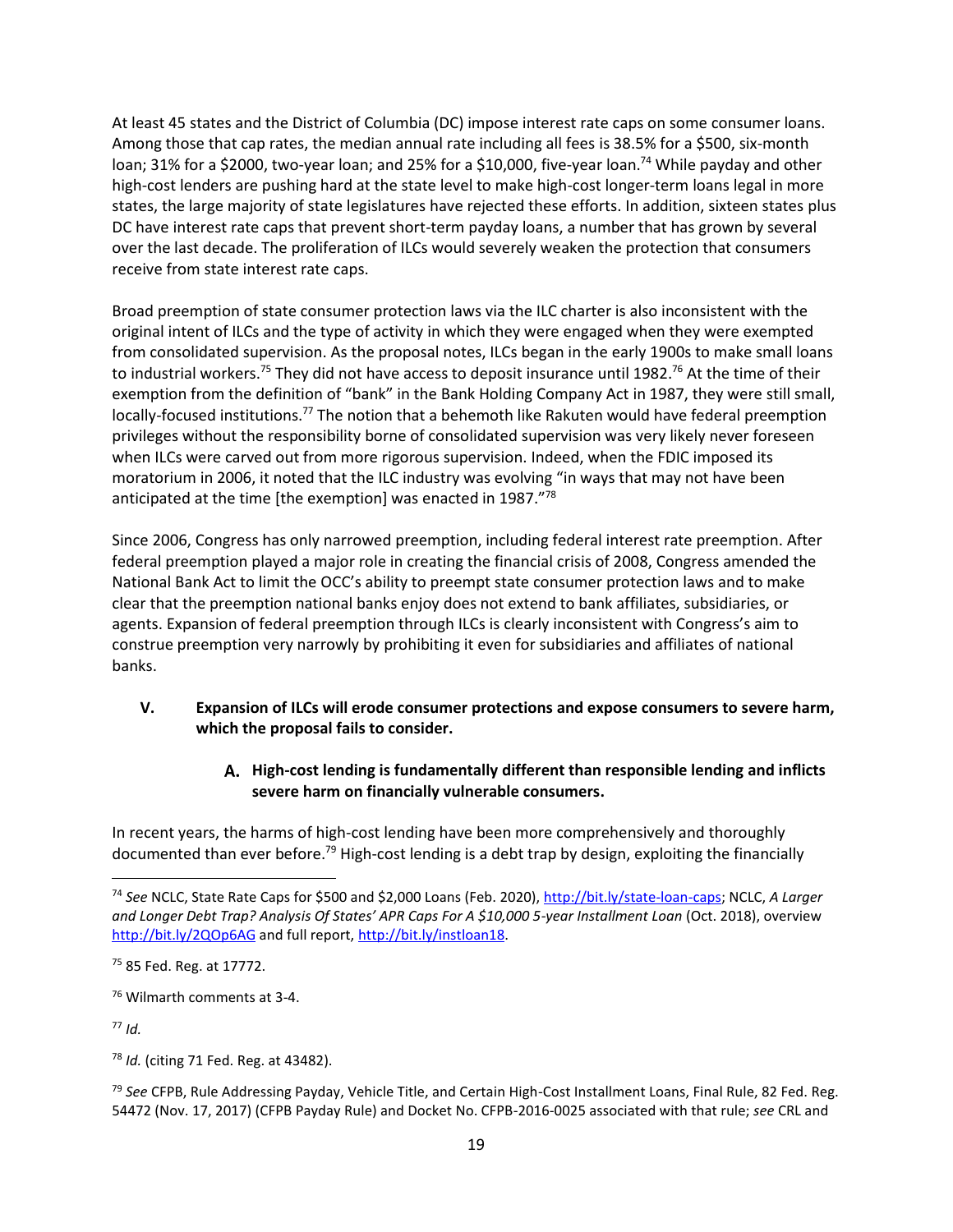distressed and leaving them worse off, leading to a host of financial consequences that include greater delinquency on other bills, $^{80}$  high checking account fees and closed accounts, $^{81}$  and bankruptcy. $^{82}$  These toxic products inflict financial, emotional, and physical turmoil that can pervade every aspect of a person's life. Growing research documents the links between high-cost loans and negative health impacts.<sup>83</sup>

Today's high-cost loans include so-called "fintech" loans that portray themselves as better alternatives to payday loans, but which, in most significant respects, are not distinguishable from loans by traditional, "non-fintech" payday lenders. These longer-term loans typically still carry extremely high interest rates, are often still tied to repayment on payday, and are still made with little regard for the

[https://www.responsiblelending.org/sites/default/files/nodes/files/research-](https://www.responsiblelending.org/sites/default/files/nodes/files/research-publication/crl_payday_comment_oct2016.pdf)

<sup>81</sup> CFPB Payday Rule, 82 Fed. Reg. 54564, 73; *see also* Dennis Campbell, Asis Martinez Jerez, & Peter Tufano, *Bouncing out of the Banking System: An Empirical Analysis of Involuntary Bank Account Closures,* Harvard Business School, 12/3/08, *available at* [www.bostonfed.org/economic/cprc/conferences/2008/payment](http://www.bostonfed.org/economic/cprc/conferences/2008/payment-choice/papers/campbell_jerez_tufano.pdf)[choice/papers/campbell\\_jerez\\_tufano.pdf.](http://www.bostonfed.org/economic/cprc/conferences/2008/payment-choice/papers/campbell_jerez_tufano.pdf)

<sup>82</sup> Paige Marta Skiba and Jeremy Tobacman, *Do Payday Loans Cause Bankruptcy?,* Vanderbilt University and the University of Pennsylvania, 10/10/08, *available at* [http://papers.ssrn.com/sol3/papers.cfm?abstract\\_id=1266215.](http://papers.ssrn.com/sol3/papers.cfm?abstract_id=1266215)

83 One finds that access to payday loans substantially increased suicide risk—including by over 16% for those ages 25-44. Jaeyoon Lee, *Credit Access and Household Welfare: Evidence From Payday Lending* (SSRN Working Paper, 2017. Another finds that short-term loans, including payday loans, are associated with a range of negative health outcomes, even when controlling for potential confounders. Elizabeth Sweet et al., *Short-term lending: Payday loans as risk factors for anxiety, inflammation and poor health,* 5 SSM—Population Health, 114–121 (2018), *https://doi.org/10.1016/j.ssmph.2018.05.009.* These outcomes include symptoms of physical health, sexual health, and anxiety, as well as higher levels of C-reactive protein, which is an indicator of many long-term diseases, including cardiovascular disease, and an indicator of psychological stress. *Id.* Another study finds that restrictions on payday lending reduced liquor sales. Harold E. Cuffe & Christopher G. Gibbs, *The Effect of Payday Lending Restrictions on Liquor Sales,* 85(1) J. Banking & Fin. 132–45 (2017). In one study of qualitative data, respondents revealed symptoms of "allostatic load," a health psychology term that describes how compounding stress can lead to wear and tear on the body. Elizabeth Sweet et al., *Embodied Neoliberalism: Epidemiology and the Lived Experience of Consumer Debt*, 48(3) International Journal of Health Services (2018). The authors describe the respondents as having "embodied" their debt through idioms like "drowning in debt" and "keeping [their] head above water," which illustrated that the participants "experienced debt as a bodily sensation, not only a socioeconomic position or emotional stressor." *Id.* One payday borrower has reported that after being a "a pretty healthy young person," she "became physically sick, broke out in hives . . . [and] had to go to urgent care" as a result of her high-cost loan. Health Impact Partners and Missouri Faith Voices, *When Poverty Makes You Sick: The intersection of health and predatory lending in Missouri* (Feb. 2019), [https://humanimpact.org/wp](https://humanimpact.org/wp-content/uploads/2019/02/HIP-MFV_PayDayLending_2019.02fin1.pdf)[content/uploads/2019/02/HIP-MFV\\_PayDayLending\\_2019.02fin1.pdf.](https://humanimpact.org/wp-content/uploads/2019/02/HIP-MFV_PayDayLending_2019.02fin1.pdf) Another expressed feeling, "[i]f I died, my debt would die with me. At least I could give my family that." *Id.*

NCLC's comments to that docket, filed with additional consumer and civil rights groups,

[publication/crl\\_payday\\_comment\\_oct2016.pdf](https://www.responsiblelending.org/sites/default/files/nodes/files/research-publication/crl_payday_comment_oct2016.pdf) (CRL, NCLC, et al., Comments on CFPB Payday Rule); *see id.* at §2, pp. 17-40 (discussing harm to consumers).

<sup>80</sup> *See, e.g.*, B. Melzer, *The Real Costs of Credit Access: Evidence from the Payday Lending Market*, (2011), Oxford University Press, *available at* [http://bit.ly/10M01tZ;](http://bit.ly/10M01tZ) Agarwal, S., Skiba, P. M., & Tobacman, J., *Payday loans and credit cards: New liquidity and credit scoring puzzles?* NBER Working Paper (2009), *available at* [http://bit.ly/RtDsXx.](http://bit.ly/RtDsXx)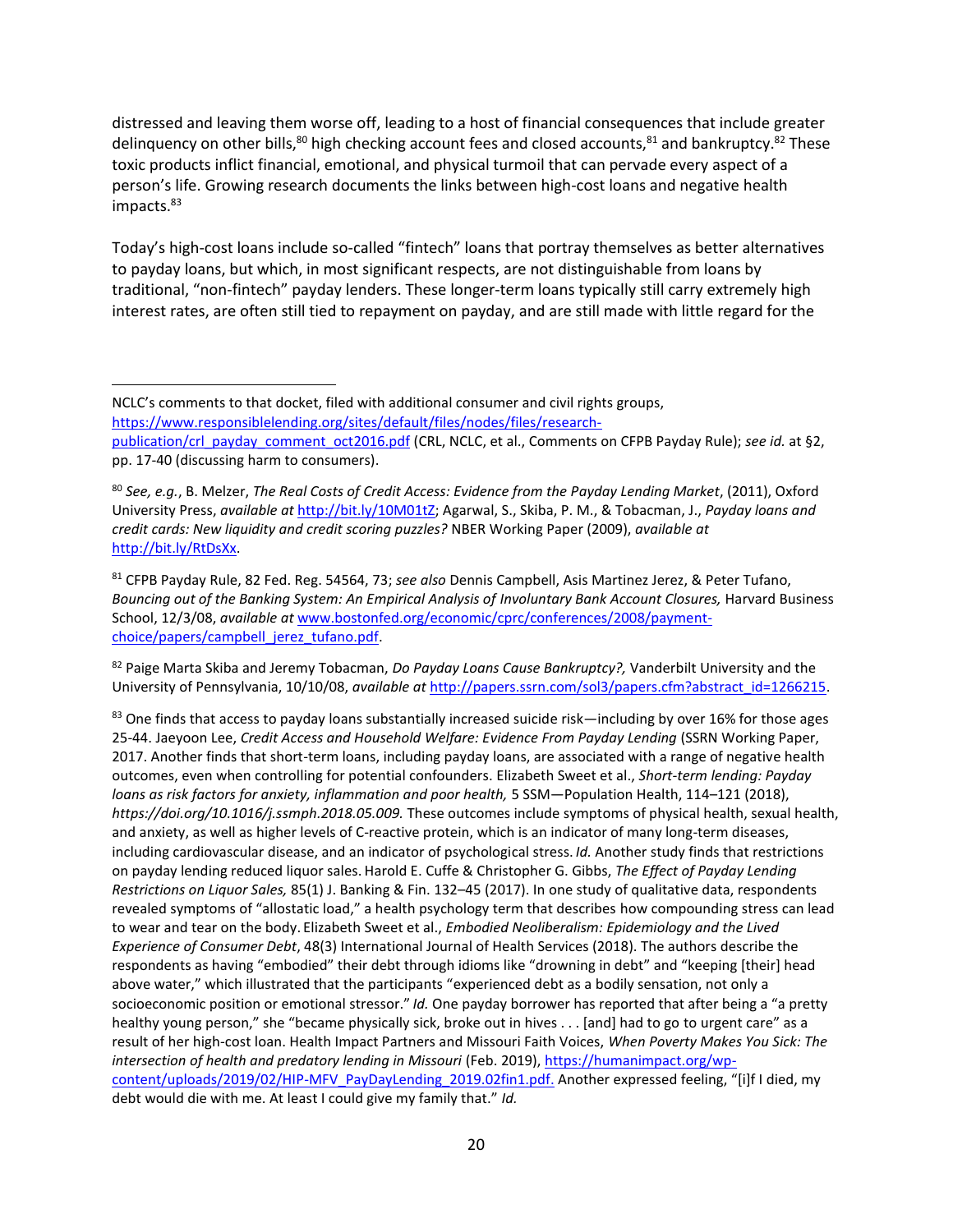borrower's ability to repay the loan while meeting other expenses.<sup>84</sup> These loans often inflict as much or more harm—creating a deeper, longer debt trap—for borrowers than two-week payday loans.<sup>85</sup>

Harm caused by high-rate loans extends far beyond the higher cost itself. Yes, a 150% APR costs dramatically more than a 15% APR loan. And the payments alone often strip financially distressed borrowers of what little they may have, leaving them without funds for needed expenses. But the harm is far more than the total cost of the loan. High-cost credit is not like a gallon of milk at the grocery store—a one-and-done purchase for which free market economies, as a general matter, reject price fixing. As a nation we generally *have* regulated the price of credit. And this is because predatory lending is fundamentally, structurally different than responsible lending.

High-cost lending turns incentives on their head, so that lenders succeed when borrowers fail.<sup>86</sup> As shown in the following chart, $87$  high rates slow down repayment of principal so much that for months, or even years, progress toward principal is close to negligible, even after hundreds or thousands of dollars has been repaid. Litigation against CashCall exposed that the lender, even without breaking 100% APR, recovered far more than its original principal and started making a profit at month 19 on its 42-month loan, even while very little of those payments were applied to principal. That discrepancy only grew, with the profit point at 14 months on a 47-month loan, once CashCall increased the interest rate and lengthened the term. The chart also demonstrates how little progress the borrower has made toward principal at that point, and how long they have to go.

<sup>84</sup> CRL, NCLC, et al., Comments on CFPB Payday Rule at § 2.5 (pp. 31-34) and § 10.1-10.3 (pp. 165-172). *See also*  CFPB Proposed Rule on Payday, Vehicle Title, and Certain High-Cost Installment Loans, discussion of longer-term high-cost loans, 81 Fed. Reg. 47864, 47885-92 (July 11, 2016).

<sup>85</sup> *Id.*

<sup>86</sup> *See*, *generally*, NCLC, *Misaligned Incentives: Why High-Rate Installment Lenders Want Borrowers Who Will Default* (July 2016), [https://www.nclc.org/issues/misaligned-incentives.html.](https://www.nclc.org/issues/misaligned-incentives.html)

<sup>87</sup> This chart is drawn from NCLC, *Misaligned Incentives*, *supra*, at 15.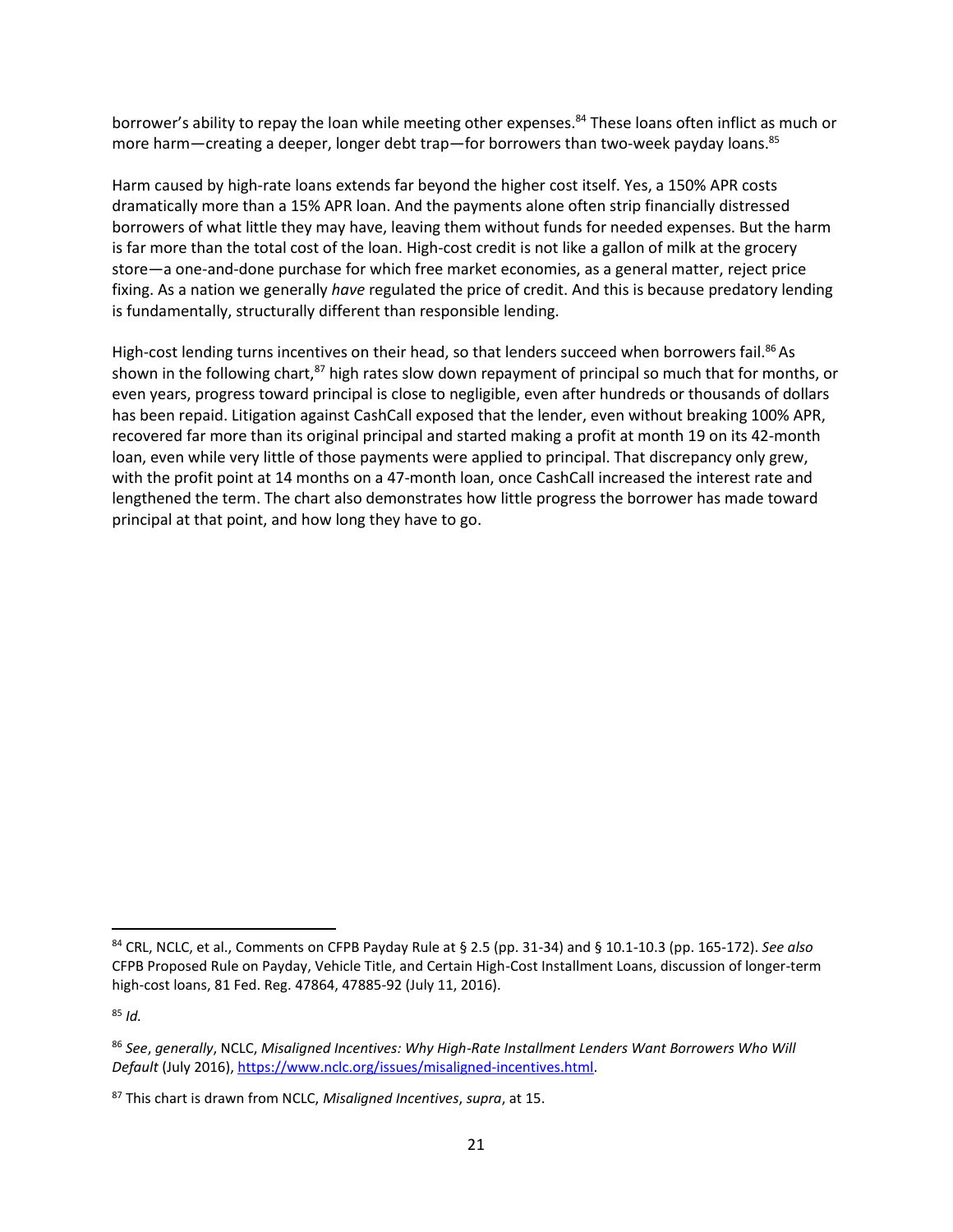

Once even small portions of principal are paid down, lenders aggressively push refinances to borrowers to keep them on a high-cost debt treadmill.<sup>88</sup> Even with these high refinance rates, defaults on high-cost loans are extraordinarily high. Elevate, one high-cost lender using FDIC-supervised banks to make loans averaging 122% APR,<sup>89</sup> has net charge-offs as a percentage of revenues of 50%.<sup>90</sup> The CFPB found that Elevate's charge-off rate as a percentage of outstanding loan volume in 2014 was over 50%.<sup>91</sup> Elevate has stated that it does not intend to drive down its charge-off rates.<sup>92</sup> Essentially, Elevate's is a high-rate, high-default model that profits while making unaffordable loans.

<sup>88</sup> The CFPB found that for online payday installment loans (the channel for most new "fintech" loans) refinance rates were very high. CFPB Supplemental Findings on payday, payday installment, and vehicle title loans (June 2, 2016) at 15 (35% for storefront, 22% for online). *See also* Elevate Credit, Inc., Form 10K, 2019,

[https://www.sec.gov/Archives/edgar/data/1651094/000165109420000010/elevate10-kx2019.htm,](https://www.sec.gov/Archives/edgar/data/1651094/000165109420000010/elevate10-kx2019.htm) at 15 (noting "[a]pproximately 55% of Rise installment customers in good standing had refinanced or taken out a subsequent loan as of December 31, 2019, with 40% of the outstanding Rise installment loan balances on that date consisting of new customer loans and 60% related to returning customer loan."). While mainstream lenders also often have substantial rates of refinancings, those lenders also charge rates that permit reasonable amortization of loan balances.

<sup>89</sup> Elevate Form 10K, 2019, at 75.

<sup>&</sup>lt;sup>90</sup> *Id;* the CFPB found that 55% of online loan sequences ended in default. CFPB Supplemental Findings on payday, payday installment, and vehicle title loans (June 2, 2016) at 15.

 $91$  As calculated by the CFPB, CFPB Proposed Payday Rule, 81 Fed Reg. 47886, n.246.

<sup>92</sup> Elevate Form 10K, 2019, at 81.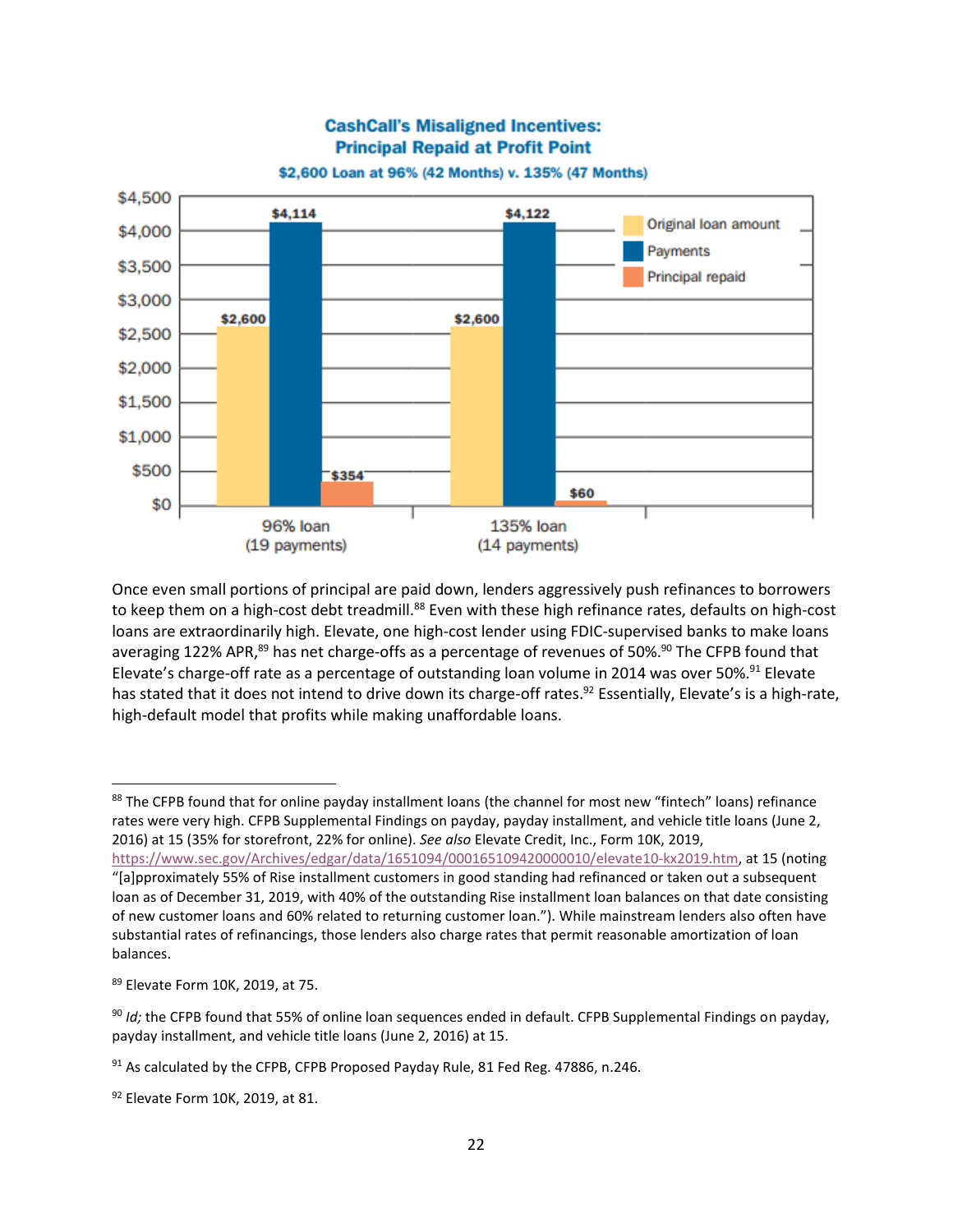Car title lenders, which are also expanding into rent-a-bank operations that the FDIC has failed to curtail (see section V.D for further), inflict a special kind of pain. Lenders take title to unencumbered cars borrowers previously owned outright. An astounding one in five borrowers have their car repossessed.<sup>93</sup> The consequences of losing one's vehicle are dire—both the loss of a valuable asset and the serious disruption of a borrower's ability to get to work, earn income, and manage their lives.<sup>94</sup> More than a third of auto title borrowers have reported pledging the only working car in their household as security for their auto title loan.<sup>95</sup>

Thus, high-cost lending is not just credit at a higher price. It is a wrecking ball of a business model, designed by lenders to extract as much as possible, for as long as possible, from often already desperate borrowers, leaving them worse off than when they started. In this way, high-cost lending is also a mechanism that siphons resources from the poorest communities—often communities of color—to some of the wealthiest companies and individuals in the world.<sup>96</sup>

Consumer narratives of dozens of borrowers of loans made by lenders using rent-a-bank schemes, included in the Appendix to these comments, help to convey the harm these unaffordable loans inflict.

# **Predatory lending causes particular harm to communities of color.**

<span id="page-22-0"></span>The undersigned groups deeply object to the attempts that banking regulators, fintech lenders, or others, make to justify bank/non-bank partnerships, or preemption of state interest limits more broadly, with claims that these are a path to a more inclusive market.<sup>97</sup> Rather than help communities of color, which several of the undersigned groups represent, high-cost lending disproportionately harms communities of color, exploiting and fueling the racial wealth gap.

A legacy of racial discrimination in housing, lending, banking, policing, employment, and otherwise, has produced dramatically inequitable outcomes that persist today. Communities of color, often largely

<sup>93</sup> CFPB Single-Payment Vehicle Title Lending at 4 (2016). CRL estimates that approximately 340,000 auto title borrowers annually have their car repossessed, well exceeding the population of St. Louis. For calculation, *see* CRL, Public Citizen, NCLC et. al comments on CFPB's proposed repeal of the ability-to-repay provisions of the payday rule at 26, n.90 (May 15, 2019), [https://www.responsiblelending.org/sites/default/files/nodes/files/research](https://www.responsiblelending.org/sites/default/files/nodes/files/research-publication/comment-cfpb-proposed-repeal-payday-rule-may2019.pdf)[publication/comment-cfpb-proposed-repeal-payday-rule-may2019.pdf.](https://www.responsiblelending.org/sites/default/files/nodes/files/research-publication/comment-cfpb-proposed-repeal-payday-rule-may2019.pdf)

<sup>94</sup> *See* CFPB Payday Rule, 82 Fed. Reg. at 54573, 93.

<sup>95</sup> *Id.*, n. 592 (internal citations omitted).

<sup>96</sup> *See* Nicholas Confessore, *Mick Mulvaney's Master Class in Destroying a Bureaucracy From Within*, N.Y. Times Magazine, Apr. 16, 2019 (discussing the involvement of venture capitalists and private equity firms in high-cost lending and quoting Diane Standaert, former director of state policy at CRL: "These are entities that suck up billions of dollars a year from people making \$25,000 a year. And it's going into the pockets of the wealthiest peoples in the world.").

<sup>97</sup> *See*, *e.g*., Remarks of Acting Comptroller of the Currency Brian Brooks to the Online Lending Policy Institute, June 11, 2020, [https://www.youtube.com/watch?v=Ae\\_SoZeRbxM,](https://www.youtube.com/watch?v=Ae_SoZeRbxM) at 33:00 (stating "I want to make poor people rich" while addressing financial inclusion, in a conversation where he also states that his personal belief is that "price controls generally create shortages" and that "if we believe in market pricing for hamburgers, for jeans, for automobiles, I'm not sure why we don't believe in market rates for money, it's another commodity, and we want it to flow freely").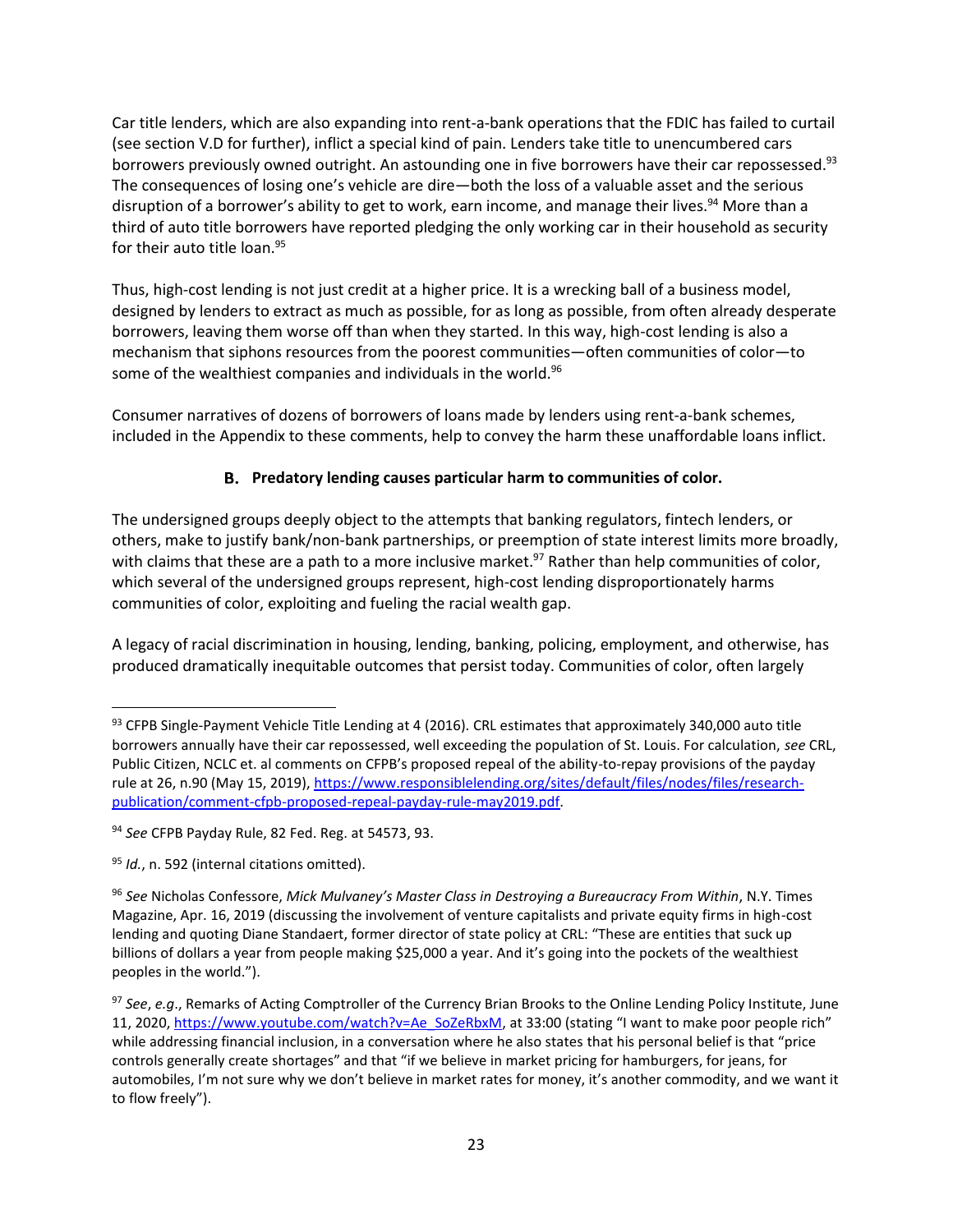segregated due to the history of redlining and other racially exclusionary housing policies, experience higher rates of poverty, lower wages, and higher cost burdens to pay for basic living expenses. These disparities have been laid bare of late, as communities of color, and especially Black communities, are experiencing far greater human and economic loss during the COVID-19 pandemic.

High-cost lenders peddling unaffordable loans cause particular harm to these communities,<sup>98</sup> often in the same geographic areas that experienced redlining. Storefront high-cost lenders have long targeted borrowers of color, more likely to locate stores even in more affluent communities of color than in less affluent white communities.<sup>99</sup> Online high-cost lenders may focus more on subprime credit score than geography, although we understand that some lenders use zip codes to target online marketing. But historical discrimination against communities of color is also reflected in credit scores.<sup>100</sup> Lenders that focus on subprime borrowers inevitably will disproportionately target borrowers of color. The algorithms and big data that "fintech" lenders use may also result in disparate impacts on these communities.<sup>101</sup>

Moreover, online lenders often promote their models as expanding economic inclusion, which will often put borrowers of color among their target borrowers. Communities of color have historically been disproportionately left out of the traditional banking system, a disparity that persists today. About 17 percent of African American and 14 percent of Latino households are unbanked, compared to three percent of white households.<sup>102</sup> Some defend the high-cost "fintech" loans as bringing communities of

[https://consumercomplianceoutlook.org/2017/second-issue/keeping-fintech-fair-thinking-about-fair-lending-and](https://consumercomplianceoutlook.org/2017/second-issue/keeping-fintech-fair-thinking-about-fair-lending-and-udap-risks/)[udap-risks/.](https://consumercomplianceoutlook.org/2017/second-issue/keeping-fintech-fair-thinking-about-fair-lending-and-udap-risks/)

<sup>98</sup> *See* CFPB Payday Rule, 82 Fed. Reg. at 54556-57 (African Americans are payday borrowers at three times the rate, and Hispanics at twice the rate, of non-Hispanic whites (citing 2015 FDIC National Survey of Unbanked and Underbanked Households (calculations using custom data tool). Vehicle title borrowers are also disproportionately African American and Hispanic. *Id*.)

<sup>99</sup> Li, *et al*., *Predatory Profiling: The Role of Race and Ethnicity in the Location of Payday Lenders in California,*  Center for Responsible Lending (2009), [http://www.responsiblelending.org/payday-lending/research](http://www.responsiblelending.org/payday-lending/research-analysis/predatory-profiling.pdf)[analysis/predatory-profiling.pdf;](http://www.responsiblelending.org/payday-lending/research-analysis/predatory-profiling.pdf) Brandon Coleman and Delvin Davis, *Perfect Storm: Payday Lenders Harm Florida Consumers Despite State Law*, Center for Responsible Lending at 7, Chart 2 (March 2016); Delvin Davis and Lisa Stifler, *Power Steering: Payday Lenders Targeting Vulnerable Michigan Communities*, Center for Responsible Lending (Aug. 2018), [https://www.responsiblelending.org/research-publication/power-steering-payday-lenders](https://www.responsiblelending.org/research-publication/power-steering-payday-lenders-targeting-vulnerable-michigan-communities)[targeting-vulnerable-michigan-communities;](https://www.responsiblelending.org/research-publication/power-steering-payday-lenders-targeting-vulnerable-michigan-communities) Delvin Davis, *Mile High Money: Payday Stores Target Colorado Communities of Color*, Center for Responsible Lending (Aug. 2017; amended Feb. 2018), [https://www.responsiblelending.org/research-publication/mile-high-money-payday-stores-target-colorado](https://www.responsiblelending.org/research-publication/mile-high-money-payday-stores-target-colorado-communities-color)[communities-color.](https://www.responsiblelending.org/research-publication/mile-high-money-payday-stores-target-colorado-communities-color)

<sup>100</sup> *See* Chi Chi Wu, *Past Imperfect: How Credit Scores and Other Analytics "Bake In" and Perpetuate Past Discrimination*, National Consumer Law Center (May 2016), [https://www.nclc.org/images/pdf/credit\\_discrimination/Past\\_Imperfect050616.pdf.](https://www.nclc.org/images/pdf/credit_discrimination/Past_Imperfect050616.pdf)

<sup>101</sup> *See* Testimony of Chi Chi Wu, National Consumer Law Center, Before the U.S. House Committee on Financial Services Task Force on Financial Technology Regarding "Examining the Use of Alternative Data in Underwriting and Credit Scoring to Expand Access to Credit" (July 25, 2019); Carol A. Evans, *Keeping Fintech Fair: Thinking about Fair Lending and UDAP* Risks, Consumer Compliance Outlook (2017),

<sup>&</sup>lt;sup>102</sup> 2017 FDIC National Survey of Unbanked and Underbanked Households, at 3, [https://www.economicinclusion.gov/downloads/2017\\_FDIC\\_Unbanked\\_HH\\_Survey\\_Report.pdf.](https://www.economicinclusion.gov/downloads/2017_FDIC_Unbanked_HH_Survey_Report.pdf)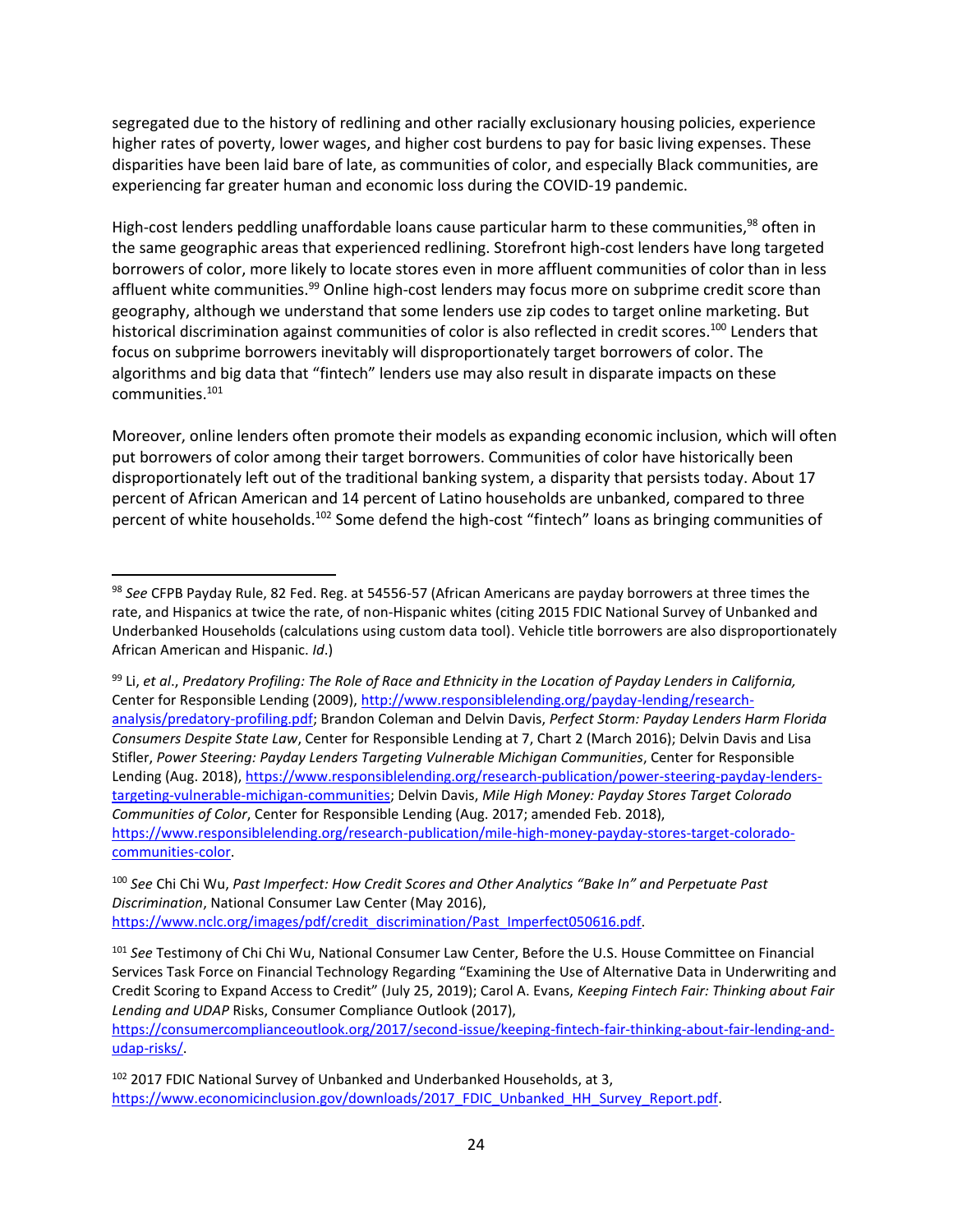color into the economic mainstream.<sup>103</sup> But high-cost loans, particularly with their high association with lost bank accounts,<sup>104</sup> drive borrowers out of the banking system and exacerbate this disparity. By sustaining and exacerbating an existing precarious financial situation, high-cost lending reinforces and magnifies existing income and wealth gaps—legacies of continuing discrimination—and perpetuates discrimination today.<sup>105</sup>

## **Existing ILCs are already involved in rent-a-bank partnerships, including very highcost schemes.**

<span id="page-24-0"></span>ILCs are already involved in rent-a-bank schemes, including those facilitating very high cost loans. The programs these banks facilitate vary, ranging from loans that start in the single digits and top out at below 36% APR to those routinely well into the triple digits.

**First Electronic Bank**, <sup>106</sup> a Utah-chartered ILC, is being used by Personify Financial to offer high-cost installment loans of \$1,000 to \$10,000 at APRs as high as 179.99% in 22 states that do not allow that rate for some or all loans in that size range.<sup>107</sup> At the same time, Personify Financial is offering these loans directly in three states whose laws do permit those rates—one of many characteristics that evidence that Personify is the true lender.<sup>108</sup> In May of this year, Personify became subject to a class action lawsuit alleging violation of Florida's state usury limits on consumer installment loans, as well as a

<sup>105</sup> For further on the undersigned groups' concerns about the harm predatory consumer loans cause communities of color, and the efforts we have long made to stop that harm, see the sampling of references cited here: [http://stopthedebttrap.org/wp-content/uploads/2014/11/PayDay-loans.7-2016.pdf;](http://stopthedebttrap.org/wp-content/uploads/2014/11/PayDay-loans.7-2016.pdf)

[http://stopthedebttrap.org/wp-](http://stopthedebttrap.org/wp-content/uploads/2015/08/lcchr_resolution_payday_deposit_advance_lending_12dec2015.pdf)

[http://ourfinancialsecurity.org/2011/04/hilary-shelton-cfpb-testimony/;](http://ourfinancialsecurity.org/2011/04/hilary-shelton-cfpb-testimony/)

<sup>103</sup> *See* Remarks of Acting Comptroller of the Currency Brian Brooks to the Online Lending Policy Institute, June 11, 2020, supra.

<sup>&</sup>lt;sup>104</sup> CFPB found that about half of borrowers with online payday or other high-cost online loans paid a nonsufficient funds (NSF) or overdraft fee. These borrowers paid an average of \$185 in such fees, while 10% paid at least \$432. It further found that 36% of borrowers with a bounced payday payment later had their checking accounts closed involuntarily by the bank. CFPB Online Payday Loan Payments at 3-4, 22 (April 2016).

[content/uploads/2015/08/lcchr\\_resolution\\_payday\\_deposit\\_advance\\_lending\\_12dec2015.pdf;](http://stopthedebttrap.org/wp-content/uploads/2015/08/lcchr_resolution_payday_deposit_advance_lending_12dec2015.pdf)

[http://stopthedebttrap.org/wp-content/uploads/2015/08/naacp\\_letter\\_obama\\_payday\\_15december2014.pdf;](http://stopthedebttrap.org/wp-content/uploads/2015/08/naacp_letter_obama_payday_15december2014.pdf) [https://www.unidosus.org/about-us/media/press/releases/NCLR-CFPB-Payday-Lending-Rule-Release;](https://www.unidosus.org/about-us/media/press/releases/NCLR-CFPB-Payday-Lending-Rule-Release)

[http://www.responsiblelending.org/payday-lending/policy-legislation/states/Letter-JBond\\_Rendell-012306.pdf;](http://www.responsiblelending.org/payday-lending/policy-legislation/states/Letter-JBond_Rendell-012306.pdf) [https://nalcab.org/nalcab-new-pay-day-rule-step-forward-latino-consumers-businesses/;](https://nalcab.org/nalcab-new-pay-day-rule-step-forward-latino-consumers-businesses/)

[http://stopthedebttrap.org/blog/cfpb-payday-lending-rule-will-disrupt-abusive-lending-protect-families-financial](http://stopthedebttrap.org/blog/cfpb-payday-lending-rule-will-disrupt-abusive-lending-protect-families-financial-predators/)[predators/.](http://stopthedebttrap.org/blog/cfpb-payday-lending-rule-will-disrupt-abusive-lending-protect-families-financial-predators/)

<sup>106</sup> [https://www.firstelectronic.com/.](https://www.firstelectronic.com/) First Electronic Bank is wholly owned by Fry's Electronics, which is based in Silicon Valley. <https://www.firstelectronic.com/about-us/>

<sup>107</sup> [https://www.personifyfinancial.com/,](https://www.personifyfinancial.com/) last visited June 30, 2020. Those states are Alaska, Arizona, Delaware, Florida, Hawaii, Indiana, Kansas, Kentucky, Louisiana, Michigan, Minnesota, Mississippi, Montana, Nebraska, North Carolina, Ohio, Oklahoma, Tennessee, Texas, and Washington. In early 2020, this list included California and Rhode Island, but those states no longer appear on Personify's website.

<sup>&</sup>lt;sup>108</sup> Personify was lending directly in eight other states as of early 2020; as of June 30, 2020, they are only lending directly in three states (Alabama, Georgia, and Illinois).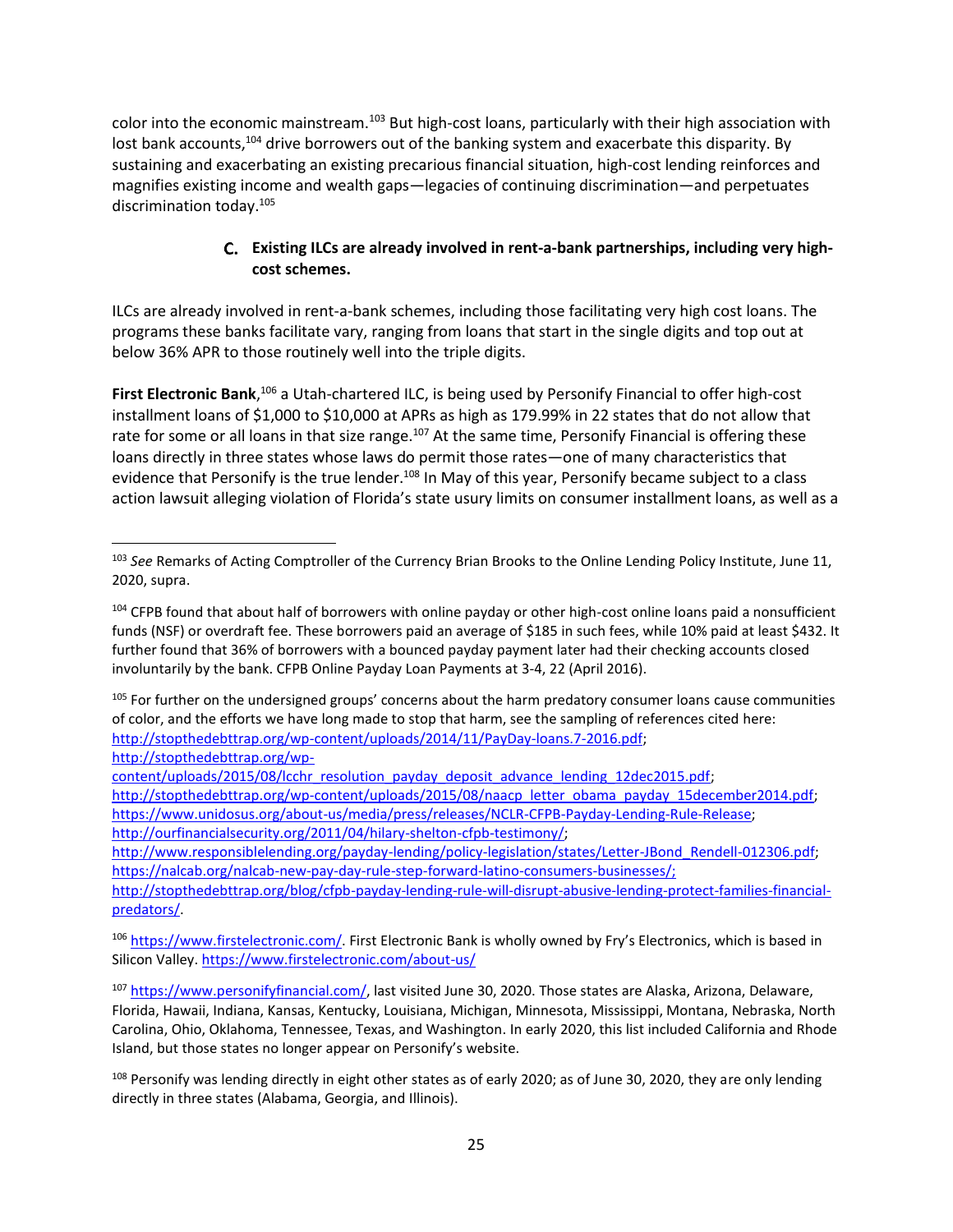willful attempt to evade Florida law through a rent-a-bank scheme.<sup>109</sup> The complaint underscores the myriad indications that Personify is the true lender, including that it defines itself as the "Lender" on the "loan agreement" Florida consumers see when they apply for a loan, $110$  even while it claims that Florida loans are originated by First Electronic Bank.

Personify touts itself as "Serving the Underestimated Underbanked" with a target market of those with incomes between \$20,000 and \$75,000, many with less-than-prime credit.<sup>111</sup> It claims to "fill[] the void left by traditional financial institutions" while it "makes payday lenders and other sources of short-term financing obsolete."<sup>112</sup>

The Appendix to these comments includes a number of narratives from Personify Financial customers from the CFPB complaints database. They document borrowers' distress that their payments are not reducing principal due to the loan's high interest rates; consumers' inability to sustain those payments; and queries about how such loans can possibly be legal. One narrative conveys a borrower's struggle to repay a Personify Financial loan on top of multiple payday loans, which in total took 90% of the borrower's take-home income for well over three months.<sup>113</sup> This narrative supports the reality that neither Personify Financial, nor any other triple digit loan, is "making payday lenders . . . obsolete," as it claims. Rather, it is piling yet more unaffordable debt on those also struggling with payday loans. The involvement of an FDIC-supervised bank with this lending program also highlights how FDIC supervision cannot compensate for lack of an interest rate cap.

**WebBank**, a Utah-chartered ILC, is used by marketplace lenders that charge 36% or less, though for large loans in the \$10,000-\$40,000 range, that is still a very high that exceeds the rate permitted by many states.<sup>114</sup> WebBank—sold to Steel Partners LP, a large, public, diversified global holding company the year after its 1997 founding—has experienced regulatory troubles over the years.<sup>115</sup> In 2005, the

<sup>110</sup> *Id.* at 17.

<sup>111</sup> <https://www.applieddatafinance.com/> (last visited June 30, 2020).

<sup>112</sup> *Id.*

<sup>113</sup> Appendix, Personify Financial examples, last bullet point.

<sup>115</sup> *See* Joseph Caputo and Lee Reiners, *The Rise of Rent-a-Charter: Examining New Risks Behind Bank-Fintech Partnerships*, The FinReg Blog, Global Financial Markets Center, Duke University School of Law, Jan. 23, 2020, [https://sites.law.duke.edu/thefinregblog/2020/01/23/the-rise-of-rent-a-charter-examining-new-risks-behind](https://sites.law.duke.edu/thefinregblog/2020/01/23/the-rise-of-rent-a-charter-examining-new-risks-behind-bank-fintech-partnerships/)[bank-fintech-partnerships/.](https://sites.law.duke.edu/thefinregblog/2020/01/23/the-rise-of-rent-a-charter-examining-new-risks-behind-bank-fintech-partnerships/) The background on WebBank provided in this paragraph was drawn primarily from this

<sup>&</sup>lt;sup>109</sup> Complaint, *Ryan Derosier v. Applied Data Financial LLC, d/b/a Personify Financial*, 17<sup>th</sup> Cir. Ct., Broward County, Florida (filed May 22, 2020).

<sup>114</sup> These include Lending Club, Prosper Marketplace, and Avant. S&P Global, 2018 US Digital Lending Market Report at 2 (May 22, 2020), [http://marketplacelendingassociation.org/wp-content/uploads/2018/11/SP-2018-US-](http://marketplacelendingassociation.org/wp-content/uploads/2018/11/SP-2018-US-Digital-Lending-Mkt-Report.pdf)[Digital-Lending-Mkt-Report.pdf.](http://marketplacelendingassociation.org/wp-content/uploads/2018/11/SP-2018-US-Digital-Lending-Mkt-Report.pdf) WebBank's partnership with Avant has been the subject of litigation brought by the Colorado Attorney General for violating Colorado's usury limit. In June 2020, in similar litigation involving a different bank and lender, the Colorado trial court rejected the lender's and bank's argument that a non-bank assignee could charge rates free of state usury laws on a loan originated by a bank. (The court has not yet addressed the issue of which entity is the true lender.) *Martha Fulford, Administrator, Uniform Consumer Credit Code v. Marlette Funding, LLC et al.*, Case No. 17CV30376, Order Regarding Plaintiff's Motion for Determination of Law (June 9, 2020) (District Ct., Denver Cty., Colo.)[, https://www.consumerfinancemonitor.com/wp](https://www.consumerfinancemonitor.com/wp-content/uploads/sites/14/2020/06/2020.06.09-CO-v.-Marlette.pdf)[content/uploads/sites/14/2020/06/2020.06.09-CO-v.-Marlette.pdf.](https://www.consumerfinancemonitor.com/wp-content/uploads/sites/14/2020/06/2020.06.09-CO-v.-Marlette.pdf)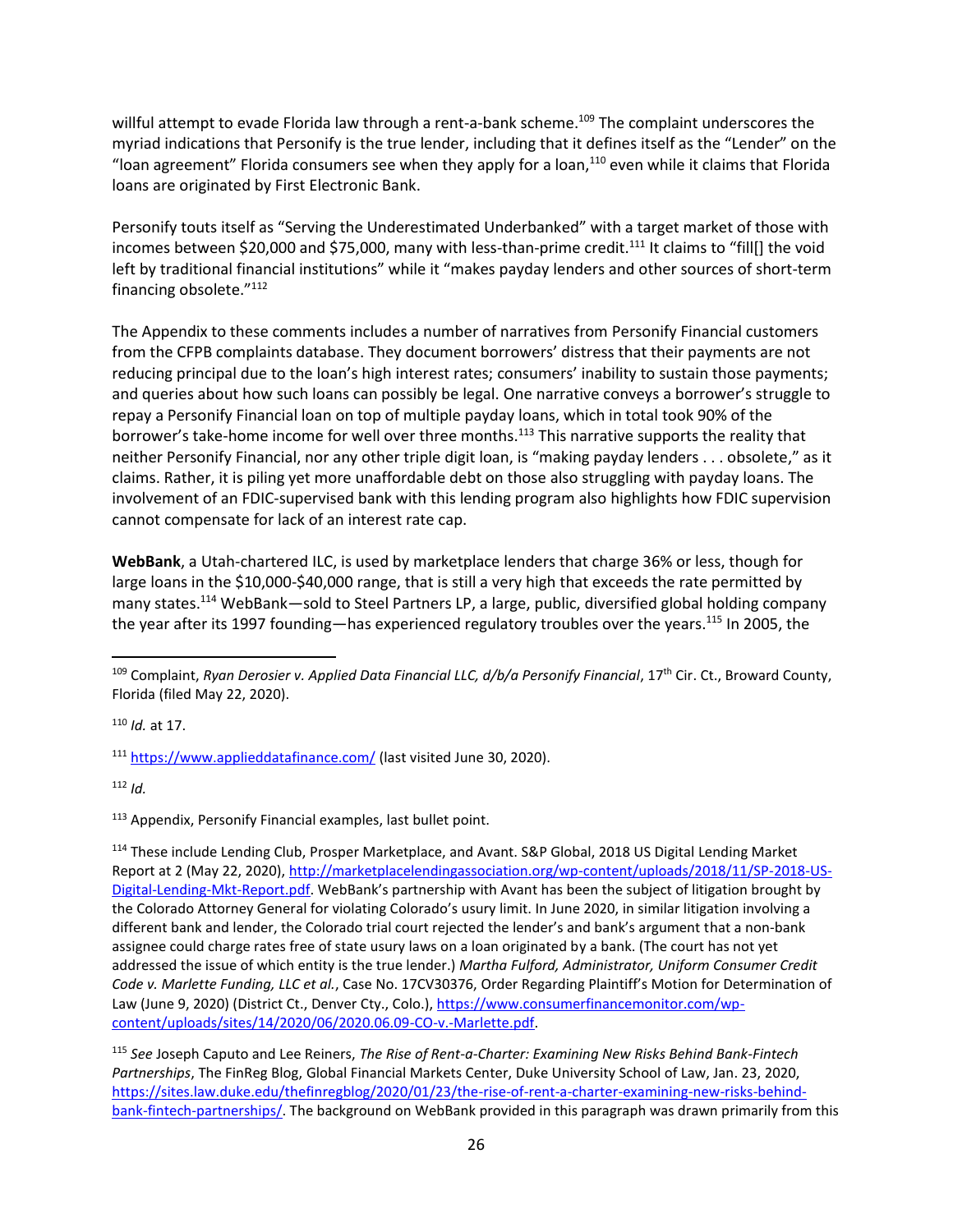FDIC issued a cease and desist order against WebBank, finding that it had engaged in "unsafe and unsound banking practices and violations of the law" and ordering WebBank to, among other things, stop operating with management that has failed to adequately supervise the bank, harming the bank and putting deposits at risk.<sup>116</sup> Again in 2010, the bank was cited by the FDIC, related to a partnership with Genesis credit cards for allegedly engaging in unsafe and unsound practices, unfair and deceptive acts and practices, and violations of the Fair Debt Collection Practices Act.<sup>117</sup> The order instructed WebBank to establish effective oversight of third-party agreements and services.<sup>118</sup>

Yet these FDIC actions against WebBank have not stopped problems at lending programs facilitated by the bank. WebBank lender partners have been the subject of two FTC enforcement actions in the last two years. In 2018, the FTC sued Lending Club for allegedly deducting hidden fees of hundreds or even thousands of dollars; telling consumers they are approved for loans when they are not; taking money from consumers' bank accounts without authorization; and failing to provide privacy notices.<sup>119</sup> In 2019, the FTC entered into a \$3.85 million settlement with Avant involving allegations that Avant engaged in unfair and deceptive practices; illegally required consumers to repay via automatic repayment from their checking accounts; charged consumers late fees and interest they didn't owe; and reported to credit bureaus that loans were delinquent even after consumers paid the quoted payoff amount. In one instance, a customer's monthly payment was debited from their account eleven times in one day. The lawsuit alleges problems continued even after hundreds of consumer complaints about unauthorized charged and internal documents acknowledging there was a problem.<sup>120</sup>

**Celtic Bank**, also a Utah-chartered ILC, is used by OnDeck Capital and Kabbage to originate large small business loans up to 99% APR. OnDeck makes small business term loans up to \$500,000, up to 36 months long, at rates up to 99% APR, and lines of credit up to \$100,000 at rates up to 61.9% APR.<sup>121</sup> Its

<sup>120</sup> Press Release, FTC, *Online Lending Company Agrees to Settle FTC Charges It Engaged in Deceptive and Unfair Loan Servicing Practices*, Apr., 15, 2019, [https://www.ftc.gov/news-events/press-releases/2019/04/online-lending](https://www.ftc.gov/news-events/press-releases/2019/04/online-lending-company-agrees-settle-ftc-charges-it-engaged)[company-agrees-settle-ftc-charges-it-engaged.](https://www.ftc.gov/news-events/press-releases/2019/04/online-lending-company-agrees-settle-ftc-charges-it-engaged)

piece. In 2004, WebBank was warned by the FDIC in 2004 because one of largest shareholders of Steel Partners had failed to notify the FDIC that he had acquired a controlling interest in WebBank.(citing 2004 letter from FDIC to Steel Partners leadership). *Id.*

<sup>116</sup> *Id.* (citing FDIC order).

<sup>117</sup> *Id.* The consent order prohibited WebBank from offering credit cards intended for the transfer and payment of charged-off consumer debt without prominently disclosing that the debt could not be collected under applicable statutes of limitations, as well as from misleading consumers about the utility of such cards if consumers have no available credit on the card when it is issued. FDIC, *In the Matter of WebBank*, Consent Order, Order for Restitution, and Order to Pay Civil Money Penalty, Dec. 29, 2010, [https://www.fdic.gov/bank/individual/enforcement/2010-12-19.pdf.](https://www.fdic.gov/bank/individual/enforcement/2010-12-19.pdf)

<sup>118</sup> *Id.*

<sup>119</sup> Press Release, *FTC Amends Complaint against Lending Club*, Nov. 29, 2018[, https://www.ftc.gov/news](https://www.ftc.gov/news-events/press-releases/2018/11/ftc-amends-complaint-against-lending-club)[events/press-releases/2018/11/ftc-amends-complaint-against-lending-club.](https://www.ftc.gov/news-events/press-releases/2018/11/ftc-amends-complaint-against-lending-club)

<sup>121</sup> [https://www.ondeck.com/business-loans;](https://www.ondeck.com/business-loans) OnDeck, Form 10K, 2019, at 8, [http://d18rn0p25nwr6d.cloudfront.net/CIK-0001420811/b106838d-1f1f-4c80-bb2a-21757fead116.pdf.](http://d18rn0p25nwr6d.cloudfront.net/CIK-0001420811/b106838d-1f1f-4c80-bb2a-21757fead116.pdf)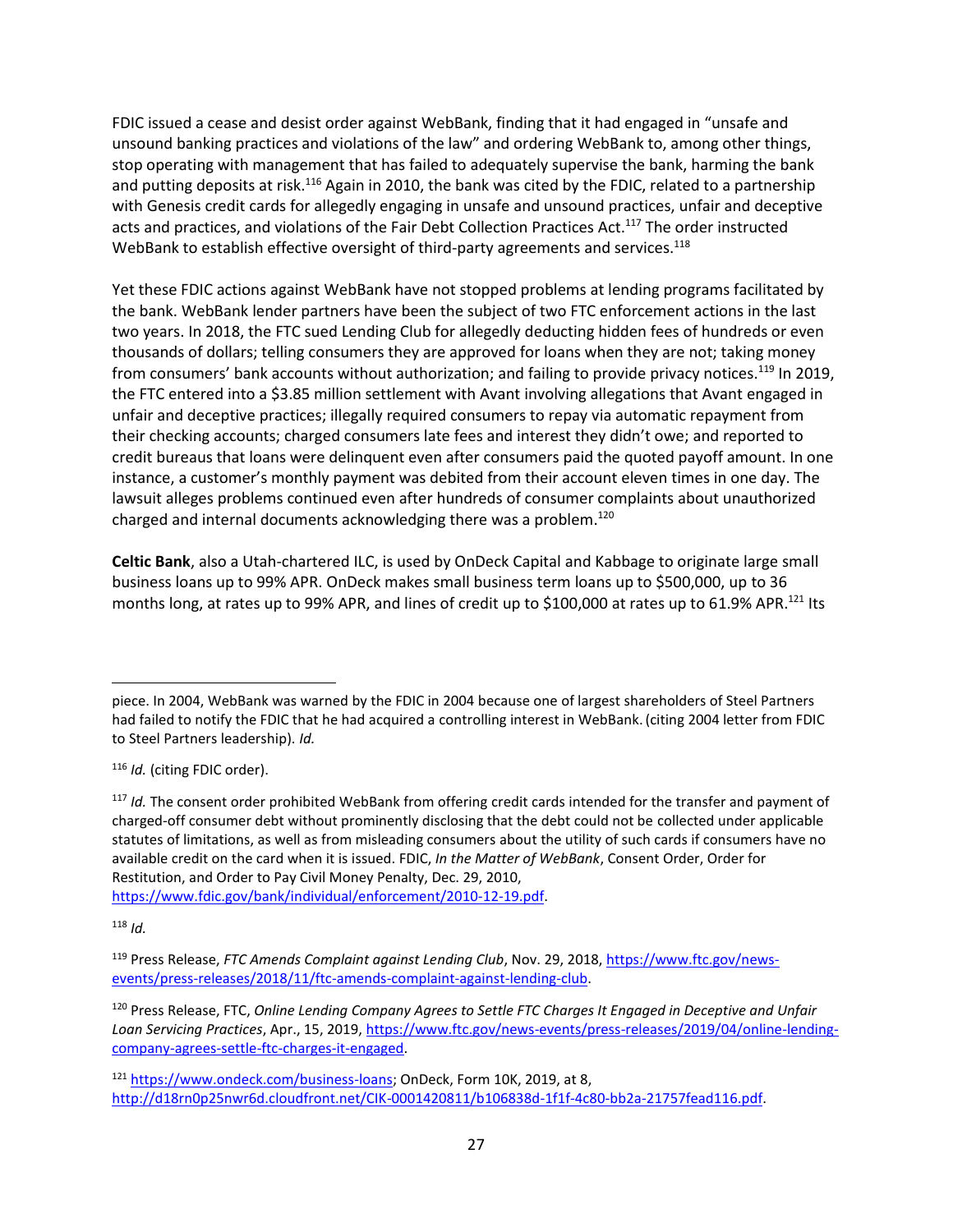charge-off rate as a percentage of principal balance outstanding was 13.6% in 2019.<sup>122</sup> Kabbage makes small business loans up to \$250,000 up to 99% APR for terms up to 18 months.<sup>123</sup>

In some states, these loans won't violate usury limits because those limits don't apply to commercial/non-consumer loans. Even still, a rate of 99% APR, particularly on relatively larger and longer-term loans like the OnDeck and Kabbage products, is extremely high—and for many small businesses, unsustainable, placing the business at risk.

## **The proposal fails to consider that proliferation of new ILCs will enable high-cost lending, evidenced by existing rent-a-bank schemes that the FDIC is not restraining.**

<span id="page-27-0"></span>As described below, FDIC-supervised, non-ILC banks are currently engaged in rent-a-bank schemes facilitating high-cost longer-term installment payday loans, lines of credit, and vehicle title installment loans. The FDIC's failure to crack down on these schemes is strong indication that non-bank lenders will find new paths to exploit state interest rates caps, either by entering into a rent-a-bank scheme with an ILC or pursuing their own ILC charter. The FDIC continues to let these schemes persist even as they generate State Attorney General action. In June 2020, the District of Columbia sued Elevate, with which Republic Bank & Trust and FinWise Bank scheme, for violating its interest rate cap.<sup>124</sup>

In this section, we focus on the most egregious examples of lenders making loans far in excess of 36%. But as noted above, even 36% is a very high rate, and most states limit large loans well below that level.

With respect to consumer loans, we are aware of four FDIC-supervised banks engaging in rent-a-bank schemes that include high-cost payday installment loans, lines of credit, auto title loans, or auto repair loans.

**Republic Bank & Trust** (Kentucky-chartered) and **FinWise Bank** (Utah-chartered) are helping three highcost lenders, **OppLoans**, **Elevate**, and **Enova**, make installment loans or lines of credit in excess of 100% APR in a total of at least 30 states that do not allow such high rates.<sup>125</sup>

<sup>122</sup> OnDeck, 10K, 2019, at 47, [http://d18rn0p25nwr6d.cloudfront.net/CIK-0001420811/b106838d-1f1f-4c80-bb2a-](http://d18rn0p25nwr6d.cloudfront.net/CIK-0001420811/b106838d-1f1f-4c80-bb2a-21757fead116.pdf)[21757fead116.pdf.](http://d18rn0p25nwr6d.cloudfront.net/CIK-0001420811/b106838d-1f1f-4c80-bb2a-21757fead116.pdf)

<sup>123</sup> [https://www.kabbage.com/what-it-costs/loan-rates-and-terms/.](https://www.kabbage.com/what-it-costs/loan-rates-and-terms/) For a recent summary of Kabbage and OnDeck's loan offerings and required qualifications, se[e https://www.nerdwallet.com/blog/small](https://www.nerdwallet.com/blog/small-business/kabbage-ondeck-lender-small-business/)[business/kabbage-ondeck-lender-small-business/.](https://www.nerdwallet.com/blog/small-business/kabbage-ondeck-lender-small-business/)

<sup>124</sup> Press Release, Office of the Attorney General for the District of Columbia, *AG Racine Sues Predatory Online Lender for Illegal High-Interest Loans To District Consumers*, June 5, 2020, [https://oag.dc.gov/release/ag-racine](https://oag.dc.gov/release/ag-racine-sues-predatory-online-lender-illegal)[sues-predatory-online-lender-illegal.](https://oag.dc.gov/release/ag-racine-sues-predatory-online-lender-illegal)

<sup>125</sup> For details on rent-a-bank lending, see NCLC, *High-Cost Rent-a-Bank Loan Watch List* (tracking which lenders are scheming with which banks in which states), [https://www.nclc.org/issues/high-cost-small-loans/rent-a-bank-loan](https://www.nclc.org/issues/high-cost-small-loans/rent-a-bank-loan-watch-list.html)[watch-list.html;](https://www.nclc.org/issues/high-cost-small-loans/rent-a-bank-loan-watch-list.html) NCLC, *Fact Sheet: Stop Payday Lenders' Rent-a Bank Schemes!* (Dec. 2019), [http://bit.ly/StopRent](http://bit.ly/StopRent-a-BankSchemes)[a-BankSchemes;](http://bit.ly/StopRent-a-BankSchemes) NCLC, *Issue Brief: FDIC/OCC Proposal Would Encourage Rent-a-Bank Predatory Lending* (Dec. 2019),<http://bit.ly/FDICrent-a-bankproposal> (providing links to lenders' websites).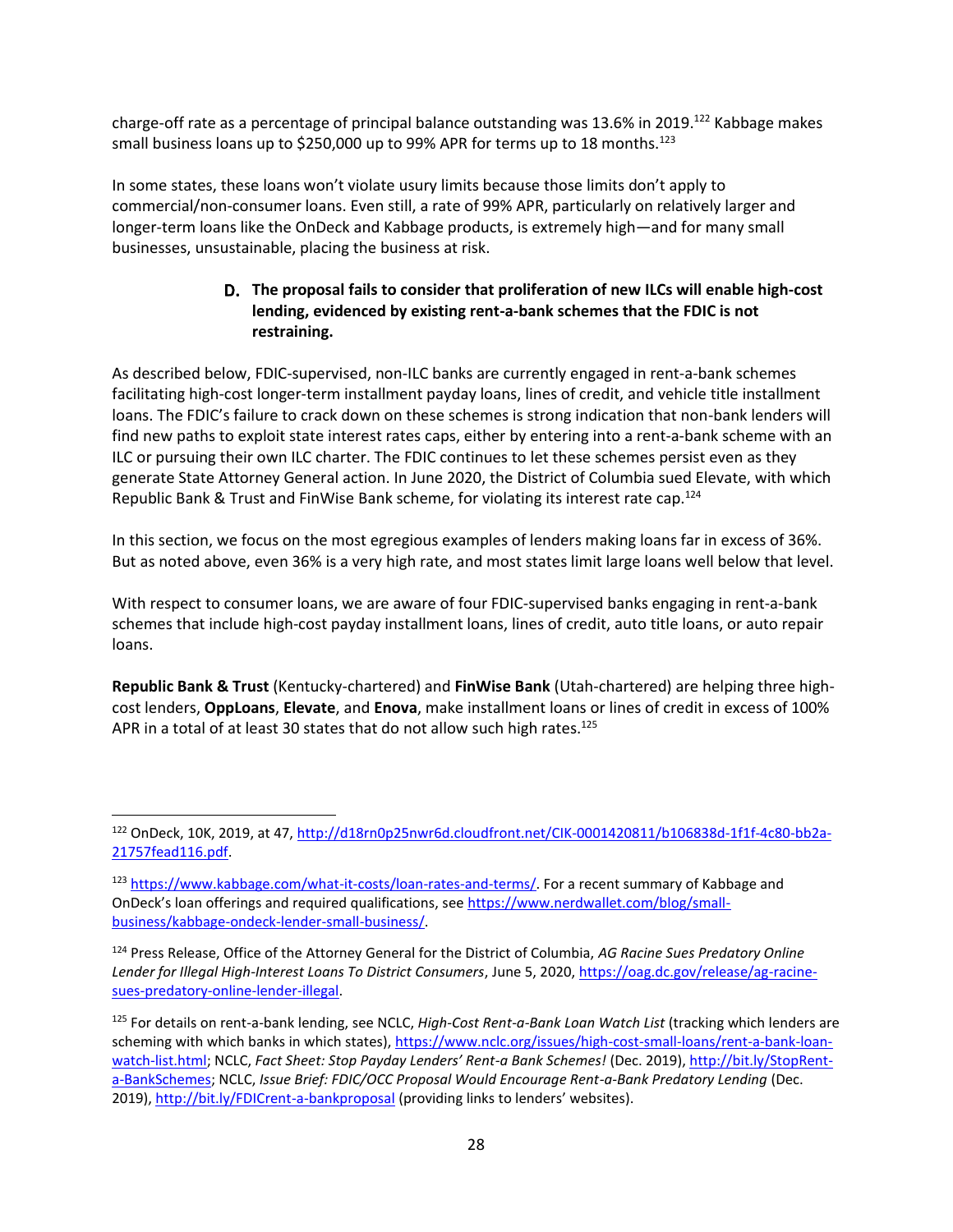OppLoans offers \$500 to \$4,000 installment loans through FinWise Bank at 160% APR in 24 states that do not allow that rate.<sup>126</sup> FinWise sells the receivables back to OppLoans or a related entity. OppLoans makes loans directly through a state license in states that allow high rates.

Elevate Credit uses FinWise Bank to originate **Rise** installment loans at 99% to 149% APR in 18 states that do not allow those rates and in other states through a state license.<sup>127</sup> FinWise sells a 96% interest in the loans to an entity controlled by Elevate for which Elevate is the primary beneficiary.<sup>128</sup>

Elevate also offers a line of credit called **Elastic** that carries an effective APR of up to 109% in 14 states that do not allow that rate on a line of credit.<sup>129</sup> Elevate uses Republic Bank & Trust of Kentucky to originate the Elastic product. Republic sells a 90% interest in the loans to an entity controlled by Elevate for which Elevate is the primary beneficiary.<sup>130</sup>

Republic is also helping **Enova's NetCredit** brand to make \$1,000 to \$10,000 installment loans with APRs up to 99.9% in 23 states that do not allow that rate.<sup>131</sup> Enova or a related entity likely purchases the loans or receivables shortly after origination.

**Capital Community Bank** (of Utah) is helping car title lender **LoanMart** evade state law in a number of states.<sup>132</sup> LoanMart's loans range from 60-222% interest; a typical loan is \$2,500, 18-month loan at 90%, totaling  $$2,136$  in interest.<sup>133</sup>

In addition, **Transportation Alliance Bank**, **dba TAB Bank** (Utah)<sup>134</sup> is helping **EasyPay Finance** make predatory loans for furniture, appliances, pets, auto repairs and other products. For example, TAB helped EasyPay make a \$1,500 loan for a car repair at a rate of 188.99%, with bi-weekly payments of \$129 for 26 months. The marketing the mechanic provided the borrower was for EasyPay Finance. The

<sup>131</sup> *See* <https://www.netcredit.com/> (bottom of page);<https://www.netcredit.com/rates-and-terms> (last visited June 30, 2020).

<sup>132</sup> *See* <https://www.800loanmart.com/> (last visited July 1, 2020) ("Loans for certain California residents, and residents of Delaware, District of Columbia, Florida, Illinois, Indiana, Kansas, Kentucky, Michigan, Mississippi, Oklahoma, Ohio, Oregon, South Dakota, Tennessee, Texas, and Washington residents are made by Capital Community Bank . . ..").

<sup>126</sup> *See* [https://www.opploans.com/rates-and-terms/.](https://www.opploans.com/rates-and-terms/) Earlier this year, OppLoans was also making loans through FinWise in the District of Columbia; DC is no longer listed on OppLoans's website as of June 30, 2020.

<sup>127</sup> *See* <https://www.risecredit.com/> (bottom of page) (last visited July 1, 2020).

<sup>128</sup> Elevate Form 10K, 2019, at 87.

<sup>129</sup> *Id.* at 16, 79; NCLC, High-Cost Rent-a-Bank Loan Watch List, supra.

<sup>130</sup> Elevate Form 10K, 2019, at 77.

<sup>133</sup> *See* <https://www.800loanmart.com/> (accessed January 2020).

<sup>134</sup> *See* <https://www.easypayfinance.com/privacy-policy/> (last visited July 1, 2020) ("Not available to customers in NY. Financing offered to residents in AL, AR, CO, CT, FL, GA, HI, IA, IN, LA, MA, MD, ME, MI, MN, MS, MT, NC, NE, NJ, OH, OK, RI, SC, SD, TN, TX, VT, WV, WY and District of Columbia is made by Transportation Alliance Bank, Inc., dba TAB Bank, which determines qualifications for and terms of credit. Financing in all other states is administered by EasyPay Finance.").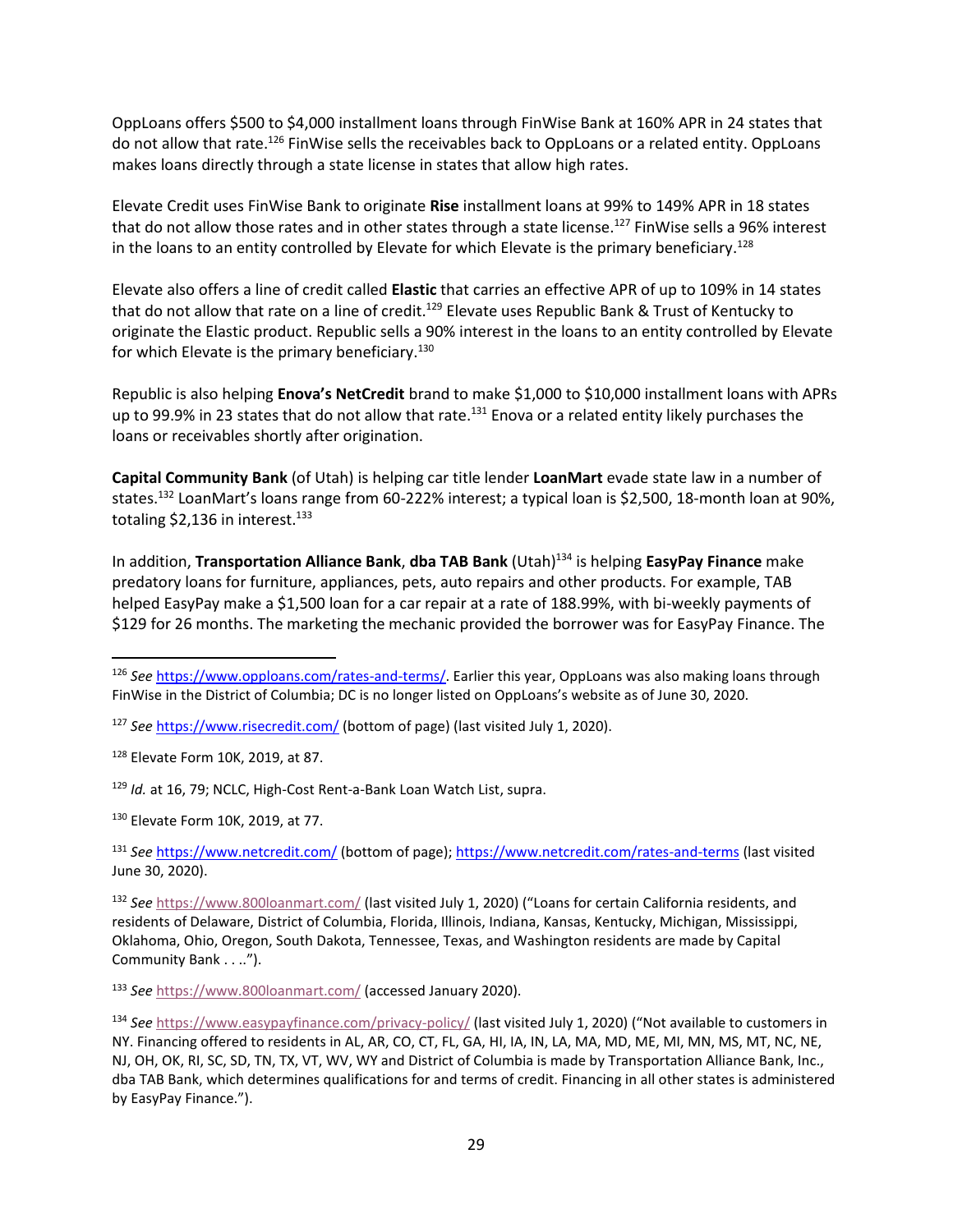loan documents indicate that EasyPay Finance is the "servicer" and refer to it as the "agent" of TAB Bank.

In the small business area, FDIC-supervised **Bank of Lake Mills** (Wisconsin-chartered) formerly helped **World Business Lenders (WBL)** originate loans. For example, WBL used Bank of Lake Mills to originate a 120% APR \$550,000 loan<sup>135</sup> and a 74% APR mortgage.<sup>136</sup> The loans appear to be resold to a WBL-related entity. Indeed, the FDIC filed an amicus brief in a district court bankruptcy case, *Rent-Rite Super Kegs v.*  World Business Lenders,<sup>137</sup> defending WBL's ability to charge 120% APR without one word expressing any concern about the grossly predatory interest rate. The agency also supported this loan despite knowledge that Bank of Lake Mills has engaged in unfair and deceptive practices in recent years, the subject of an FDIC enforcement action involving harmed military servicemembers.<sup>138</sup>

In summary, FDIC-supervised, non-ILC, banks are facilitating the following loans:

- 160% APR, \$400 to \$5,000 loans (OppLoans's product)
- 99% to 149% APR, \$500 to \$5,000 loans (Elevate's Rise product)
- Up to 109% effective APR, \$500 to \$4,500 lines of credit (Elevate's Elastic product)
- Up to 99.9% APR, \$1,000 to \$10,000 loans (Enova's NetCredit product)
- Up to 222% APR, \$2,500 loans (LoanMart's auto title loan)
- Up to 188.9% APR, \$1,500 loans (EasyPay Finance's auto repair loan)

A review of the CFPB Consumer Complaints data on those predatory lenders currently using rent-a-bank scams find several recurring themes:

- consumers puzzled and distraught that their large bi-weekly or monthly payments are not reducing principal due to the loan's high interest rates;
- frequent inability to sustain the high payments;
- queries about how such loans can possibly be legal;
- distress caused by wage garnishment; and

<sup>137</sup> *See Amicus Brief of the [FDIC] and the [OCC] in Support of Affirmance and Appellee, In Re: Rent-Rite Super Kegs West Ltd.*, [https://www.consumerfinancemonitor.com/wp-content/uploads/sites/14/2019/09/Amicus\\_Brief.pdf](https://www.consumerfinancemonitor.com/wp-content/uploads/sites/14/2019/09/Amicus_Brief.pdf) (Sept. 10, 2019); *see also* Letter to the OCC and FDIC from NCLC, CRL, and additional groups opposing the agencies' support of a predatory small business lender using a rent-a-bank scheme (Oct. 24, 2019), [https://www.nclc.org/issues/ltr-opp-rent-a-bank.html;](https://www.nclc.org/issues/ltr-opp-rent-a-bank.html) Complaint, *Rent-Rite Super Kegs West Ltd. v. World Business Lenders* (Bankr. D. Colo) (filed March 14, 2018) *available at* [https://www.nclc.org/images/Rent-](https://www.nclc.org/images/Rent-Ritev.WBL_.pdf)Ritev.WBL .pdf.

<sup>135</sup> *See Rent-Rite Super Kegs West, Ltd., v. World Business Lenders*, LLC, 603 B.R. 41 (Bk. Ct. D. Colo. 2019).

<sup>136</sup> *See* Complaint, *Deramo et al. v. World Business Lenders, LLC, et al.*, No. 8:17-cv-01435-RAL-MAP (Cir. Ct. of 12th Jud'l Cir., Sarasota Co., Fla. June 16, 2017), *available at* [https://www.nclc.org/images/Deramov.WBL\\_.pdf.](https://www.nclc.org/images/Deramov.WBL_.pdf)

<sup>138</sup> *See* FDIC Press Release, *FDIC Announces Settlement with Bank of Lake Mills, Freedom Stores, Inc.*, *and Military Credit Services, LLC, for Unfair and Deceptive Practices* (May 11, 2017) (The FDIC determined that Bank of Lake Mills and affiliates had violated federal law prohibiting unfair and deceptive practices by, among other things, charging interest on loans promoted as interest free).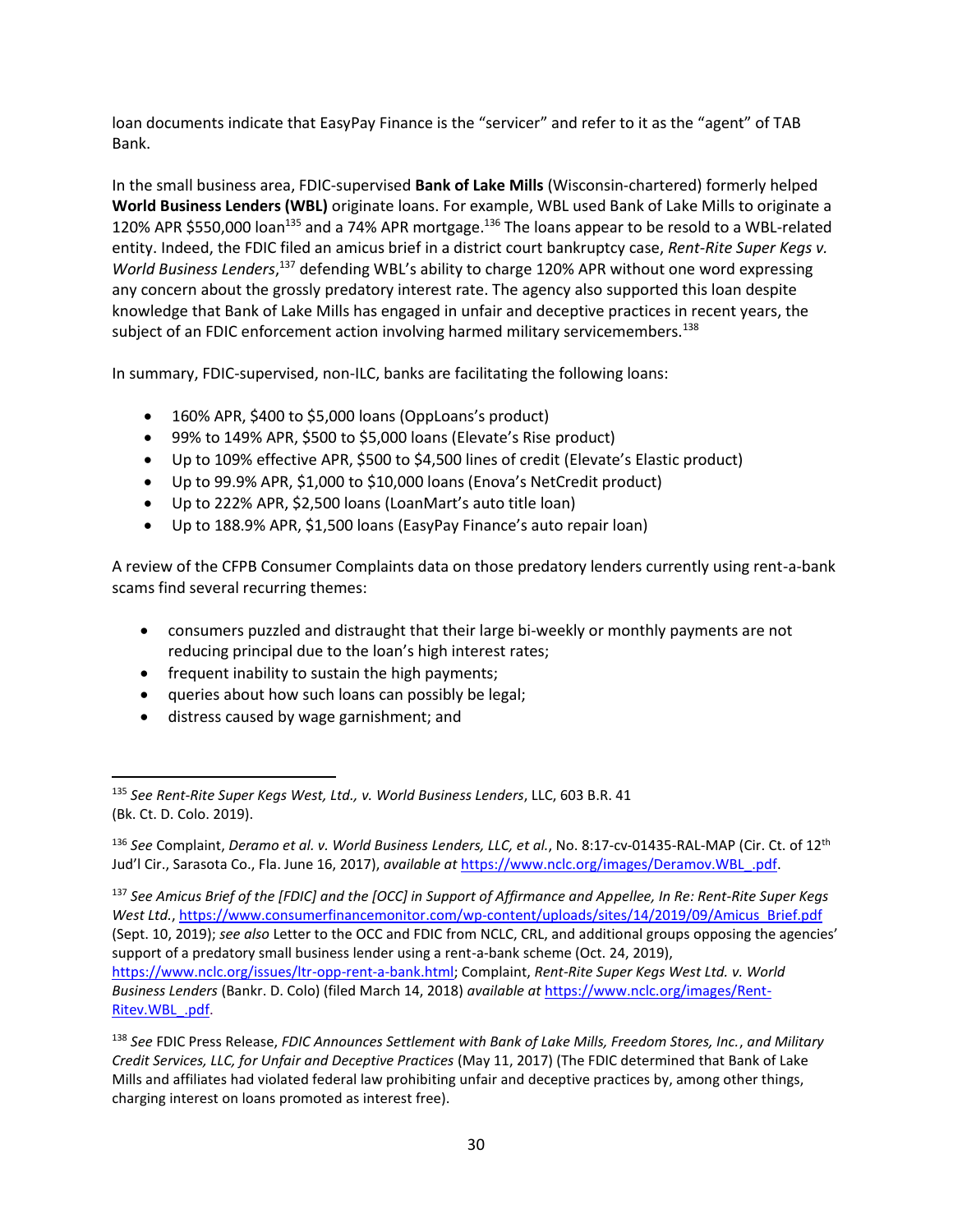• stress caused by relentless collection calls to a borrower's home or workplace.<sup>139</sup>

Having reviewed complaints about payday and other payday installment loans, these comment authors can attest that complaints about these loans are of the very same nature, replete with financial and emotional anguish at the hands of unaffordable high-cost loans. Dozens of examples of complaints about loans made by these lenders are included in the Appendix.

# **Features of online loans pose heightened risk of unaffordability and other risks.**

<span id="page-30-0"></span>In critical ways, high-cost online loans are just like high-cost loans from storefronts, most notably in that they are designed by lenders to be unaffordable for huge swaths of borrowers. But online loans carry additional risks as well.<sup>140</sup> This is overwhelmingly clear of the highest-cost rent-a-bank schemes discussed above; it also true of online lenders that make large loans at rates of up to 36%. These higherrisk features argue for the importance that these loans comply with state interest rate limits. High rates only further reduce the incentives for lenders to make affordable loans, since, as discussed in section V.A above, high-rate loans are more likely to be profitable to the lender even when unaffordable to the borrower.

## **1. The originate-to-distribute model, which additional ILCs would proliferate, encourages riskier loan terms and warrants greater oversight.**

<span id="page-30-1"></span>A number of FDIC-supervised banks partner with online lenders, facilitating those lenders' avoidance of state laws. Online loans are often securitized and sold to investors. The lending platform often earns the bulk of its revenues through an initial origination fee, with a smaller percentage coming from servicing fees and actual repayment of the loan. Just as in the mortgage market, securitization can lead originators to pay insufficient attention to the borrower's ability to repay.<sup>141</sup> This operate-to-distribute model limits the "skin in the game," or a significant stake in how the securitizations of their loans perform, needed to incentivize lenders to make affordable loans.

<sup>139</sup> Complaints related to Elevate, OppLoans, Enova (NetCredit), Curo (SpeedyCash), and LoanMart, 2015 to present; downloaded from CFPB's complaint database and on file with CRL.

<sup>140</sup> *See, generally*, Lauren Saunders, *Fintech and Consumer Protection: A Snapshot*, NCLC (March 2019), [https://www.nclc.org/images/pdf/cons-protection/rpt-fintech-and-consumer-protection-a-snapshot](https://www.nclc.org/images/pdf/cons-protection/rpt-fintech-and-consumer-protection-a-snapshot-march2019.pdf)[march2019.pdf;](https://www.nclc.org/images/pdf/cons-protection/rpt-fintech-and-consumer-protection-a-snapshot-march2019.pdf) Comments of National Consumer Law Center to U.S. Department of the Treasury on Marketplace Lending RFI, TREA-DO-2015-0007-0001 (Sept. 30, 2015),

https://www.nclc.org/images/pdf/rulemaking/treasurymarketplace-loan-comments.pdf.

<sup>141</sup> *See* Moody's Investor Services, Press Release, *Moody's: Unique risks in marketplace versus traditional lending* (May 5, 2015), [https://www.moodys.com/research/Moodys-Unique-risks-in-marketplaceversus-traditional](https://www.moodys.com/research/Moodys-Unique-risks-in-marketplaceversus-traditional-lending--PR_324544)[lending--PR\\_324544;](https://www.moodys.com/research/Moodys-Unique-risks-in-marketplaceversus-traditional-lending--PR_324544) *see also* Michael Corkery, *Pitfalls for the Unwary Borrower Out on the Frontiers of Banking*, New York Times (Sept. 13, 2015)[, https://www.nytimes.com/2015/09/14/business/dealbook/pitfalls-for-the](https://www.nytimes.com/2015/09/14/business/dealbook/pitfalls-for-the-unwary-borrower-out-on-the-frontiers-of-banking.html?mcubz=0)[unwary-borrower-out-on-the-frontiers-of-banking.html?mcubz=0,](https://www.nytimes.com/2015/09/14/business/dealbook/pitfalls-for-the-unwary-borrower-out-on-the-frontiers-of-banking.html?mcubz=0) ["Pitfalls, NY Times"]. Moody's credit-rating firm likens this industry to mortgage lending in the years leading up to the 2008 financial crisis in that "the companies that market the loans and approve them quickly sell them off to investors," relieving themselves of the risk of the loan later going bad.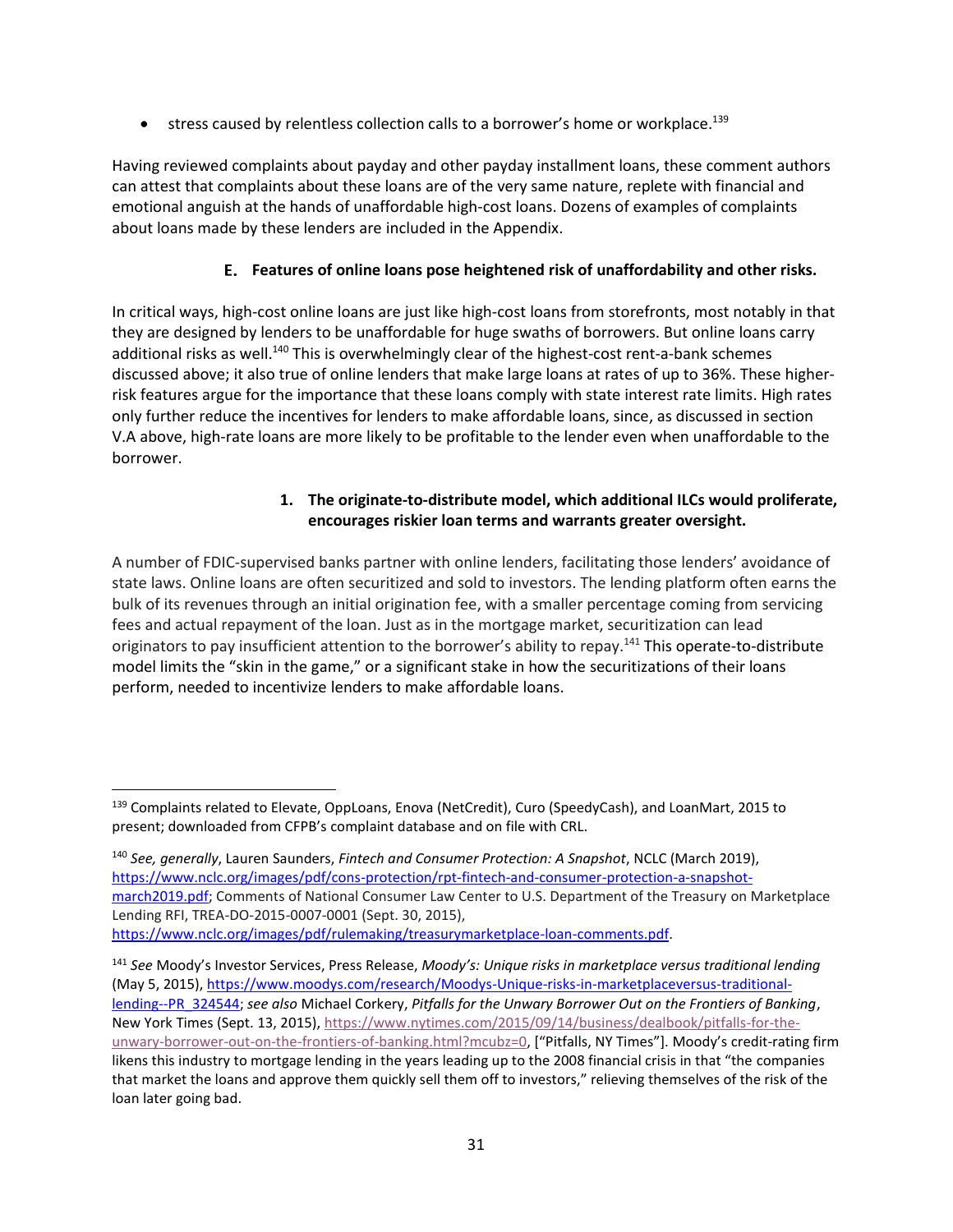Even in a strong economy before the COVID-19 crisis, various online lenders have experienced periods of high delinquencies and charge-offs;<sup>142</sup> have had to repay investors for their losses in securitizations sold to Wall Street;<sup>143</sup> and have failed to verify borrowers' income for large portions of their loans.<sup>144</sup> The current economic crisis has placed the sector under significant stress, as sources of funding have dried up. Lending Club reduced originations by 90%; OnDeck and Kabbage stopped their normal lending operations altogether; 45% of OnDeck's total loans outstanding were delinquent by the end of April.<sup>145</sup>

As Board Member Gruenberg noted in his statement opposing approval of an ILC charter for Square, the originate-to-distribute model is "highly vulnerable to an economic downturn," since if demand diminishes, the bank's "liquidity and capital positions would be quickly and seriously impacted."<sup>146</sup>

## **2. High-cost lenders use electronic repayment as an abusive collection mechanism for unaffordable loans.**

<span id="page-31-0"></span>Federal law prohibits lenders from requiring electronic repayment for installment loans. But high-cost online lenders routinely coerce repayment via electronic means. This is evidenced both by tactics lenders use, like delaying access to loan proceeds or use of remotely created checks in the absence of electronic repayment by ACH, and by the take-up rates of borrowers using electronic payment, which is far higher than for other forms of credit like credit cards. Automatic repayment prevents the borrower from prioritizing which bills to pay when funds are short. If the account lacks sufficient funds, lenders repeatedly ping the account—turning electronic access to the account a collection device rather than a payment device. These repeated hits to the account severely harm borrowers, including by causing nonsufficient funds and overdraft fees that ultimately drive borrowers out of their checking accounts altogether.<sup>147</sup> The CFPB payday loan rule established modest protections of high-cost loan borrowers'

[http://www.chicagobusiness.com/article/20170527/ISSUE01/170529902/online-lender-avants-reboot-still-hasnt](http://www.chicagobusiness.com/article/20170527/ISSUE01/170529902/online-lender-avants-reboot-still-hasnt-yielded-profit)[yielded-profit.](http://www.chicagobusiness.com/article/20170527/ISSUE01/170529902/online-lender-avants-reboot-still-hasnt-yielded-profit)

<sup>142</sup> Matt Scully, *Consumer Loans Souring Fast in Bonds Tied to Online Lenders*, Bloomberg (NOV. 15, 2016), [https://www.bloomberg.com/news/articles/2016-11-15/consumer-loans-souring-fast-in-some-bonds-tied-to](https://www.bloomberg.com/news/articles/2016-11-15/consumer-loans-souring-fast-in-some-bonds-tied-to-online-lenders)[online-lenders;](https://www.bloomberg.com/news/articles/2016-11-15/consumer-loans-souring-fast-in-some-bonds-tied-to-online-lenders) Kevin Wack, *Spike in delinquency rate mars outlook for personal loans*, American Banker (Jan. 18, 2018), [https://www.americanbanker.com/news/spike-in-delinquency-rate-mars-outlook-for-personal-loans.](https://www.americanbanker.com/news/spike-in-delinquency-rate-mars-outlook-for-personal-loans)

<sup>143</sup> Steve Daniels, *Online lender Avant's reboot still hasn't yielded profit*, Crain's Chicago Business (May 27, 2017) (Avant had so many of its loans fail that it had to repay investors for their losses in consecutive securitizations of the loans it bundled up and sold to Wall Street), *available at* 

<sup>&</sup>lt;sup>144</sup> One online lender reportedly failed to verify a borrower's income for a full two-thirds of its loans in 2016.

Matt Scully, *Biggest Online Lenders Don't Always Check Key Borrower Data*, Bloomberg (June 14, 2017), [https://www.bloomberg.com/news/articles/2017-06-14/biggest-online-lenders-don-t-always-check-key-borrower](https://www.bloomberg.com/news/articles/2017-06-14/biggest-online-lenders-don-t-always-check-key-borrower-details)[details.](https://www.bloomberg.com/news/articles/2017-06-14/biggest-online-lenders-don-t-always-check-key-borrower-details)

<sup>145</sup> Kevin Wack, *Battered by coronavirus crisis, online lenders face reckoning*, American Banker, May 14, 2020, [https://www.americanbanker.com/news/battered-by-coronavirus-crisis-online-lenders-face-reckoning.](https://www.americanbanker.com/news/battered-by-coronavirus-crisis-online-lenders-face-reckoning)

<sup>146</sup> *See* Statement by Martin J. Gruenberg, Member, FDIC Board of Directors, Application for Federal Deposit Insurance: Square Financial Services, Inc., Salt Lake City, Utah, March 17, 2020*,*  https://www.fdic.gov/news/news/speeches/spmar1820b.html.

 $147$  CFPB found that about half of borrowers with online payday or other high-cost online loans paid a nonsufficient funds (NSF) or overdraft fee. These borrowers paid an average of \$185 in such fees, while 10% paid at least \$432. It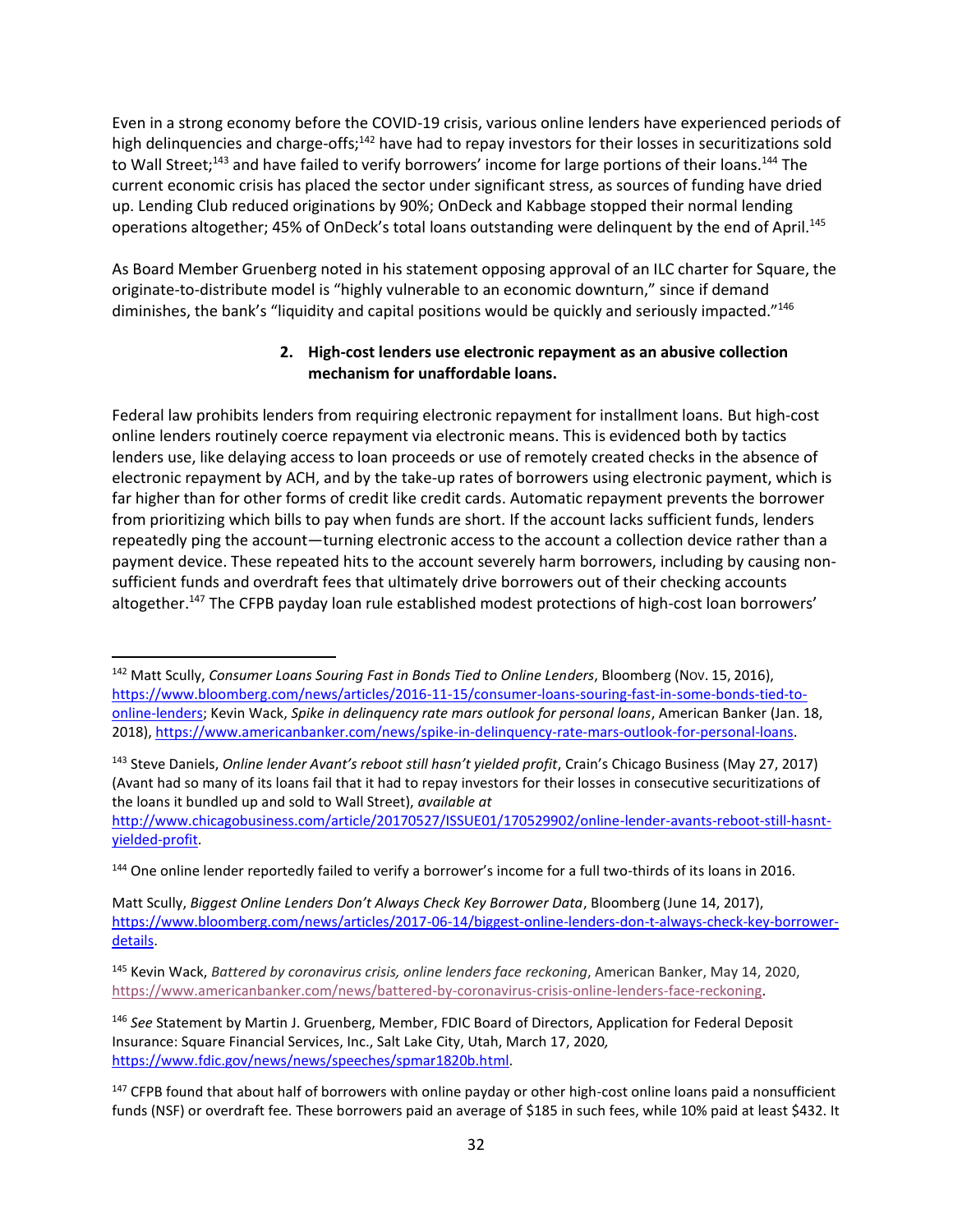checking accounts—to limit failed attempts to two before reauthorization is required—but consumers can still incur significant nonsufficient funds and overdraft even with those protections, and that rule has been stayed.

Significantly, electronic access to the account weakens lenders incentive to meaningfully underwrite. Automatic repayment enhances a lender's ability to collect but does not ensure that the consumer has the ability to make loan payments while also meeting other expenses. This is a problem not only with the highest-cost online loans but also among relatively lower-cost online lenders. Moody's has noted about one marketplace lender that "the automatic withdrawals made it more likely that 'strapped borrowers' would pay their marketplace loans ahead of other expenses."<sup>148</sup> The FTC enforcement actions above underscore that some lenders have made it difficult to stop electronic payments and have led to bank account closures.<sup>149</sup>

## **The proposal fails to consider the safety and soundness risks of predatory lending, which the FDIC has long acknowledged.**

<span id="page-32-0"></span>The proposal fails to consider the risk that high-cost lending poses to the safety and soundness of ILCs, despite having long acknowledged the risks of predatory lending. The FDIC's historical position has been that predatory lending poses "significant risks" for banks.<sup>150</sup> The examples of Fremont and Advanta discussed above make that risk clear. The FDIC has also long acknowledged this risk with respect to payday lending.

In the late 1990s and early 2000s, banks entered into agreements with payday lenders to help the payday lenders evade state interest rate caps. In 2005, the FDIC issued guidance addressing payday loans, emphasizing safety and soundness concerns. These included credit risk in light of limited analysis of ability-to-repay; transaction risk, should the non-bank misrepresent information; and reputation risk associated with facilitating loans with terms that a non-bank could not make directly. The guidance cited the federal banking agencies' general guidance on subprime lending, which identifies lending to a borrower with "little or no ability to repay from sources other than the collateral pledged" as a characteristic of abusive lending.<sup>151</sup>

The 2005 guidance had the impact of shutting down most FDIC-bank involvement in rent-a-bank schemes involving short-term payday loans. For those that remained, as noted above, the FDIC ended them through enforcement actions, citing "inherent risks associated with payday lending activities" 152

<sup>150</sup> FDIC, 2005 Guidelines for Payday Lending (Revised Nov. 2015), [https://www.fdic.gov/news/news/financial/2005/fil1405a.html.](https://www.fdic.gov/news/news/financial/2005/fil1405a.html)

further found that 36% of borrowers with a bounced payday payment later had their checking accounts closed involuntarily by the bank. CFPB Online Payday Loan Payments at 3-4, 22 (April 2016).

<sup>&</sup>lt;sup>148</sup> Pitfalls, NY Times, supra (citing a Moddy's report about Prosper).

<sup>149</sup> *See also* Pitfalls, NY Times, supra ("Some borrowers like Mr. Mansour said they ended up closing their bank accounts because they thought it was the only way to stop the lenders from taking out the money.").

<sup>&</sup>lt;sup>151</sup> Interagency Expanded Guidance for Subprime Lending Programs (FIL 9-2001), January 31, 2001.

<sup>152</sup> *See* Republic Bancorp, Inc., SEC Form 8-K (Feb. 24, 2006), *available at* [https://www.sec.gov/Archives/edgar/data/921557/000110465906011951/a06-5812\\_18k.htm](https://www.sec.gov/Archives/edgar/data/921557/000110465906011951/a06-5812_18k.htm) (where Republic Bancorp discloses that its Indiana bank has exited the payday loan arrangement after the FDIC cited "inherent risks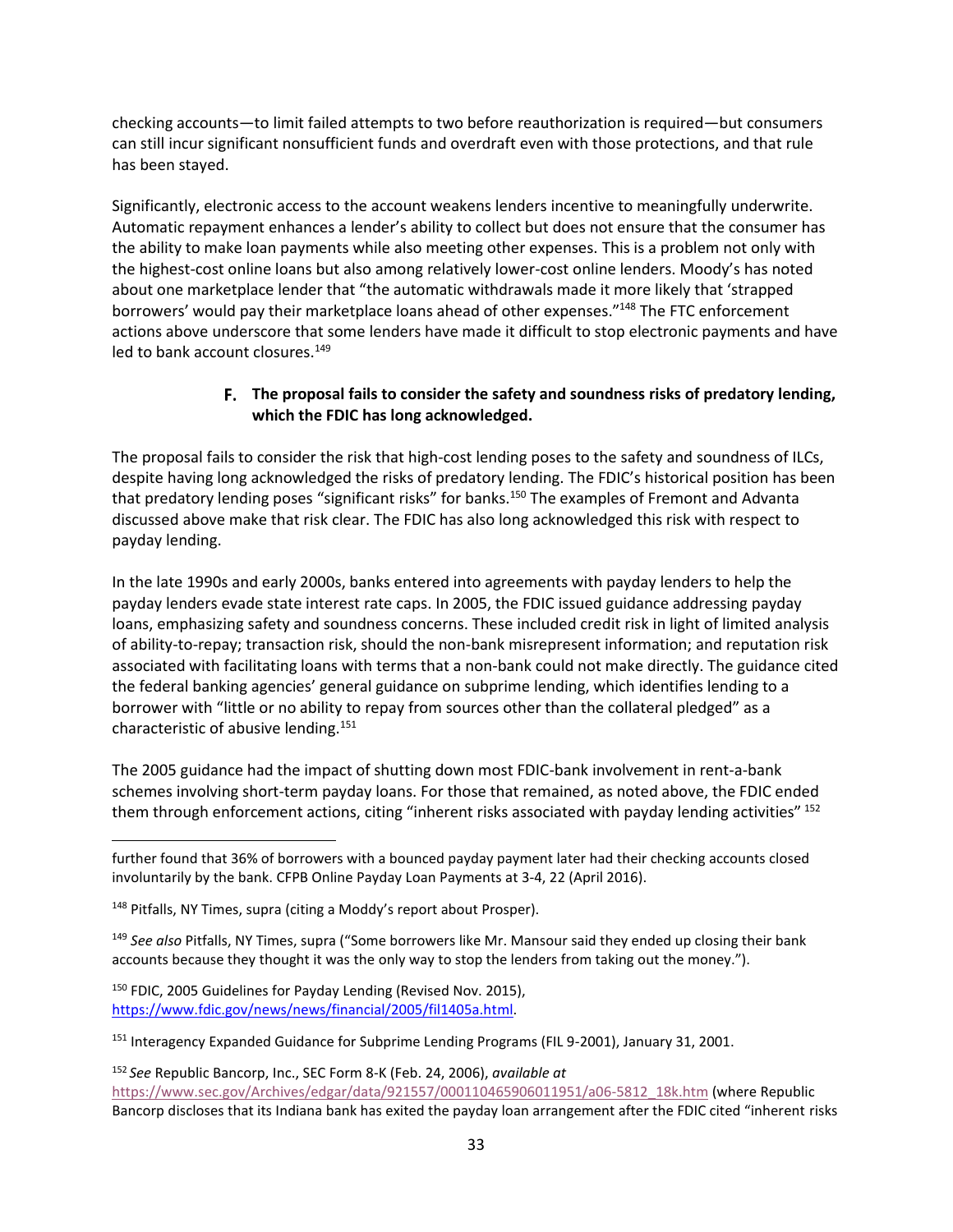and unsafe or unsound practices, as well as unfair or deceptive practices, involved in a supervisee's "rent-a-BIN" arrangement. $153$ 

The risks highlighted by the FDIC in the early-to-mid 2000s remain today. In fact, the reputation risk by bank involvement in high-cost lending is likely only higher than it was in the early 2000s. Since then, as noted in section V.A. above, the harms of high-cost lending, both short-term loans and longer-term loans, have become more fully documented and known. Several states have had statewide ballot initiatives that capped interest rates at 36% APR or less. And direct bank involvement in payday lending by a handful of banks was met with sweeping public condemnation from virtually every sphere—the military community,<sup>154</sup> community organizations,<sup>155</sup> civil rights leaders,<sup>156</sup> faith leaders,<sup>157</sup> socially

[http://www.regulations.gov/#!documentDetail;D=CFPB-2012-0009-0056.](http://www.regulations.gov/#!documentDetail;D=CFPB-2012-0009-0056)

<sup>157</sup> *See*, *e.g.*, Elaina Ramsey, Faith Groups Take On Payday Lenders, Sojourners,

associated with payday lending activities"); *see also*, Robert Schoenberger, *Republic to Get Out of Payday Loans; FDIC Urged Bank to Exit Business*, The Courier-Journal, Mar. 3, 2006.

<sup>153</sup> *See In the Matter of [First Bank of Delaware, and CompuCredit Corporation](http://www.fdic.gov/news/news/press/2008/FBD_Notice_of_Charges.pdf)*, Notice of Charges for an Order to [Cease and Desist and For Restitution, Federal Deposit Insurance Corporation,](http://www.fdic.gov/news/news/press/2008/FBD_Notice_of_Charges.pdf) FDIC-07-256b, FDIC-07-257k, [https://www.fdic.gov/news/news/press/2008/FBD\\_Notice\\_of\\_Charges.pdf](https://www.fdic.gov/news/news/press/2008/FBD_Notice_of_Charges.pdf) (finding that the bank had operated in violation of Section 5 of the FTC Act (unfair or deceptive practices) and "without effective oversight" of third-party lending programs and ordering the termination of the "rent-a-BIN" . . . arrangement).

<sup>154</sup> *See*, *e.g.*, Testimony of Steve Abbot, former President of the Navy-Marine Corps Relief Society, Before the U.S. Committee on Banking, Housing and Urban Affairs (Nov. 3, 2011) (noting bank payday loans among the "most egregious trends"); Comments of Michael Archer, Director of Military Legal Assistance, Marine Corps Installations East, to CFPB (April 4, 2012): "Most ominously, a few large banks have gotten into the business of payday loans through the artifice of calling the loans open ended credit,"

<sup>&</sup>lt;sup>155</sup> Hundreds of groups urged the prudential regulators to stop banks from trapping borrowers in payday loans. Letters from approximately 250 groups to FDIC, OCC, FRB and CFPB, March 13, 2013 [\(http://ourfinancialsecurity.org/blogs/wp-content/ourfinancialsecurity.org/uploads/2013/03/Bank-Payday-Sign-](http://ourfinancialsecurity.org/blogs/wp-content/ourfinancialsecurity.org/uploads/2013/03/Bank-Payday-Sign-On-Letter-3-13-13-Final.pdf)[On-Letter-3-13-13-Final.pdf\)](http://ourfinancialsecurity.org/blogs/wp-content/ourfinancialsecurity.org/uploads/2013/03/Bank-Payday-Sign-On-Letter-3-13-13-Final.pdf) and February 22, 2012 [\(http://www.responsiblelending.org/payday-lending/policy](http://www.responsiblelending.org/payday-lending/policy-legislation/regulators/Dear-Regulators.pdf)[legislation/regulators/Dear-Regulators.pdf\)](http://www.responsiblelending.org/payday-lending/policy-legislation/regulators/Dear-Regulators.pdf). Thousands of individuals and many community groups filed comments with the OCC urging that Wells Fargo's Community Reinvestment Act rating be negatively impacted because it makes payday loans, including CRL and NCLC [\(http://www.responsiblelending.org/payday-lending/policy](http://www.responsiblelending.org/payday-lending/policy-legislation/regulators/cra-comment_wells-nov-29-2012_final.pdf)[legislation/regulators/cra-comment\\_wells-nov-29-2012\\_final.pdf\)](http://www.responsiblelending.org/payday-lending/policy-legislation/regulators/cra-comment_wells-nov-29-2012_final.pdf).

<sup>156</sup> *See*, *e.g.*, Letter from Benjamin Todd Jealous, President and Chief Executive Officer, NAACP, to FDIC, OCC, FRB, and CFPB opposing bank payday lending (Feb. 21, 2013), [http://www.responsiblelending.org/payday](http://www.responsiblelending.org/payday-lending/policy-legislation/regulators/NAACP-redatory-Pay-Day-Loans-to-regulators-BTJ.pdf)[lending/policy-legislation/regulators/NAACP-redatory-Pay-Day-Loans-to-regulators-BTJ.pdf.](http://www.responsiblelending.org/payday-lending/policy-legislation/regulators/NAACP-redatory-Pay-Day-Loans-to-regulators-BTJ.pdf)

<https://sojo.net/magazine/stub/faith-groups-take-payday-lenders> (discussing a National Day of Action among faith leaders in early 2013 to address payday lending). In connection with this National Day of Action, Rev. DeForest B. Soaries, jointly with other nationally prominent African American ministers, called for "an end to enslavement to both payday lenders and the banks now offering equally dangerous products" in *An Emancipation Proclamation from Payday Lending.* Center for Responsible Lending, *Bank Payday Lending: Overview of Media Coverage and Public Concerns*, CRL Issue Brief, March 7, 2013[, http://www.responsiblelending.org/payday-lending/tools](http://www.responsiblelending.org/payday-lending/tools-resources/BPD-media-coverage-3-7-13.pdf)[resources/BPD-media-coverage-3-7-13.pdf](http://www.responsiblelending.org/payday-lending/tools-resources/BPD-media-coverage-3-7-13.pdf)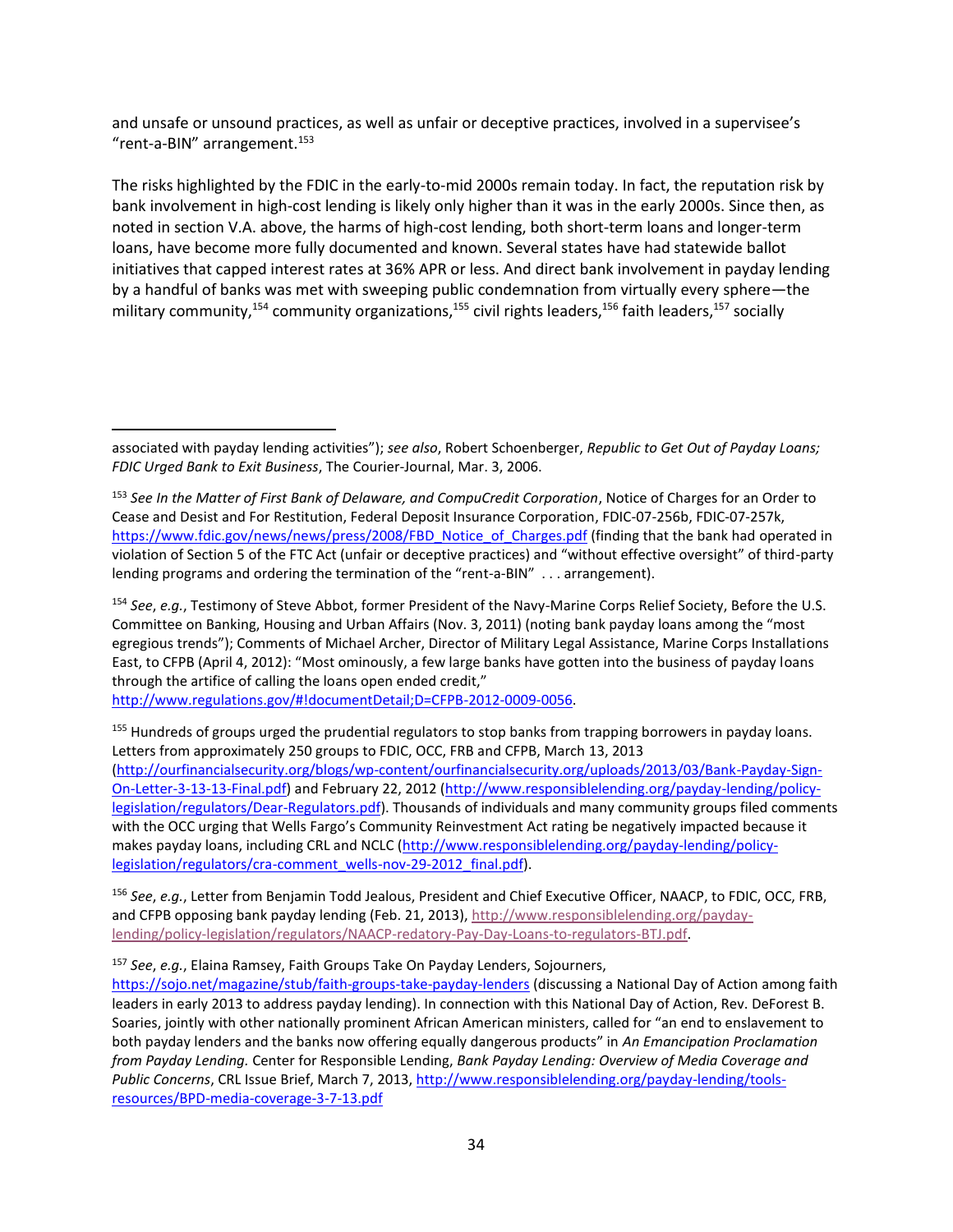responsible investors,<sup>158</sup> state legislators,<sup>159</sup> and members of Congress.<sup>160</sup> Moreover, the rise of online and social media make it faster and easier to garner outrage at a bank that is facilitating predatory lending.

In addition, credit risk may be even greater today, as banks may retain some ongoing interest in the loans (though nowhere near the predominant one) as lenders try out more sophisticated schemes to skirt regulators or courts.

The proposal fails to acknowledge, wrestle with, or address these concerns.

## <span id="page-34-0"></span>**VI. The proposal gives inadequate consideration to Community Reinvestment Act concerns.**

The proposal also gives inadequate consideration to the Community Reinvestment Act (CRA) obligations of ILCs, even as it poses risks to the intent of the CRA. The objective of the CRA is to ensure that financial institutions meet the banking needs of the communities they are chartered to serve, including low- and moderate-income neighborhoods and individuals.<sup>161</sup> This legal obligation is considered a *quid pro quo* for the valuable public benefits financial institutions receive, including federal deposit insurance and access to favorably priced borrowing through the Federal Reserve's discount window.<sup>162</sup>

#### <sup>161</sup> 12 U.S.C. 2901 *et seq*.

<sup>&</sup>lt;sup>158</sup> For proxy year 2013, investors filed shareholder resolutions with the four largest banks making payday loans expressing concern about the product and requesting data, which none of the banks agreed to provide. Wells Fargo [\(https://trilliuminvest.com/shareholder-proposal/payday-lending-wells-fargo-2013/\)](https://trilliuminvest.com/shareholder-proposal/payday-lending-wells-fargo-2013/); Fifth Third Bank [\(http://www.trilliuminvest.com/resolutions/payday-lending-fifth-third-bancorp-2013/\)](http://www.trilliuminvest.com/resolutions/payday-lending-fifth-third-bancorp-2013/); U.S. Bank; [\(https://www.sec.gov/divisions/corpfin/cf-noaction/14a-8/2013/dominisocial012513-14a8.pdf\)](https://www.sec.gov/divisions/corpfin/cf-noaction/14a-8/2013/dominisocial012513-14a8.pdf); and Regions [\(https://www.sec.gov/divisions/corpfin/cf-noaction/14a-8/2013/congregationsisters011413-14a8.pdf\)](https://www.sec.gov/divisions/corpfin/cf-noaction/14a-8/2013/congregationsisters011413-14a8.pdf).

<sup>159</sup> *See*, *e.g.*, "Legislative Black Caucus slams Regions Bank over payday-style loans," Raleigh News and Observer "Under the Dome," Oct. 11, 2012, [http://www.cashcowadvances.com/paydayblog/legislative-black-caucus-slams](http://www.cashcowadvances.com/paydayblog/legislative-black-caucus-slams-regions-bank-over-payday-style-loans.html)[regions-bank-over-payday-style-loans.html](http://www.cashcowadvances.com/paydayblog/legislative-black-caucus-slams-regions-bank-over-payday-style-loans.html) (quoting letter from N.C. Senator Floyd McKissick, Jr., chairman of the N.C. Legislative Black Caucus, to Regions Bank, which stated: "We are deeply concerned about recent reports of Regions Bank offering its 'Ready Advance' payday loans in North Carolina . . . . High-cost, short-term balloon loans like these sharply increase the financial distress of families under economic strain"); Letter from Arizona Democratic Caucus to the prudential banking regulators, February 2012 (noting that Arizona "has spent countless state resources to study and understand the effects of [payday lending], and ultimately outlaw payday lending entirely" and calling on federal regulators to "take immediate action so that meaningful reforms taking place in Arizona and throughout the country in the name of consumer protection will not be undermined.").

<sup>160</sup> In January 2013, several Senators wrote the FRB, OCC, and FDIC urging action to address bank payday lending [\(http://www.blumenthal.senate.gov/newsroom/press/release/blumenthal-calls-on-regulators-to-act-to-stop](http://www.blumenthal.senate.gov/newsroom/press/release/blumenthal-calls-on-regulators-to-act-to-stop-abusive-bank-payday-lending)[abusive-bank-payday-lending\)](http://www.blumenthal.senate.gov/newsroom/press/release/blumenthal-calls-on-regulators-to-act-to-stop-abusive-bank-payday-lending). In April 2013, House members did the same. For further documentation of opposition to bank payday lending, *see* Center for Responsible Lending, *Bank Payday Lending: Overview of Media Coverage and Public Concerns* at 10, CRL Issue Brief, March 7, 2013[, http://www.responsiblelending.org/payday](http://www.responsiblelending.org/payday-lending/tools-resources/BPD-media-coverage-3-7-13.pdf)[lending/tools-resources/BPD-media-coverage-3-7-13.pdf.](http://www.responsiblelending.org/payday-lending/tools-resources/BPD-media-coverage-3-7-13.pdf)

<sup>162</sup> Federal Reserve Board Chairman Ben S. Bernanke, "The Community Reinvestment Act: Its Evolution and New Challenges," Speech at the Community Affairs Research Conference, Washington, D.C. (March 30, 2007), *available at* [http://www.federalreserve.gov/newsevents/speech/Bernanke20070330a.htm#f2.](http://www.federalreserve.gov/newsevents/speech/Bernanke20070330a.htm#f2)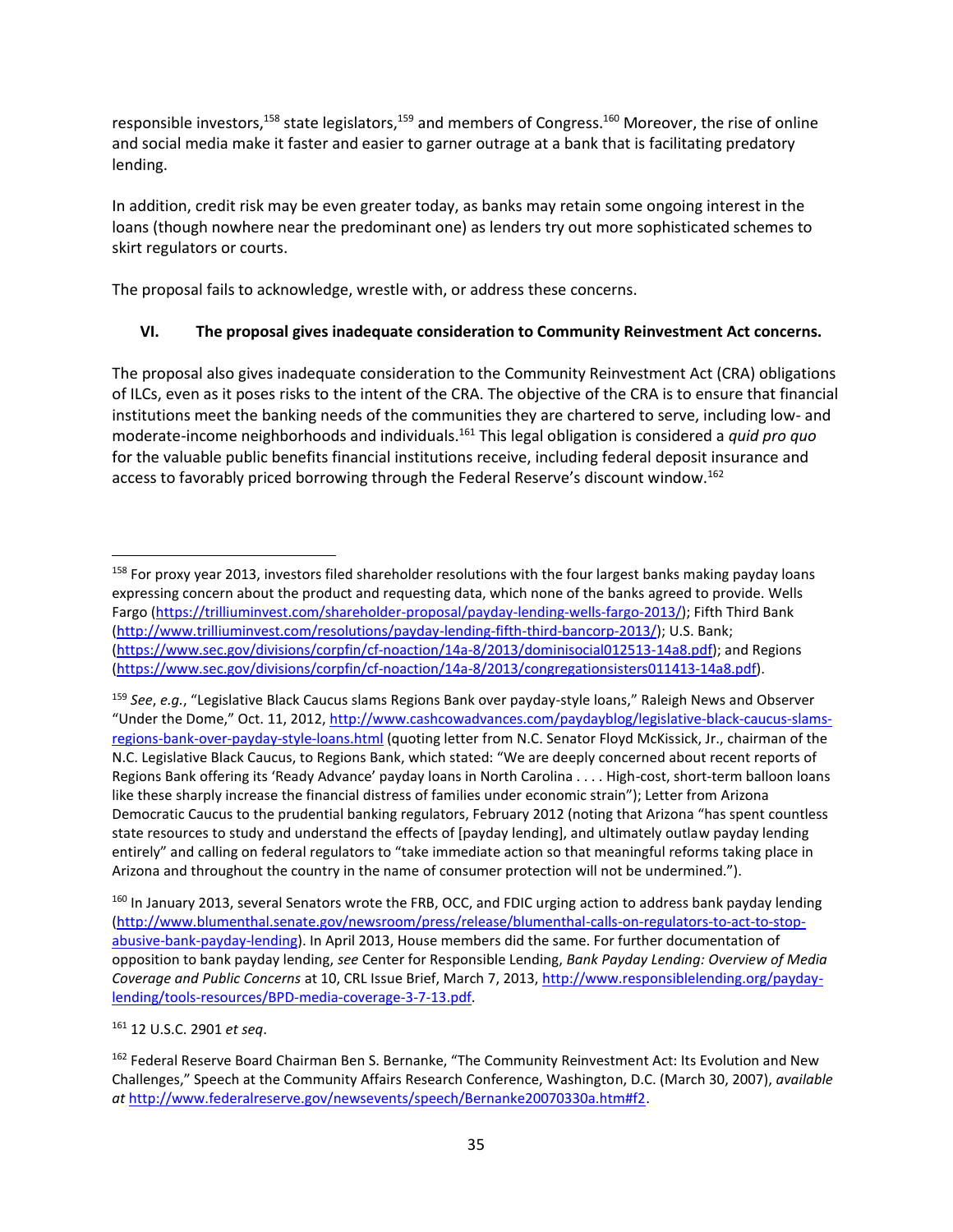In contradiction to this obligation, the ILC proposal would facilitate the making of high-cost loans by lenders seeking to evade state interest rate limits. CRA requires that banks serve communities' credit needs.<sup>163</sup> But the data show that high-cost, unaffordable loans to financial distressed consumers do the opposite, leading to high-cost cycles of indebtedness that not only leave borrowers' needs unmet but leave them affirmatively worse off than before the lending began.

A significant number of ILCs will likely be involved in scurrilous online lending in which most traditional banks would not engage. In that way, the proposal would only exacerbate this irresponsible lending that is at the core of what the CRA is designed to prevent. While the FDIC has proposed to revise the CRA regulations, the CRA proposal would not prevent the risk that new ILCs pose.

# <span id="page-35-0"></span>**VII. Any final rule should not permit the FDIC staff to waive conditions imposed upon ILCs without Board approval.**

The Board resolutions for NelNet and Square both included language that would delegate to staff the authority to modify or dispose of the conditions of those charter approvals without Board approval.<sup>164</sup> As Board Member Gruenberg noted in his opposition to the Square proposal, this runs counter to the Board's 2007 resolution that reserves ILC approval for the Board itself.<sup>165</sup> The Board's current approach is likely to lead to an erosion of conditions over time. Instead, any final rule should require Board approval for any change to an ILC owner's conditions.

Further, while doing so would not adequately mitigate the broader problems with ILCs, the FDIC should retain the authority to require any additional written agreements, commitments, or conditions on or by an industrial bank or owner after an initial approval. The agency should also retain that authority as to an industrial bank that became a subsidiary of a parent company that is not subject to Federal consolidated supervision by the FRB prior to the effective date of the rule. In addition, any final rule should require disclosure to the FDIC not only of subsidiaries, but also of additional affiliates or portfolio companies of the Covered Company.

# <span id="page-35-1"></span>**VIII. Conclusion**

We strongly urge the FDIC to withdraw this proposed rule and to cease approving charter applications, in light of the lack of statutory tools the FDIC has to adequately supervise ILCs; the inherent risks of commercially-owned ILCs that cannot be supervised away; and the threat to state interest rate limits and, consequently, consumers, that the proliferation of ILCs poses. Thank you for your consideration of our concerns. We would welcome the opportunity to discuss them further.

(see next page for contacts)

<sup>163</sup> 12 U.S.C. 2901*.*

<sup>164</sup> Statement by Martin J. Gruenberg, Member, FDIC Board of Directors, Application for Federal Deposit Insurance: Square Financial Services, Inc., Salt Lake City, Utah, March 17, 2020 at 5 (referencing FDIC Board Resolution bearing Seal Number 085095 (Sept. 11, 2007),

[https://www.fdic.gov/news/news/speeches/spmar1820b.pdf?source=govdelivery&utm\\_medium=email&utm\\_sou](https://www.fdic.gov/news/news/speeches/spmar1820b.pdf?source=govdelivery&utm_medium=email&utm_source=govdelivery) [rce=govdelivery.](https://www.fdic.gov/news/news/speeches/spmar1820b.pdf?source=govdelivery&utm_medium=email&utm_source=govdelivery)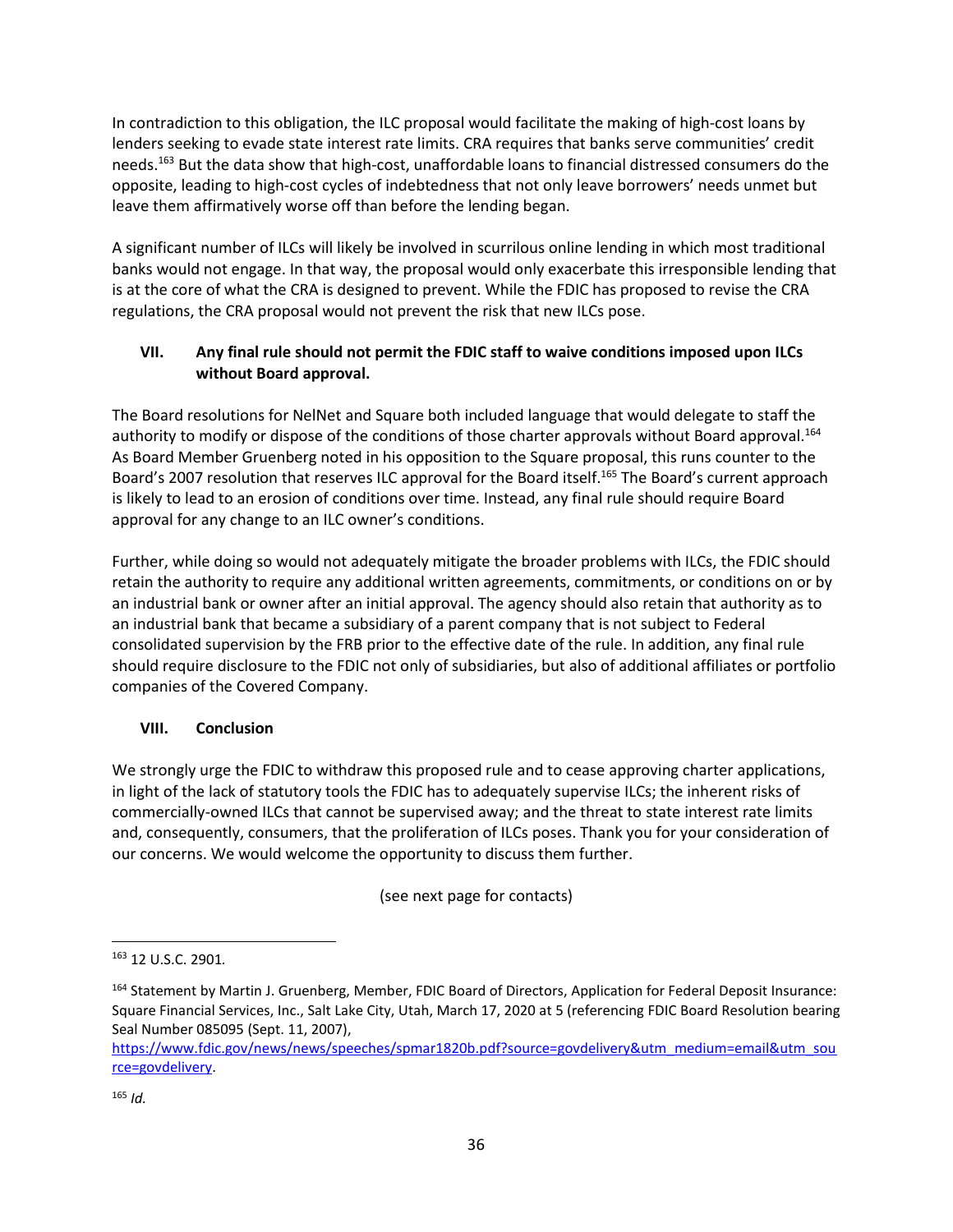Contacts: Center for Responsible Lending National Consumer Law Center

Rebecca Borné **Lauren Saunders** Senior Policy Counsel **Associate Director** (202) 349-1868 (202) 595-7845 [rebeccabo@responsiblelending.org](mailto:rebeccabo@responsiblelending.org) [lsaunders@nclc.org](mailto:lsaunders@nclc.org)

Mike Calhoun President (202) 349-1862 [mike@responsiblelending.org](mailto:mike@responsiblelending.org)

(See Appendix on following page)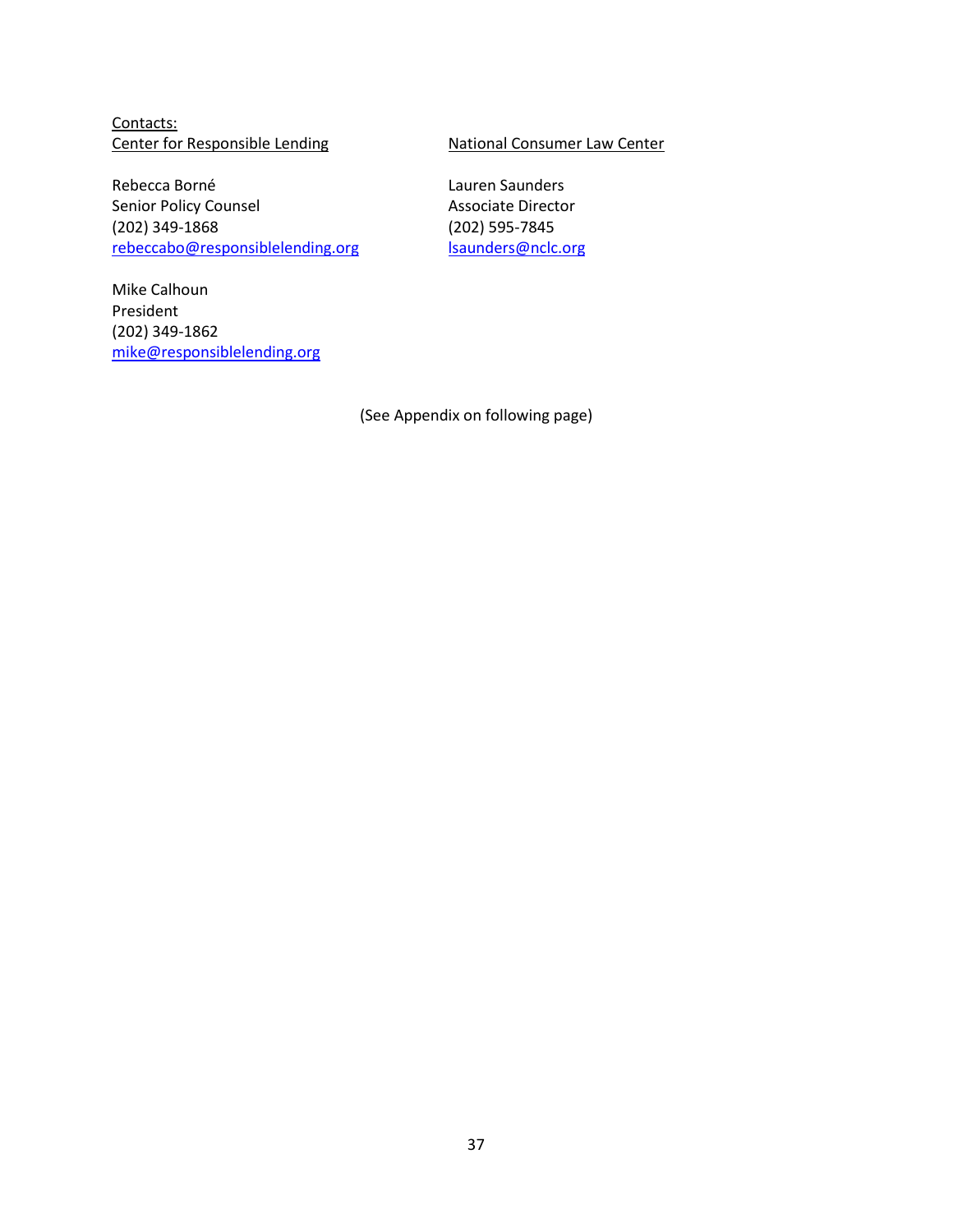#### <span id="page-37-0"></span>**IX. Appendix**

Below are narratives from the CFPB complaints database describing borrowers' experiences with highcost installment loans by lenders currently engaging in rent-a-bank schemes (Personify Financial, facilitated by ILC First Electronic Bank; and Elevate, OppLoans, Enova (NetCredit brand), and LoanMart, facilitated by non-ILC FDIC-supervised banks), or who have stated that they intend to (CURO (SpeedyCash brand)). While many of these complaints so far do not involve rent-a-bank loans, they are illustrative of the type of loans these lenders make that they will bring to states that do not allow highcost loans.

## Personify Financial

- I was approved for a loan for {\$3500.00} . . . . My payments are {\$140.00} biweekly. To date I have paid over {\$1800.00} on time. However, my current balance is . . . over the amount I borrowed. I am being told that my interest rate 98 % and if I pay according to the terms of the loan, I will pay out over {\$10000.00}. I want to pay what I owe plus a fair interest rate for someone with my credit profile but I am not able to comply with the current terms of the loan. I need assistance in making sure that XXXX XXXX is fair in their loan terms and updating the current terms which are clearly predatory.<sup>166</sup>
- I was referred to this company through XXXX XXXX which I took to be a reputable company because of the referral. I was skeptical because I have a chapter XXXX filed 3 years ago and sub par credit. I was granted a XXXX dollar loan which I expected to be a high interest loan. My complaint is that on top of the accrued daily interest they charge me they added XXXX dollars to the balance from day one. In looking at their terms more closely their rates and fees are not fair and are considered predatory in giving loans to someone who frankly cant afford to pay it off and I feel that is their game which ends up in collections where the balance due will balloon with fees. $167$
- I started this loan on XX/XX/2019. I financed XXXX I have made 15 payments . . . . My interest rate is 98.98 % I will never pay off my balance at this rate, we are talking about 65 payments of XXXX totaling XXXX. For the consumer looking for a small personal loan, this is outstanding and incredibly insane. How can this be legal? This is getting people in trouble financially.<sup>168</sup>
- I have been on XXXX since XX/XX/XXXX, I needed this loan to keep current with my bills after XXXX. The loan origination date of my loan is XX/XX/XXXX. I called XXXX today to check on [] my loan balance and it turns out that after making every payment on time every 2 weeks for nearly a year I owe {\$500.00} more than I borrowed. so I pay {\$140.00} every 2 weeks, my original loan amount was {\$3000.00} and I now owe XXXX this doesn't seem fair and due to my XXXX I am currently unable to work and these payments are strain on my ability to stay current with my other bills. Is there anything I can do about it. Please Help<sup>169</sup>

<sup>166</sup> # 3224776, 4/27/2019 (North Carolina borrower) (appears to be a rent-a-bank loan)

 $167$  #3309320, 7/17/2019 (Tennessee borrower) (appears to be a rent-a-bank loan)

 $168$  #3326027, 8/1/2019 (Indiana borrower) (appears to be a rent-a-bank loan)

<sup>169</sup> 2843920, 3/15/2018 (California borrower)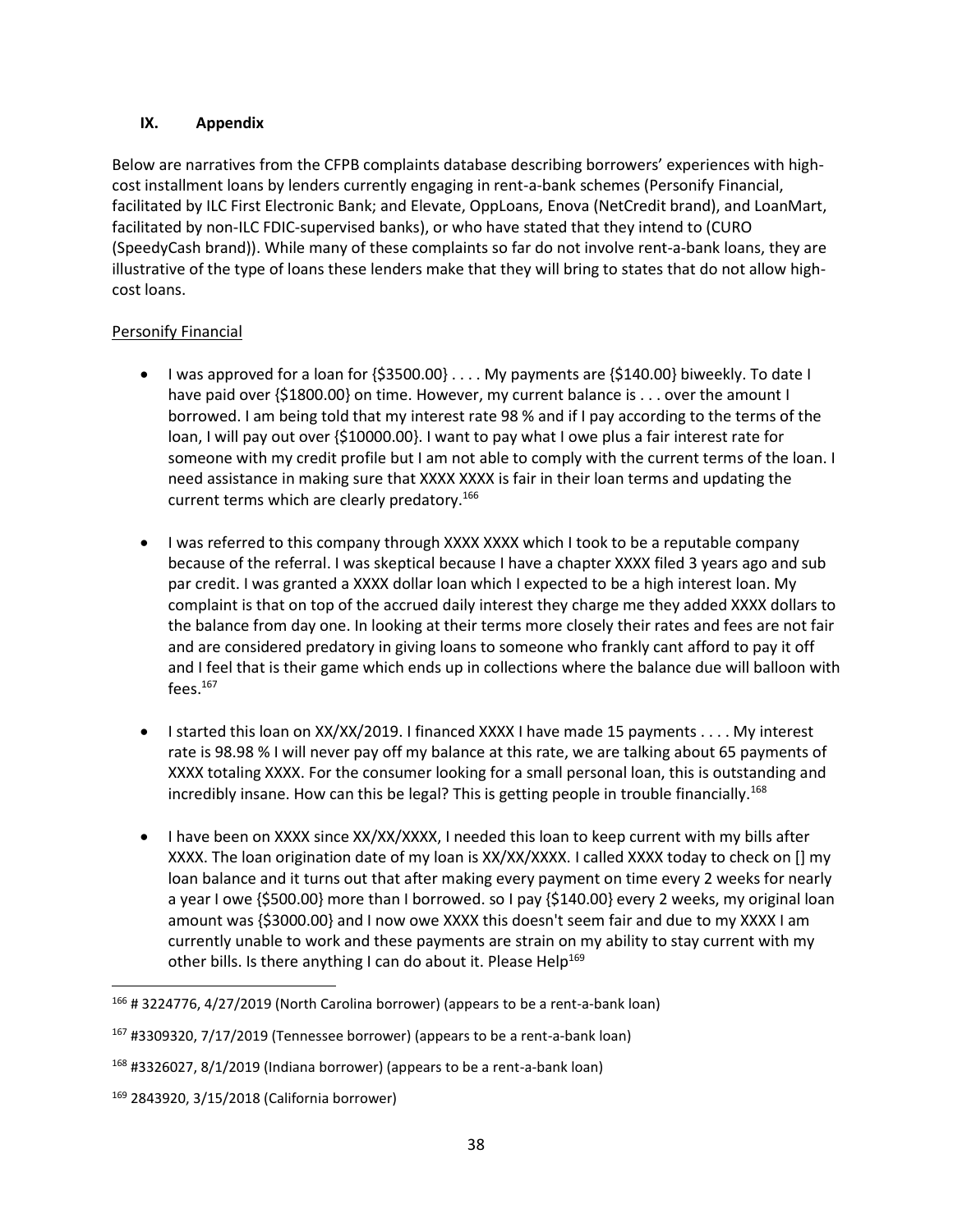- I took out a loan with Personify Financial XXXX, 2017 in the amount of {\$3900.00} not realizing the interest rate was 98.22 %. the pay back would be {\$12000.00}. I was in desperate need of a loan. I feel I was taken advantage of. Personify Financial is nothing short loan sharks. I thought there were laws against this and consumer protection against loan companies charging such ridiculously high fees. I paid them approximately {\$7000.00} then started to realize the balance was not going down. I tried to contact the company to see if this could be looked at but nothing was done. I contact the better business bureau and logged a complaint. I would have even been willing to settle at a lower and fair amount taking into consideration what I had paid already. Paying back {\$12000.00} on a {\$3900.00} loan is terrible business practice. The Dodd-Frank Wall Street Reform act states the lenders must engage in fair lending practices. I feel that this company is not engaging in fair business practices and they are taking advantage of consumers. I would like my case investigated.<sup>170</sup>
- I can not remember how I heard about XXXX. I applied for a {\$3900.00} loan back in XX/XX/2017 not realizing until the other day just how much the interest rate and finance charges I am paying to them. I borrowed {\$3900.00} and the total amount I will have paid back is {\$12000.00}. I was in total shock. I am paying {\$150.00} per pay period. I know in ignorance I did this to myself but is there a law against someone charging 98.23 % annual percentage rate. This is such an awful rip off. Please advise if there is anything that can be done about this. $171$
- I am a mother of 4. During a hard time, I took out an {\$8400.00} loan from Personify Financial on XX/XX/XXXX. The original interest rate is 78.69 %. 36 month term. I have paid to date {\$8500.00}. Only {\$1500.00} of those payments have gone to the principal balance. The other {\$7000.00} have gone to interest. I am on an automatic payment plan bi-weekly. {\$260.00} comes directly out of my bank account every 2 weeks. I have never been late on a payment to this company. They offer a 3 % interest rate reduction for every 13 payments. My interest rate is currently 71 %. This is a predatory loan. This is unethical. This company is charging exceptionally high interest rates. I have paid OVER the amount that I asked for. At this point, I am throwing money out the window. I can not afford this any longer. I have called numerous times demanding supervisors, and nothing has been accomplished. I offered them {\$500.00} more to close out my loan. Which would put me over {\$9000.00} out of pocket when I only financed {\$8400.00}. IF I pay this loan until the maturity date which is XX/XX/XXXX, I will have paid them OVER  $\{520000.00\}$  for a  $\{58400.00\}$  loan. This is absolutely 100 % predatory.<sup>172</sup>
- …the rates are staggering and they never check to see if I could afford these loans . . . And, I have been paying on a total of ( XXXX ) Payday loans for well over 9 months in succession with much difficulty . . .. the huge charges were destroying our ability to live after deducting well over 90 % of my take home income for well over 3 months and I have not paid my mortgage since XX/XX/XXXX and XX/XX/XXXX for both the first and second mortgages and I am in jeopardy of foreclosure as of this date, XX/XX/XXXX . . . . several Companies did not tell me of their

<sup>170</sup> #3476403, 12/23/2019 (Illinois borrower)

<sup>171</sup> 3049302, 10/25/2018 (Illinois borrower)

<sup>172 #3519412, 2/4/2020 (</sup>Ohio borrower) (Personify does not appear to be lending in Ohio, per its website visited on June 18, 2020)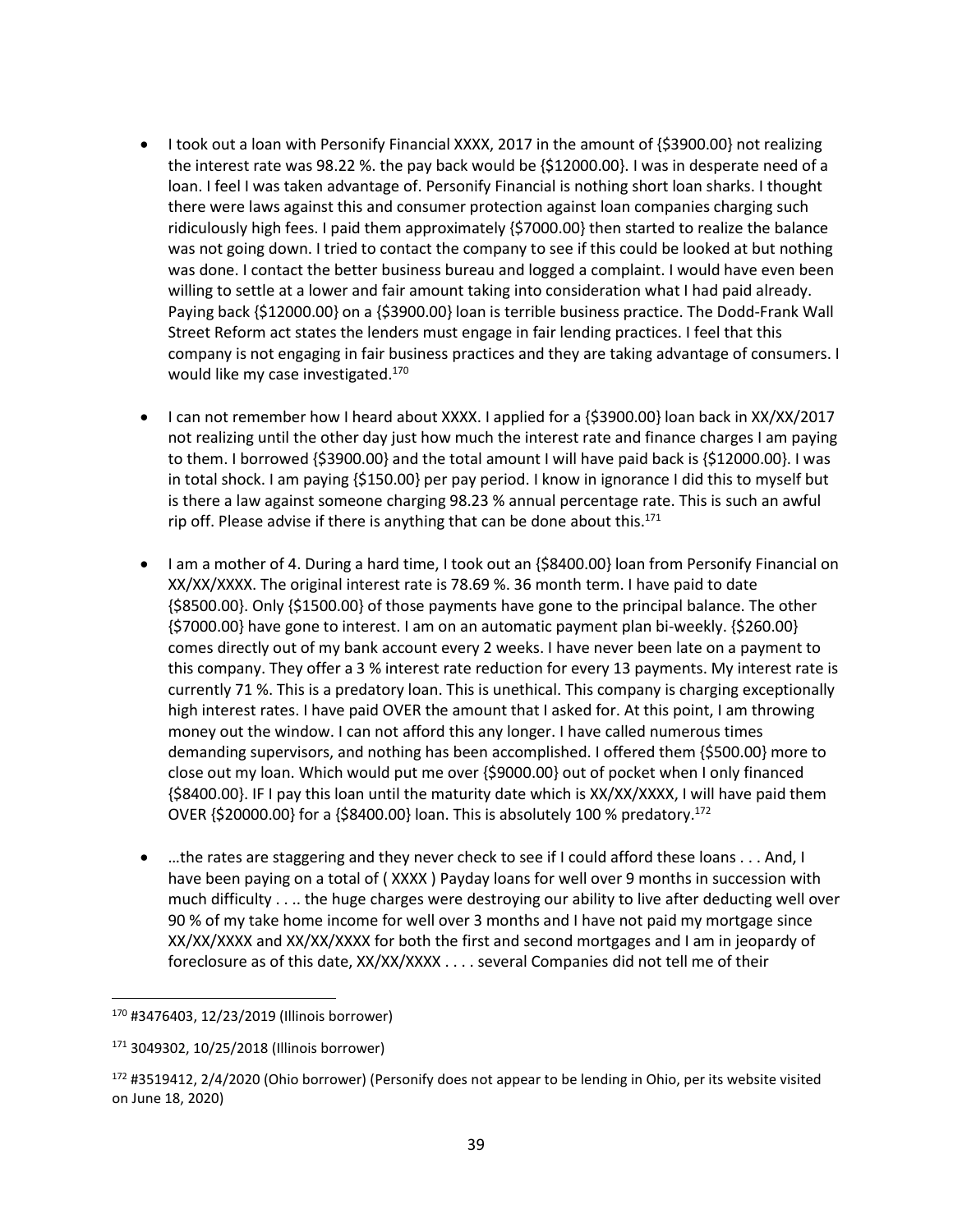extremely high rates they were and some also withdrew from my bank account even though I asked them to STOP future via EFT Revocation Letters. A Couple withdrew funds directly from my account even after it was Bank closed causing me to incur heavy bank fees per day of even {\$50.00} or {\$60.00} at certain intervals. This was a very stressful time . . . causing us to be fragmented and close to homeless situation.<sup>173</sup>

#### Elevate

- I am a single mother who is living . . . below the poverty level. I have had my share of credit problems and have owed more than I make for quite some time. I was misled by Rise Credit to believe that they were unlike other predatory loan companies. By the time I understood what I had [signed], I had paid them thousands of dollars in interest. I have recently become temporarily unemployed and called them to ask for help during my time of financial hardship. They refused any solution and my account is headed to collections now . . . . [T]he total paid is far over the amount I initially borrowed from Rise . . . . This is robbery and all of the necessities I have for myself and my children are suffering because of it . . . . How is it that they can do this? I am asking for help for not only my family, but for all of the families targeted by these predatory loans meant to target those living in poverty and struggling to live paycheck to paycheck.<sup>174</sup>
- [T]hey are charging me over \$6000.00 interest on a simple loan for only \$2600.00 . . . . i did not forsee such an impact on my monthly income for so long ... that \$500.00 is supposed to be the monies I have left over after bills and survive/live on after all my other bills. They have access to my bank account and automatically take it out . . . . I do not know how to stop this madness. How can they charge me over \$8000.00 for a \$2600.00 loan? Is this legal?<sup>175</sup>
- My [] mother was solicited by a predatory lender, RISE for a personal loan. She agreed to \$1300.00 loan but was told the California law stated the minimum loan amount was \$2600.00. Her interest rate is 125 %, how is this legal? She is on a fixed income and RISE has set up an auto pay with her checking account with a monthly payment of \$470.00 . . . . This is elder abuse! Please shut this company down.<sup>176</sup>
- To date I have paid well over \$6900.00, almost three times the principle. I still owe close to \$3000.00. Prior to accepting the loan I did read the " fine print '' but it was not easy to understand. It was not explicit[ly] stated that the monthly payments would be going to the interest and not to paying down the principle, making the loan impossible to pay off quickly. I called . . . and asked specifically for an amnesty on the remaining balance because I am having a hard time paying on this exorbitantly high interest loan for over 12 months. I also explained to her that to date I had paid almost three times the principle . . . . in the end, the total paid before

<sup>173</sup> #2291555, 1/18/2017 (Illinois borrower)

<sup>174</sup> #1487339 (California borrower)

 $175$  #1361463 (California borrower)

<sup>176</sup> #1584177 (California borrower)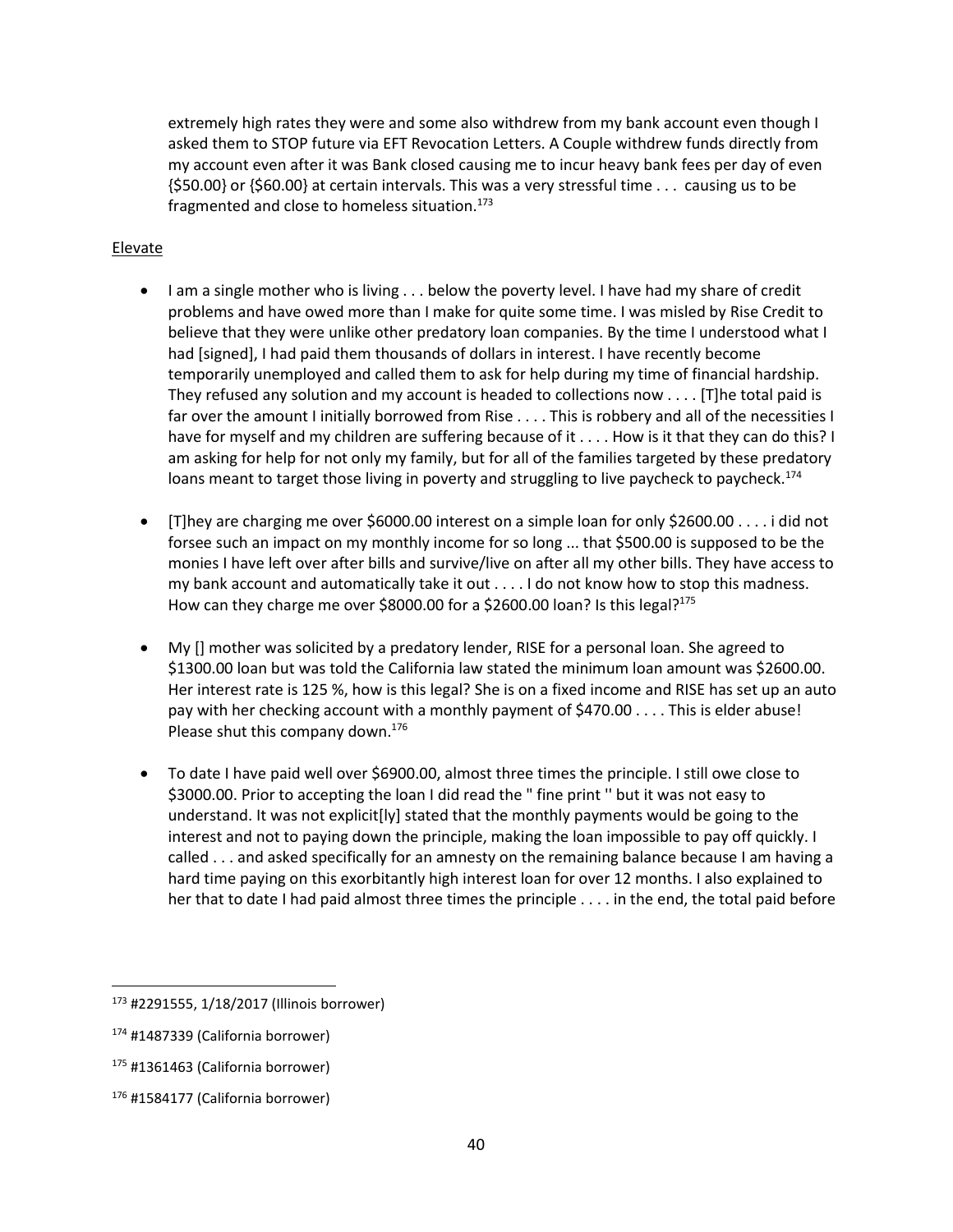it is satisfied will be over \$9500.00! Paying \$7500.00 in interest for a \$2500.00 loan is outrageous and should be illegal. $177$ 

- I took a loan with rise credit . . . and I was unable to make timely payments. I expected to pay it once I received my tax return. However, it went to collections and then a lawyer and they added so many penalties and fees. Now I owe XXXX for a XXXX loan. Now, they are garnishing 25 percent of my paycheck and I 'm already struggling as it is.<sup>178</sup>
- I am a visually impaired person, with a monthly income of less than \$900. I can surely say that I had no idea that the monthly installment would not be applied to the principal loan amount. After my aid read to me just a few days ago that I was not paying off the loan all of the money was going to interest and only {\$19.00} was applies to the principal. But I do not have that kind of money. I am requesting that you cease deducting {\$520.00} from my bank account . . . . I have struggled for the last five moths giving RISE most of my income, and I can not make the rent, utilities, or food.<sup>179</sup>
- I have a high interest installment loan through Rise. I pay \$220.00 every 2 weeks with \$16.00 of that going to the principal. I had a medical procedure done that kept me out of work for just a little more than a month. I did not receive a paycheck during that time. This has put me a few payments behind on my loan as they come due every 2 weeks. I am trying to get this all worked out so I can catch up with them over time as I just started back to work today. My issue is when I came back today I was told by my coworkers that this number called (XXXX) so many times a day that they turned off the phone in our office. . . . . I am willing to work something out with them but calling my work to harass me and doing multiple attempt debits to my bank account that has no money in it racking up a ton of fees. This is not helping their cause as I have to pay my bank now instead of putting that money towards catching up on my loan. They tried withdrawing twice within a few minutes during XXXX attempt which racked up an instant \$70.00 more to my bank account fees like the money was going to instantly appear in there after the first attempt a few minutes earlier.<sup>180</sup>
- We originally signed up for a \$3,000 [loan] with an interest rate of 208%. I have been paying \$520.00 every month and paid a total of \$5500.00 . . . . This has been a burden for me and my family. As an [redacted] military member, i have reached out to my chain of command regarding this issue. I have been advised by financial counselors that in accordance with Military Lending Act says that you can't be charged an interest rate higher than 36 % on most types of consumer loans and provides other significant rights. I am currently working with my local Judge Advocate General 's Office to get some help with legal issues.<sup>181</sup>

<sup>177</sup> #1962588 (California borrower)

<sup>178</sup> #2181870 (California borrower)

<sup>179</sup> #2202311 (California borrower)

<sup>180</sup> #2303749 (Missouri borrower)

<sup>181 #2442651 (</sup>U.S. Armed Forces - Pacific borrower)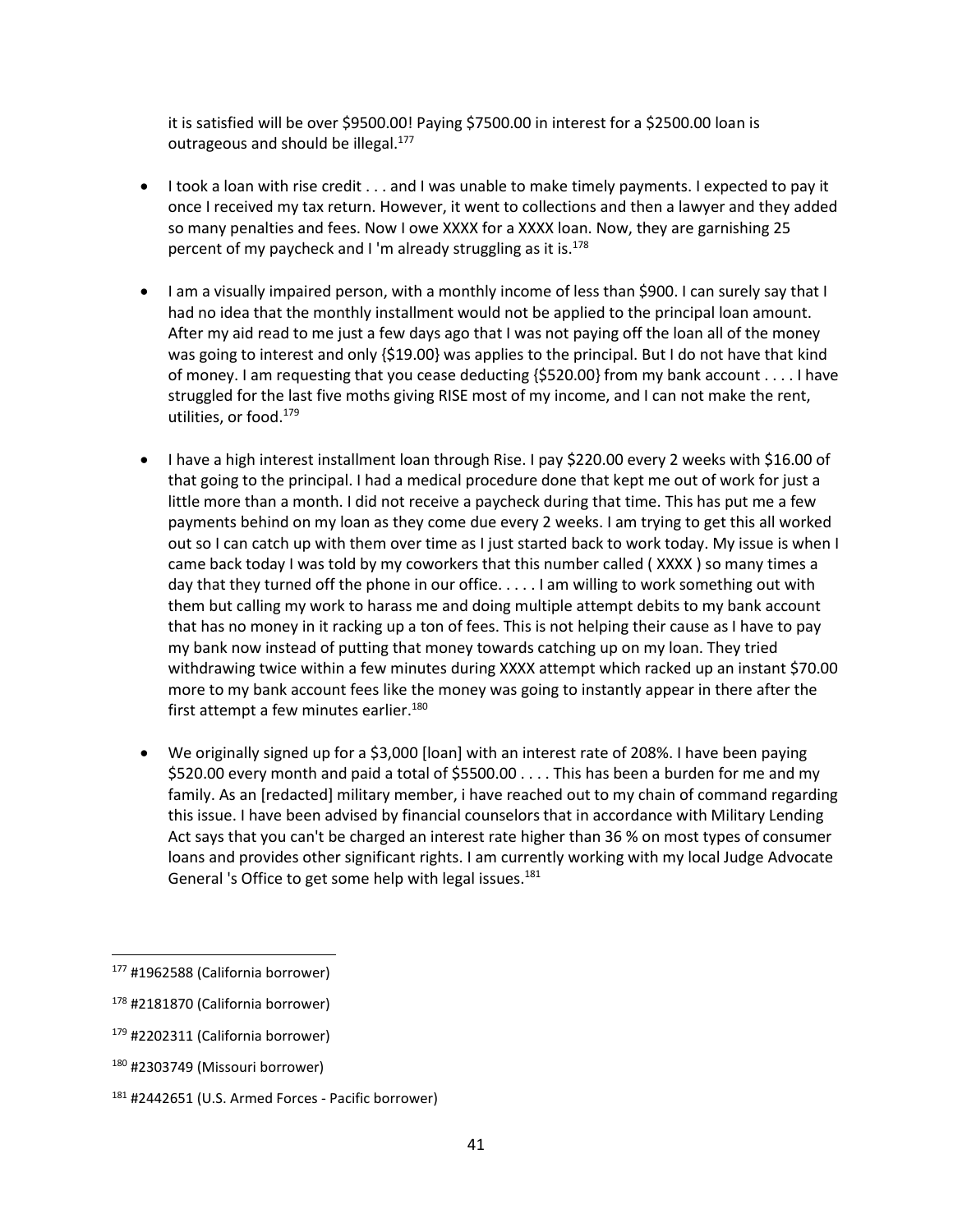- I received a mail out stating that I was pre-approved for credit and to go online and apply. I did so and entered into a line of credit agreement in the amount of \$2500 . . . . The payments are biweekly and the second one jumped to \$240.00. My gross income is XXXX per month. I have XXXX child and simply can not afford this high of a payment. My father called . . . and tried to get the company to lower the payment. They said that they could do whatever they wanted to and refused to address my concerns. The APR on this loan was 199 %. I feel this company is operating on an unfair and deceitful basis.<sup>182</sup>
- Why are my payments not reducing my principal balance? My statement for month 1 states that my balance is \$3800.00. It said I owed \$430.00. I paid it. The next month my bill was \$540.00 and I paid it. After that payment was applied (? ) my total balance owed wasn\$3800.00. So I asked them why my balance was only reduced by \$3.00 even though I had paid them almost \$1000.00  $\dots$  please help me. This can not be right.<sup>183</sup>
- I have fallen on hard times . . . . I borrowed \$1200.00 and have paid back \$1100.00, however due to the interest rate being so high [I owe a] balance of over \$1000.00 still. I was told when I took this loan that after a period of time I would be able to refinance the loan and lower my payments. This was not true, I have attempted to refinance and the APR is the same 291 %. I would like to cancel my account and come to an agreement that works for both of us. I am a single mother and paying \$160.00 every time I get paid equaling to \$260.00 per month is unbearable. I have also [made] large payments over the past few months hoping this would decrease the balance and it has not.<sup>184</sup>
- On XX/XX/17 I needed to pay for a major repair on my vehicle and had to refinance an existing loan I had with Rise credit to an amount of \$2500.00. Since that date I have been making regular payments twice a month of \$230.00 and it has all been interest. I have made 21 payments, so over \$4000.00 in interest and my principal balance has not gone down at all. I am at a loss of what to do, because I was in a tight spot but had I known id be living this nightmare I never would have taken out this loan.<sup>185</sup>
- I would have rejected/not accepted the loan if I had realized it was a 238.36% interest rate. They set up ACH installment payments of \$410.00 a month which I can not afford . . . . I am on Social Security XXXX (Fixed income ) with limited resources . . . . I can't believe that this is legal-this is more like loan sharking and preying on people who are not able to defend themselves. I am more than willing to pay the \$2000.00 back at a reasonable interest rate and reasonable monthly payments of \$200.00 a month ( ie ... a credit card rate for people with limited resources perhaps 25-28 %?)[.] [N]ot 238.36 %[. H]ow can this even be legal?<sup>186</sup>

#### OppLoans

<sup>182</sup> #2764858 (Kansas borrower)

<sup>183</sup> #2816269 (Tennessee borrower)

<sup>184</sup> #2858004 (Wisconsin borrower)

<sup>185 #2942998 (</sup>North Dakota borrower)

<sup>186</sup> #3141291 (Wisconsin borrower)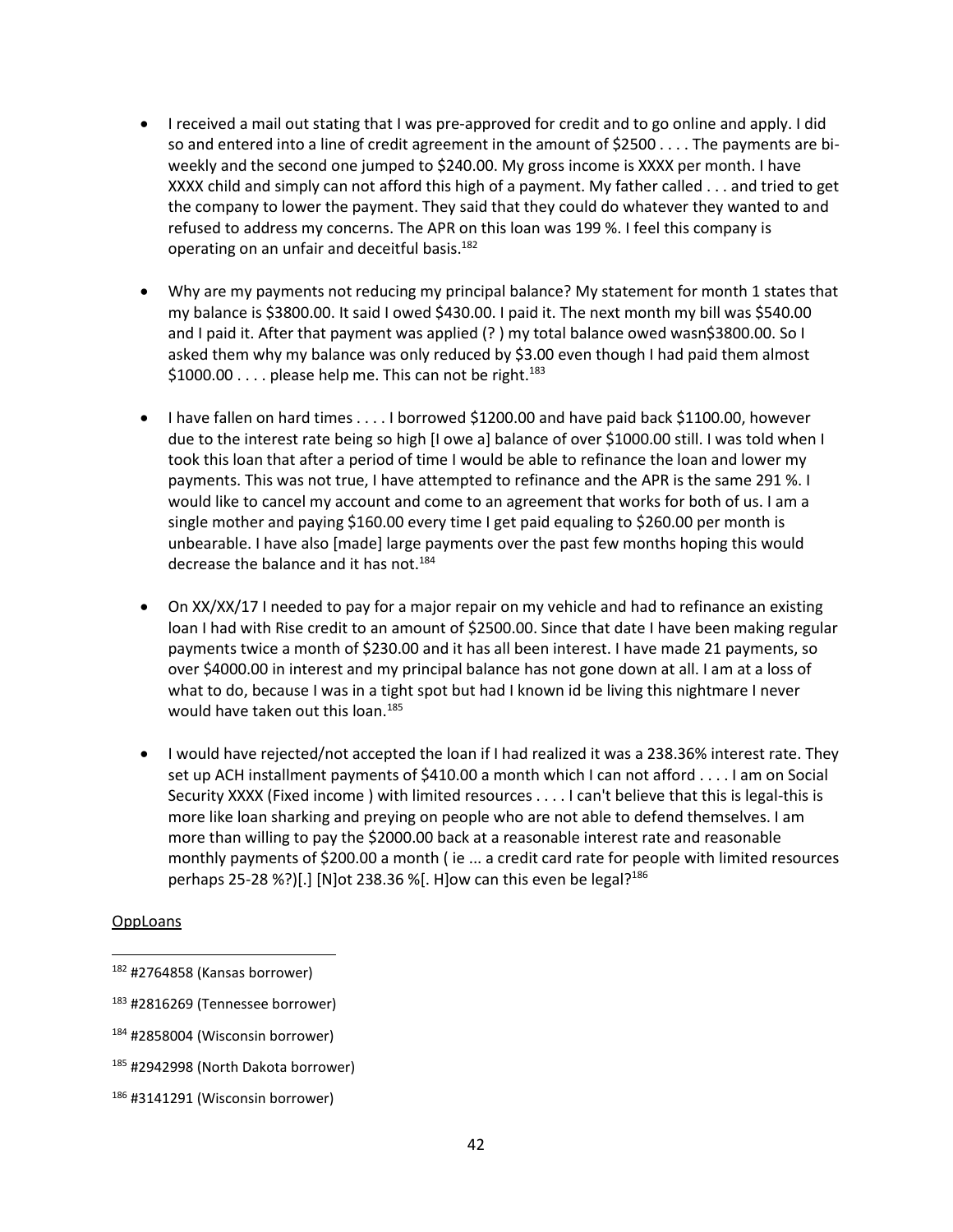- I am being contacted everyday, with the exception of Sunday, for a month. The[y] want the loan paid but, I am unemployed and a [] veteran. I have tried to explain this to the company. However, they continue to contact me. It's the same thing everyday.<sup>187</sup>
- I have been paying this loan for more than a year and the principal has not changed. I borrowed \$2000.00 and have paid \$4600.00 into this loan to date....<sup>188</sup>
- I contacted this firm opp loans several times . . . regarding the high interest[] rates being charged on my loan. I informed them that [we are] military spouses and famil[ies] . . . that we are protected against high interest rates. They informed me that they needed proof to review my interest rate. They then informed me that spouse loans are not covered under the military lending act and was notified by their legal department. My current interest rate is 159 % on short term installment loan. Please assist<sup>189</sup>
- This company calls me 6 times or more a day. I informed them . . . that I had lost my job and I would call them back when I start work again and get my finances back on track. They dont care they have been calling non stop. They have made it harder for my recovery.<sup>190</sup>
- I had a loan with this company for about \$2000.00[,] now i went on short term [leave or disability] with my job and didn't get paid [and] called the company [and] explained why I couldn't make payment . . . . I really dont know what to do but i have arrangements with other companies after they knowingly understood my dilemma. Im upset that i have to pay all the fees and loan with no arrangement and still be a single mom and live. Now they are emailing and calling me saying they will garnish my bank account for 20 years and my check and so on. Im very afraid and dont want to be homeless or behind over 4500 dollars.<sup>191</sup>
- I work as an [] for my [daughter], who was in the Intensive care unit . . . . When my daughter is hospitalized I do not get paid. After being in the hospital for a month I signed an Opp loan for \$2600.00 . . . . I have paid them over \$3600.. Today they tell me that I owe them \$2800.00 . . . . 192
- $\bullet$   $\top$ ...took out the loan.  $\top$  am not disputing the loan.  $\top$  I had a downfall in life and defaulted .... I . . . received a " Notice of Intent to Assign Wages[.]'' I spoke to [a representative] who refused to assist. [H]er only option was for me to pay \$560.00 now and make the original monthly payments. I stated to her I do not have that money[.] I really do not[.] I need help[.] [S]he refused to offer me any solution. I currently have \$100.00 in my checking account. I asked to

<sup>187 #2812101 (</sup>Tennessee borrower) (appears to be a rent-a-bank loan)

 $188$  #3106431 (Maryland borrower)

 $189$  #3354050 (Michigan borrower) (appears to be a rent-a-bank loan)

 $190$  #3371847 (Arizona borrower) (appears to be a rent-a-bank loan)

 $191$  #3015405 (Illinois borrower)

 $192$  #3028087 (California borrower).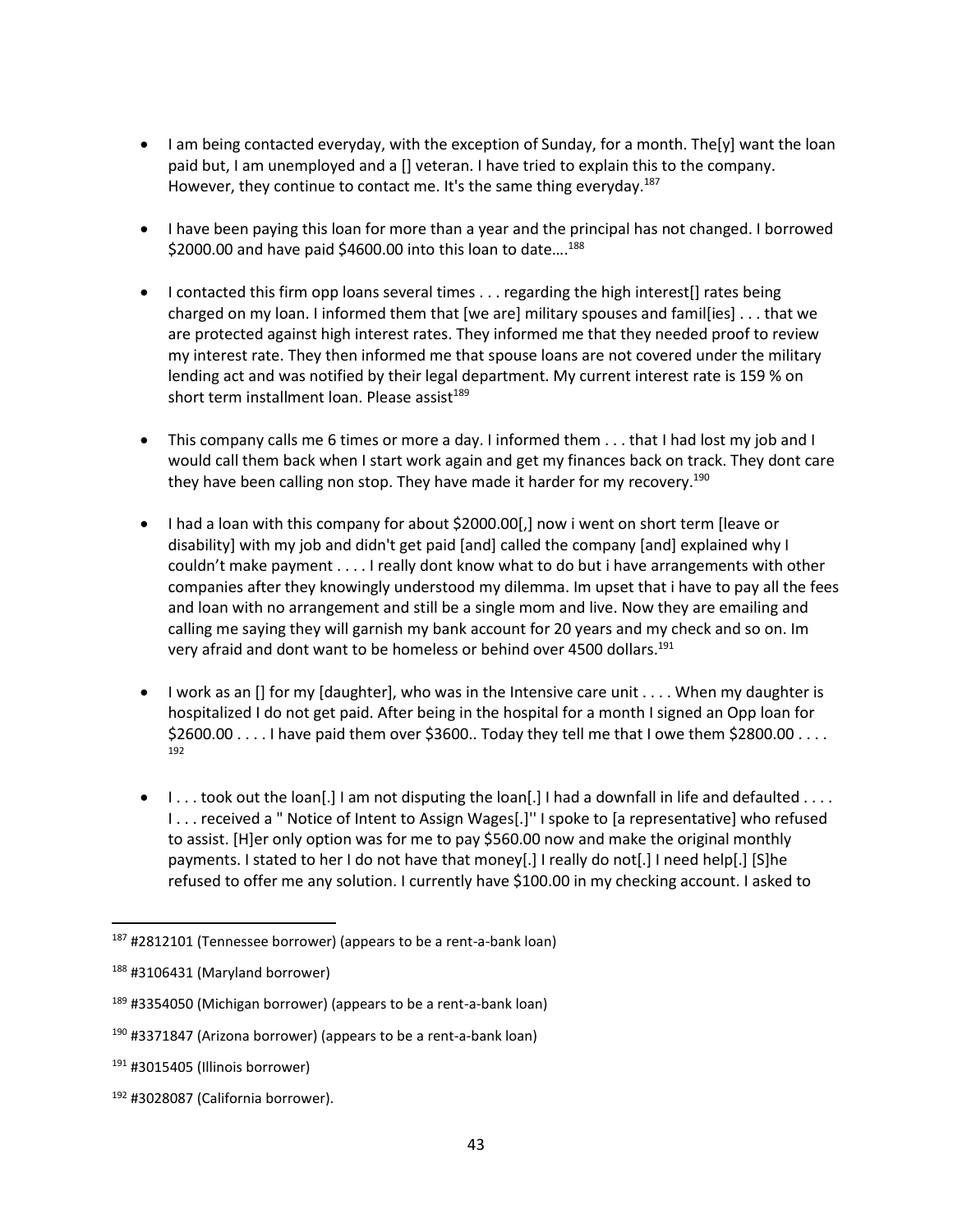speak to a supervisor and she refused to allow me to speak to a supervisor . . . . I think this company has no intentions to help anyone who is struggling.<sup>193</sup>

- I took a payday installment loan for the sake of building my credits . . . . I then told them I am not doing it through debit card anymore . . . . as per contract, it doesn't say I have to use my debit card as a routing number was a condition for approval. This week . . . they contacted my employer and decided to garnish my wage. This is unfair to me as I wasn't informed and it is not my fault, I never refused to pay or change my account. They didn't do their responsibility to deduct money while I gave my account information (confirmed today they still have ). This is unfair garnishment and punishment to me because of their fault ( or their systems ) . . . . I urge your help to assist me to remove this unfair garnishment on me and let the company comply with their promises. I also ask you to judge this and make Opploans repair my damaged credits that were caused by this unfair transaction. I am not delinquent to this transaction.<sup>194</sup>
- I emailed company . . . and then I also called and rescinded the wage assignment. I sent an email to the CEO office and also spoke to several representatives to try to reach a settlement for the principle amount of the loan. The amount when I asked for the settlement was XXXX. This would have had the company write off about 200 in interest only. There was a los[s] of income in my household. So to prevent a long term impact to my credit and finances, I asked to settle the account. I was informed that I had to be at least 61 days behind and that if I made a minimum payment of XXXX that I would stay in a positive balance. This did not make sense as this would also keep the account in a current status. This would also cause more interest to accrue over time. I wanted to settle the account, close the account and avoid negative impact on my credit, and more fees. The company refused to work with stating the contract was enforceable. This would benefit the company to continue to accrue more interest and fees over a period of time and impact the consumer in a negative light. $195$

#### Enova (NetCredit brand)

- On XX/XX/2016 I was approved for a personal loan with NetCredit. I was unaware of the future circumstances and took out a very high interest loan, 99 % interest on a \$2000.00 [loan]. I have become a XXXX veteran and unemployed at the moment due to my condition. The total amount that I will be paying back on a \$2000.00 loan is \$7800.00. I have been paying on this loan since that date. [The complaint was filed on May 2, 2019.] $196$
- Netcredit is a company that [is] not interest[ed] in listening to any complaint or trying to work with [] me to help because I can't pay the high amount of interest[,] and the very little amount going towards the principle [—] that is unfair and wrong for anybody to have to do. I am not trying to not pay them but I have a problem with them trying to lock me in a five year loan which they seek to collect three time the loan amount they gave me. I am a XXXX Veteran that

<sup>193</sup> #3027480 (Illinois borrower)

<sup>194</sup> #3190625 (Illinois borrower)

<sup>195</sup> #3407914 (Illinois borrower)

<sup>196</sup> 3229883 (South Carolina borrower)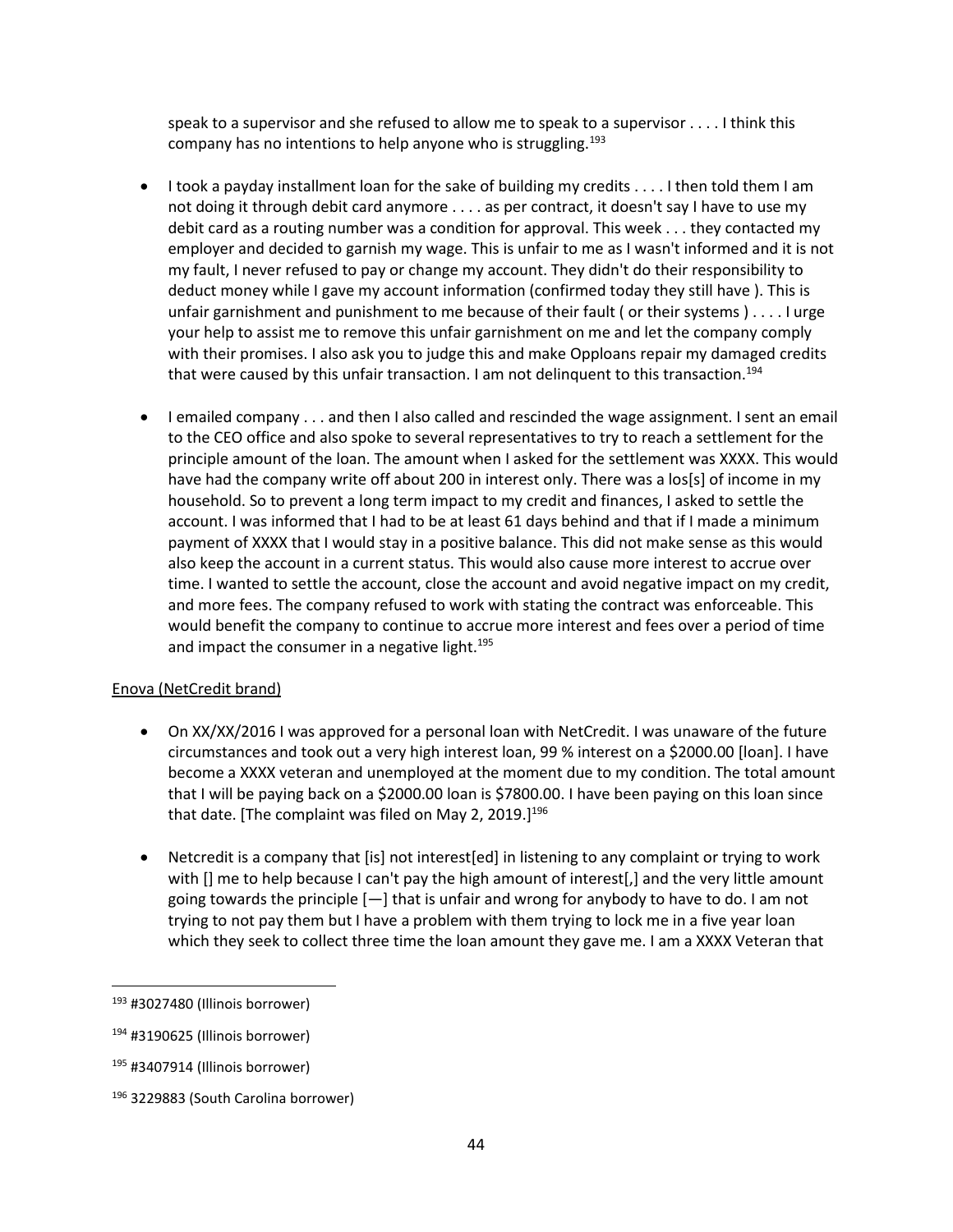gets a monthly check that all I have to live on[.] [F]or Netcredit to do this is shameful and disgraceful. PLEASE HELP!!<sup>197</sup>

- At the time, I had been struggling financially because . . . I lost the father of my [] children. I lost more than half of our income and could not keep up on my salary alone. I became in over my head with debt to many people . . . . I took out the loan through NetCredit for the amount of \$3700.00 . . . I was steadily making payments every two weeks on this loan for \$230.00 . . . I am a XXXX employee who was out of work and without pay for the duration of the XXXX . . . NetCredit deferred my payments without question or hesitation giving me the peace of mind that everything was going to be okay . . . . [M]y intent was to pay the balance in full. What NetCredit failed to tell me was that the payments I had made toward the loan did not go to the principle whatsoever . . . . By the time the XXXX was over, they had tacked on over \$1000.00 in interest to the loan. Despite almost paying the loan off, they still reported I owed \$3700.00 plus accrued interest at that time. They told me that since I had been in non-pay status for so long . . . that if I didn't make a payment immediately they would send me to collections . . . . They have yet to close the account and are continuing to rack up interest and report the balance of the loan increasing every month. They are reporting that I owe 6600.00 . . . . I am a single mother of [] children who are not even old enough to be in school yet. I can not afford what they are putting on me and they are making it so I can not provide for my family by destroying my credit.<sup>198</sup>
- I got a loan in the amount of \$2100.00. [D]ecided to login into my account to see how much principal was left on the loan and its \$2100.00. Only \$57.00 paid to principal in the last year. Ive made all my payments on time, \$58.00 every 2 weeks. Something can not be right with this loan. I feel as though Ive been getting robbed for the past year. I do not understand. My [fiancé] has a loan with NetCredit as well within the same timeframe . . . Loan amount \$3000.00 . . . principal is only down to \$2900.00. Her payments are \$78.00 every 2 weeks, never missed a payment. Please help!<sup>199</sup>
- I was contacted by netcredit advising that I was pre approved for an installment loan. As I am a single mother of XXXX and have been . . . behind on HOA fees and other bills and decided to take out the loan . . . . I checked an account that I used and realized that they were taking out the XXXX every 2 weeks . . . . I told them I could not afford the XXXX coming out every 2 weeks as this is not what I [anticipated]. This has brought my checking account seriously negative and my bank is giving me a hard time as well . . . . I feel this is very deceptive, [an] installment loan is supposed to be a monthly payment[,] a payday loan is a bi weekly payment. I really need help with this. I can [make] [monthly] payments[,] I can not make bi weekly payments of XXXX[,] that is too much and it is really creating a hardship for my family.<sup>200</sup>
- I took out a loan in 2014 with NetCredit for \$2600.00. I paid on the loan for 40 payments . . . . I ran into an inability to pay and wanted to work with Net Credit to settle the loan. I even hired a

<sup>197</sup> #3251851 (Georgia borrower)

<sup>198</sup> #3370736 (California borrower)

<sup>199</sup> #3393212 (Virginia borrower)

<sup>200</sup> #3053313 (Utah borrower)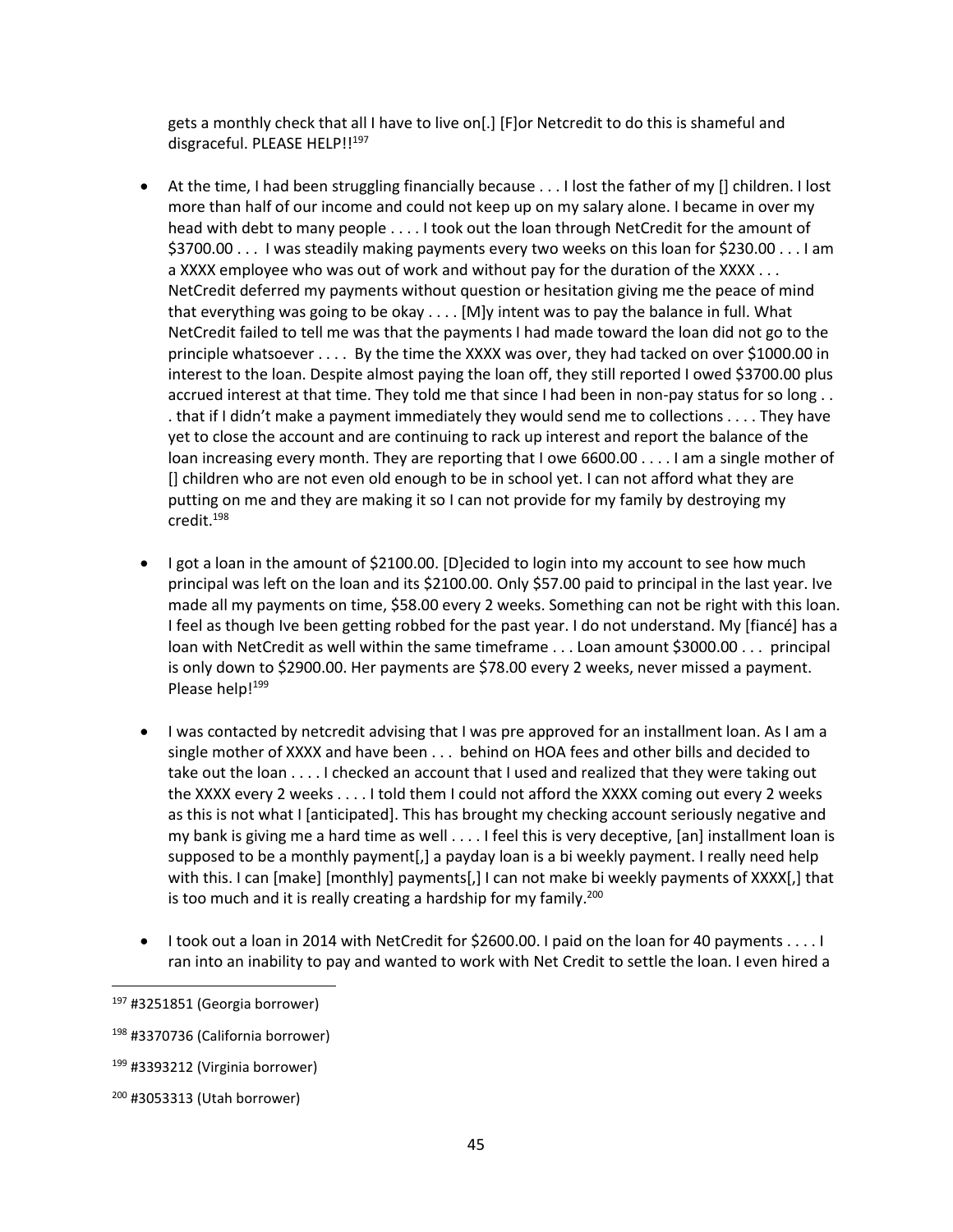firm to assist. Net Credit was not willing to work with the firm nor myself and an agreement was never reached. My fear is that they are holding back wanting to work with me while late fees and interest continue to accrue at an alarming rate. $201$ 

- I am disputing this loan based on that it is impossible to pay it off at 98.8 % . . . I will pay over \$7000.00 for a \$3900.00 loan at 98.8 % . . . . I have called and spoke with them about 10 times within the last 3 1/2 weeks. NETCREDIT WILL NOT WORK WITH ME OR DISCUSS ANY OPTIONS WITH ME. All I am asking for is to take the interest away from this loan and allow me to make monthly payments that I am able to handle. I understand my responsibility of the balance of the loan but they do not work with their consumers, instead make a profit with predatory lending practices.<sup>202</sup>
- I offered NetCredit a reasonable settlement amount which they dismissed and demand full payment which is completely insane. I had no idea after I paid \$3000.00 on \$3400.00 loan that I would have to pay an additional \$4000.00 to pay it off or continue making the payment and by the time it was paid off I would have paid many thousands of dollars.<sup>203</sup>
- I took a loan from NetCredit in the amount of \$1200.00. To date I have made 11 payments at the payment amount of \$100.00 each for a total paid of \$2000.00 plus a check payment of \$100.00 which has not been cashed or applied to my account. NetCredit states I still have fourteen more payments of \$100.00 each to make. For a \$1200.00 loan, I will end up paying \$3600.00, more than THREE TIMES the loan amount!!<sup>204</sup>
- $[1]$  [b]orrowed \$1400.00  $\ldots$  Paid [x]payments of \$110.00 = \$1100.00  $\ldots$  balance is currently \$1400.0 . . . Was unable to keep up with payments due to XXXX income (was unemployed for 10 months- catching up on past debts and medical bills ). Several attempts were made to set up payment agreements with NETCREDIT . . . but Net Credit didn't agree . . . . I was NOT aware the interest on \$1400.00 would be \$1200.00 (almost the amount of the loan). I would have NEVER agreed to this loan. I am a veteran and XXXX civilian on a tight budget. This interest charged on the loan is hideous. I could have borrowed that amount from a local bank/lender and not have that much in interest. This is a horrible way to take advantage of those that are in need!<sup>205</sup>
- NetCredit is a company that take advantage of people ... they approve your loan on line then hit you with 98 % interest . . . . I took a loan out for \$6000.00 ... once I found out the loan was to be taken out of my checking account 2x a month [] I called and asked them to adjust to 1x a month ... they said they couldn't do ... this was the biggest mistake I have ever made to take a loan out [] with them ... I was unable to pay and got in touch to work something out ... they sent gave me minimal options and then sent a letter saying that I can pay off the balance which now is \$7800.00 . . . . I had been paying the monthly for a year at least??? and now I owe XXXX

<sup>201</sup> #2418022 (California borrower)

 $202$  #2183667 (Virginia borrower)

 $203$  #3270880 (California borrower)

<sup>&</sup>lt;sup>204</sup> #3324359 (South Carolina borrower)

 $205$  #2144831 (Virginia borrower)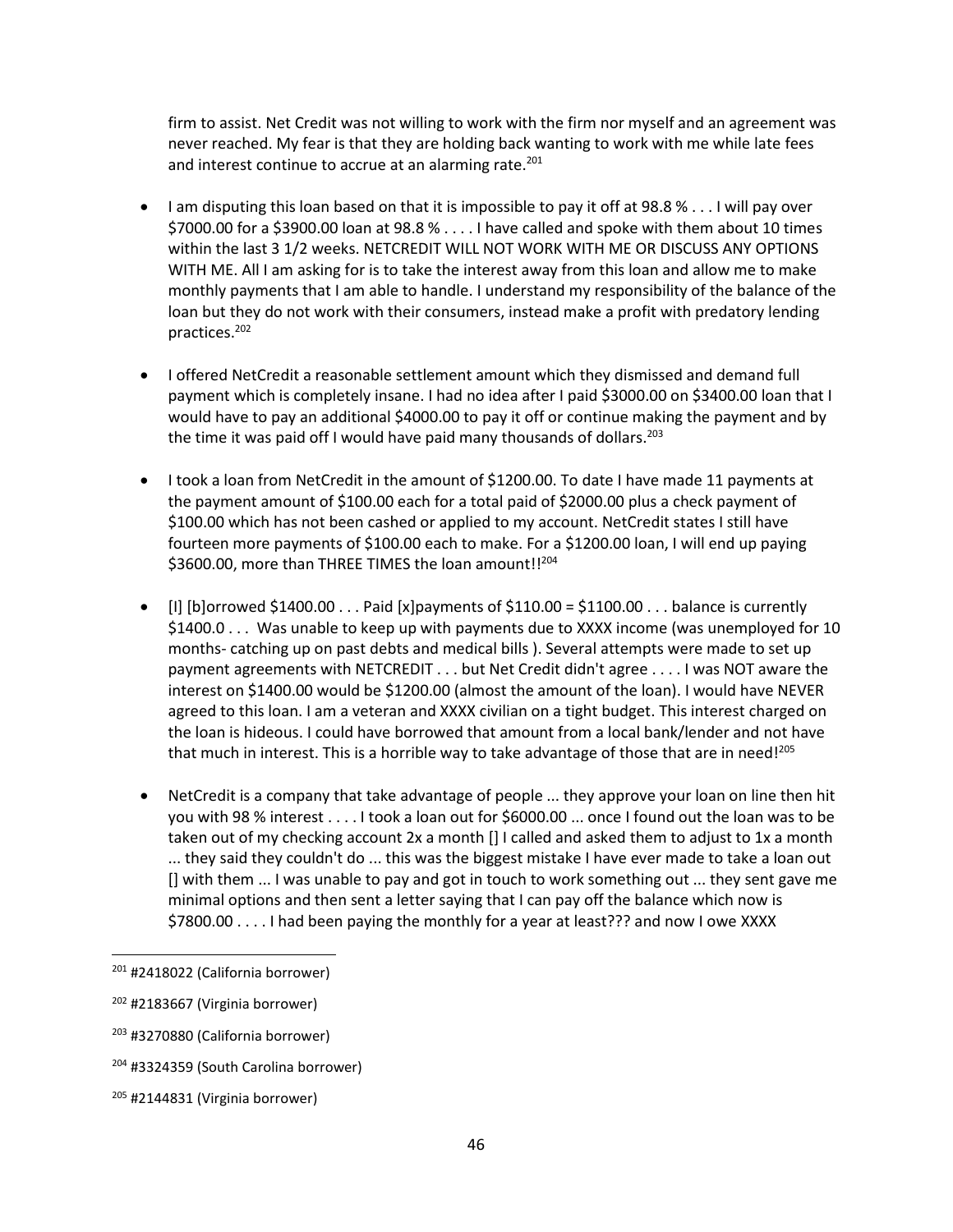more??? This is a company that the government should look into … they are sharks!!!! I would recommend that people stay away from this company!!! $^{206}$ 

#### LoanMart

- I have this loan and ... being a senior citizen the payment[s] are [too] high[.] I am [p]aying \$420.00 each month[,] have not paid for this month[,] and they can take my car at anytime[.] I am trying to work with them[,] my health is now becoming poor as I can not sleep . . . . I want to pay them and I will but I need the payment to be [up to] \$320.00 per month[,] which would be a hardship but I could do that . . . . had I known I would not have take[n] this loan out and would have just gone homeless . . . .at least I would have had a car to sleep in and live not . . . on the street with no car or a place to live[.] $207$
- I have been paying monthly, often times after . . . my due date, but I get the payment in monthly. On two occasions I was given extensions, but I have paid way more than the \$1500.00 loan amount and expected to be paid off . . . . I was told because I was late many times, my loan has been extended for approx 20 more months, unless I can come up with the \$1500.00 original loan amount plus \$680.00 in late fees. Had I paid on time by the 11th if every month I would be paid off. When I told them that was ridiculous that it was still paid in the same month they told me too bad . . . . so now I have to pay another \$4000.00 plus dollars ( $\{5210.00\} \times 20$ ) on time . . . or it may take longer . . . . I [will] never get my title back or get this loan paid off … . I will be paying over \$8000.00 on a \$1500.00 loan.<sup>208</sup>
- My Loan charged off . . . . after i turned [in] the vehicle . . . . They auctioned off the vehicle and sent me a final charge off amount of \$2600.00 . . . I received a payment settlement request in XXXX of XXXX for \$1500.00 . . . As of today, they are reporting that i owe \$7700.00 as the interest is still being charged on a loan they have been " charged off ''. They are . . . inflating the amount owed to well over 300 % of what the original loan was . . . . They already have my car, now they want to ruin my credit. They are predatory [and] overly punitive with high interest after the charge off.<sup>209</sup>
- I was in need of a loan to move and the television and radio were [inundated] with advertisements from "1-800- Loan-Mart XXXX[.]'' I called and they offered me a " title loan '' for \$10000.00 specific to my . . . Toyota Camry. The payment was and remains a staggering \$850.00 per month. Also, my ex-husband bounced a check to me . . . which prevented making a payment so I called for an extension [but] they repossessed my car . . . and charged me almost \$2500.00 to get the car back . . . . I have been paying the \$850.00 monthly for over two years and the principle balance or payoff remains just a [little] less than the original loan. What guidelines

<sup>206</sup> #1998233 (California borrower)

<sup>207</sup> #2894498 (California borrower)

<sup>208</sup> #3126449 (Wisconsin borrower)

 $209$  #1792457 (California borrower)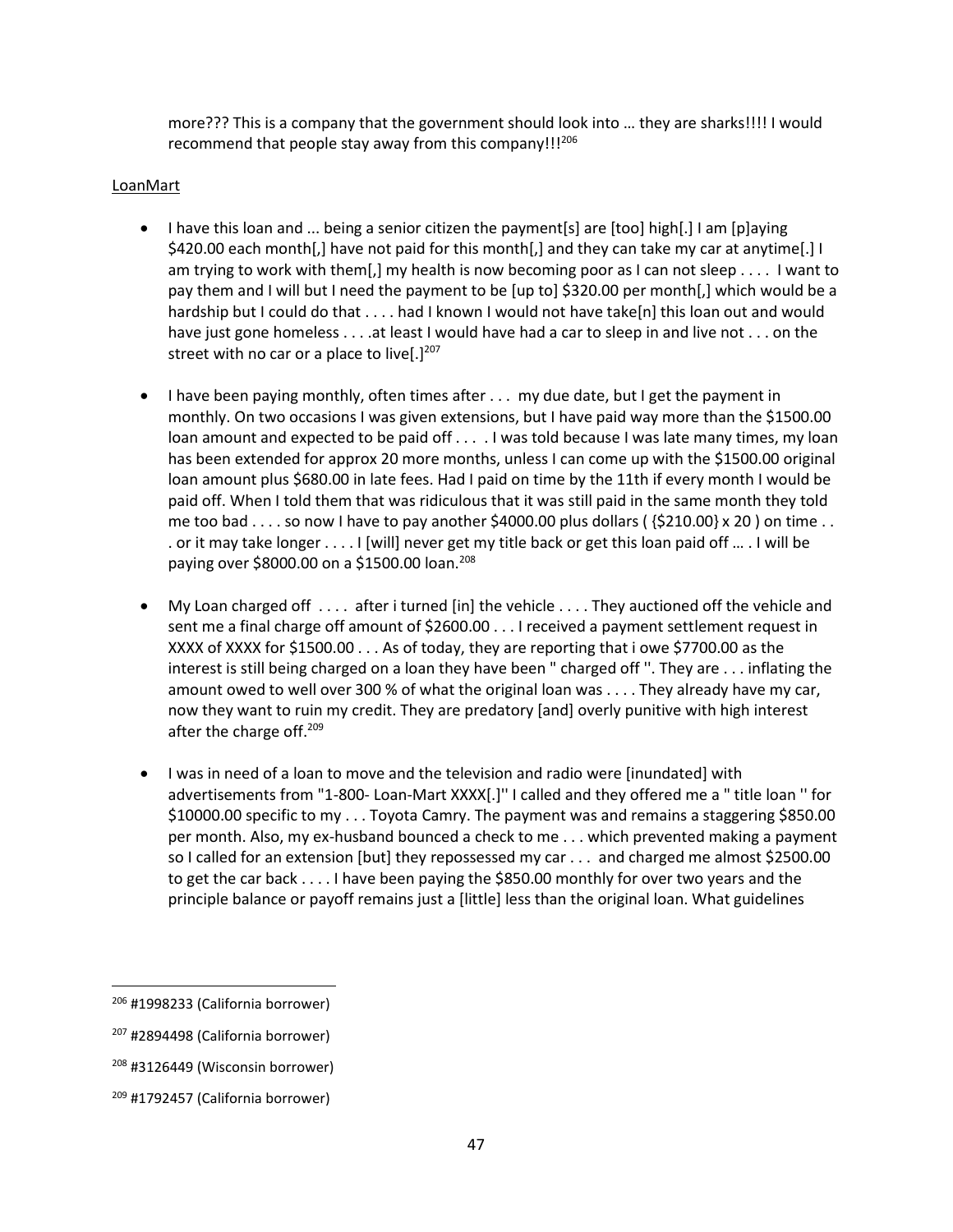regulate the loan industry and why are they permitted to be rude, abusive and lend money like .  $\ldots$  loan sharks?<sup>210</sup>

- 1 800 Loan Mart has repeatedly called me 30 times a day for the last 7 months[,] also have incorrectly reported negative things on my credit report, also called and threatened me with imprisonment lawsuit . . . [A]fter I paid them \$4000.00 and they took my vehicle[,] now they're saying I still owe them \$5000.00[.] [T]he original amount of loan was \$2500.00.<sup>211</sup>
- I needed money to pay for my moving expenses. I took a title max car loan. I 've tried to keep up with the payments but fall short so my payments are late and include a hefty penalty payment in addition to interest . . . . My plan is to pay the entire bill with large lump sum payments. The problem is the amount that is added to the principal balance makes it difficult to pay the loan off. My car was reposed this morning. In order to get my car back, I must pay them \$900.00 which includes towing, paying for personal property left in the car and making a trip to the police department to obtain a [repossession] receipt. This is robbery.<sup>212</sup>
- I took out a loan in . . . 2014 for \$5700.00. I've made payments of \$450.00 since then [totaling] about \$8000.00. I just recently got a payment history to see my balance due and almost none of my payments have applied to principal balance, almost all of it has gone towards interest! I spoke with a customer service rep today and they still want \$7000.00 to close [the] account. I told them I no longer have a steady job or income and have been going through health/medical issues and have been in and out of the hospital. I just want to settle amount of another \$1000.00 to close account. I 've already paid back the \$5700.00 and interest of more than \$2000.00 and still going to give \$1000.00 to settle. I 'm trying to be honest with them and get a settlement and close my account.<sup>213</sup> (This complaint was submitted on August 12, 2016).

#### CURO (SpeedyCash brand)

• Speedy Cash took money from my . . . debit card without my authorization. I receive my social security SSI payments in the amount of \$730.00 on this card . . . my card was debited by Speedy Cash for the amount of \$520.00. When I called them they stated that my account was past due . . . and that it had gone into collections . . . . They also said that there was nothing they could do because the third party collector was involved . . . When I called [the third party], the representative told me that they were not involved in collecting on this account any longer because Speedy Cash had taken the loan back. I am confused by the back and forth. Now, I am in a horrible position. My account was basically drained which leaves me with no money for the entire month. No money for rent, utilities, doctor visit, or prescriptions. I . . . have no idea what I am going to do. $214$ 

<sup>210</sup> #1867122 (California borrower)

 $211$  #2356677 (California borrower)

 $212$  #2157776 (Nevada borrower)

<sup>213</sup> #2958482 (California borrower)

 $214$  #2657445 (Missouri borrower)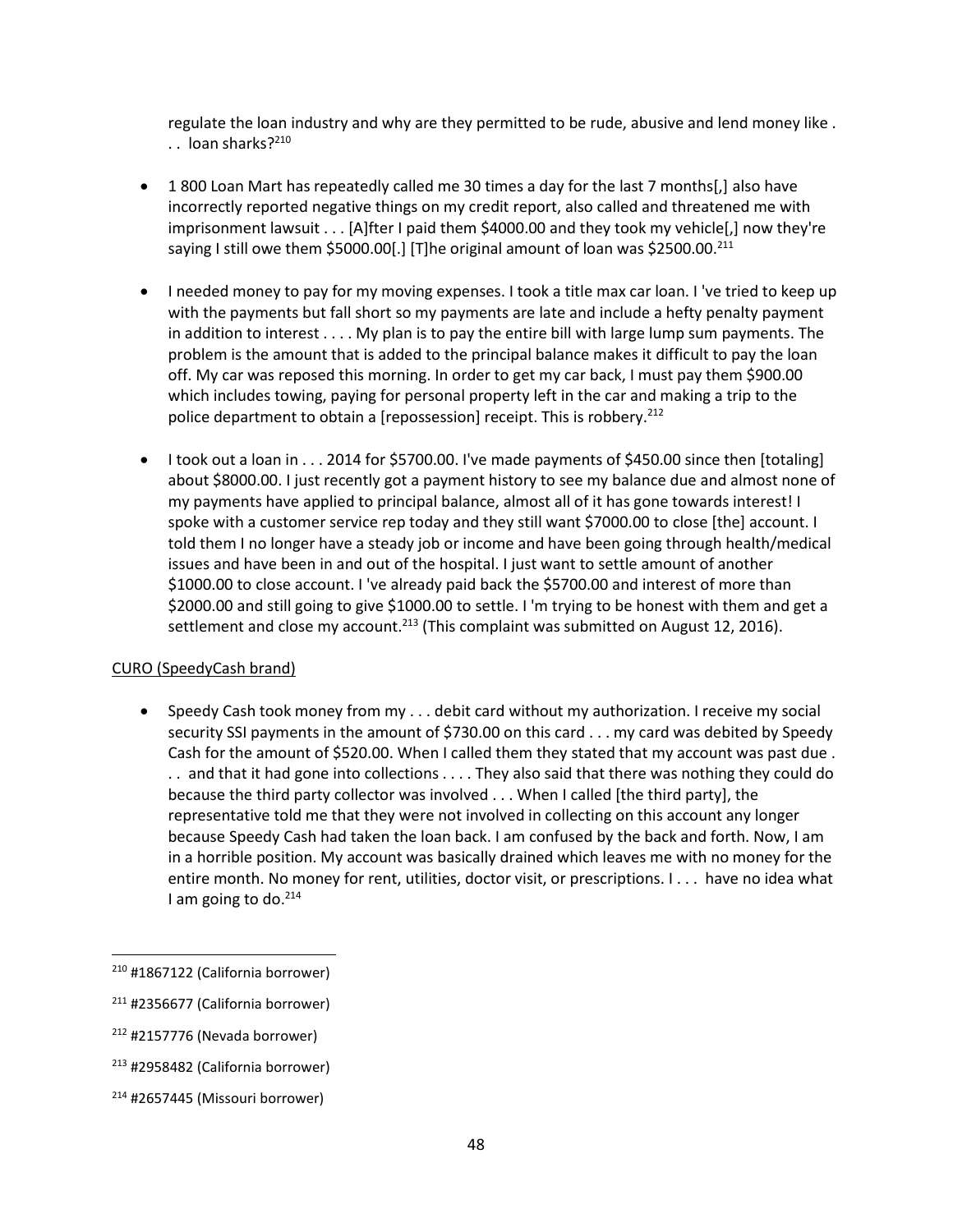- I have paid \$1600.00 on the account and all payments have gone towards the interest and late fees. I have given seven payments at \$220.00 each month since the loan and I owe at this time \$2800.00 at this rate the loan will cost more than I borrowed. I need help because this is a car title loan and I can't afford losing my car over this. I have called the corporate office and . . . they all say the same thing  $(-)$  there is nothing that can be done except keep making the payments. . . It's like I borrowed the monies from [someone] in a street alley.<sup>215</sup>
- I borrowed \$750.00 . . . . First month repayment . . . \$240.00 . . . . Remaining balance over \$1000.00. Next installment \$240.00 . . . remaining balance over \$1000.00. Payments increase as does amounts owed. Decline in principal is offset by increase in fees or 'interest.' . . . . Never ending cycle. $216$
- [I] borrowed \$1300.00 from speedy cash and the first payment was ok (\$77.00) and after that they were \$140.00 every other week and [I] am now unable to make these ridiculous payments [because] my hours have been cut at [work]. I notified them . . . I am in default and [I] have sent emails . . . . [T]hey say to contact them if [you can't] make a payment and they will work with you. All they do is extend it 4-5 days out and [that don't] help either! I am desperate[, I] have called about filing bankruptcy and [I] may have to and [I don't know what else to do.<sup>217</sup>
- Speedy Cash stopped the payday loans and changed to the installment loans . . . . If your payment is due on a certain day they could move it up by 4 days but it [doesn't] help if that 4th day is not a payday. I have paid so many overdraft and bank fees until I feel ashame[d] and stupid. I needed the money but once you get it [it's] hard to get rid of it. I [don't] understand [what's] hard about reasonable payment arrangements. Your 4 day extension is not realistic to customers.<sup>218</sup>
- I currently have an installment loan in the amount of \$2600.00 from Speedy Cash . . . . At the same time, I also have [x] \$300.00 payday loans from [x] different storefronts in my neighborhood, including Speedy Cash. So basically, I have both a \$300.00 payday loan from Speedy Cash and a \$2600.00 installment loan. Is that legal? I am drowning in debt and I can't handle it anymore. I need some relief. This is very stressful and expensive for me, and I don't know what to do . . . . . I 've been paying about \$140.00 every two weeks on the Speedy Cash installment loan, and I 've already paid \$2200.00 . . . but my total balance is still \$2600.00! How is this even possible? Are all my payments going toward interest only? I can't keep paying on all these loans. I need to prioritize my rent (\$1100.00), car payment (\$320.00), insurance (\$180.00) and my other basic needs like food and utilities. After taxes, I only bring home about \$1800.00 a month. So this is really hurting me and I 've reached my breaking point . . . . I don't want to default on the loan, but at this point I'm not seeing another alternative. I recently received XXXX

<sup>215</sup> #2792493 (California borrower)

<sup>216</sup> #2772146 (Utah borrower)

 $217$  #3046440 (Tennessee borrower)

<sup>&</sup>lt;sup>218</sup> #2718087 (Mississippi borrower)